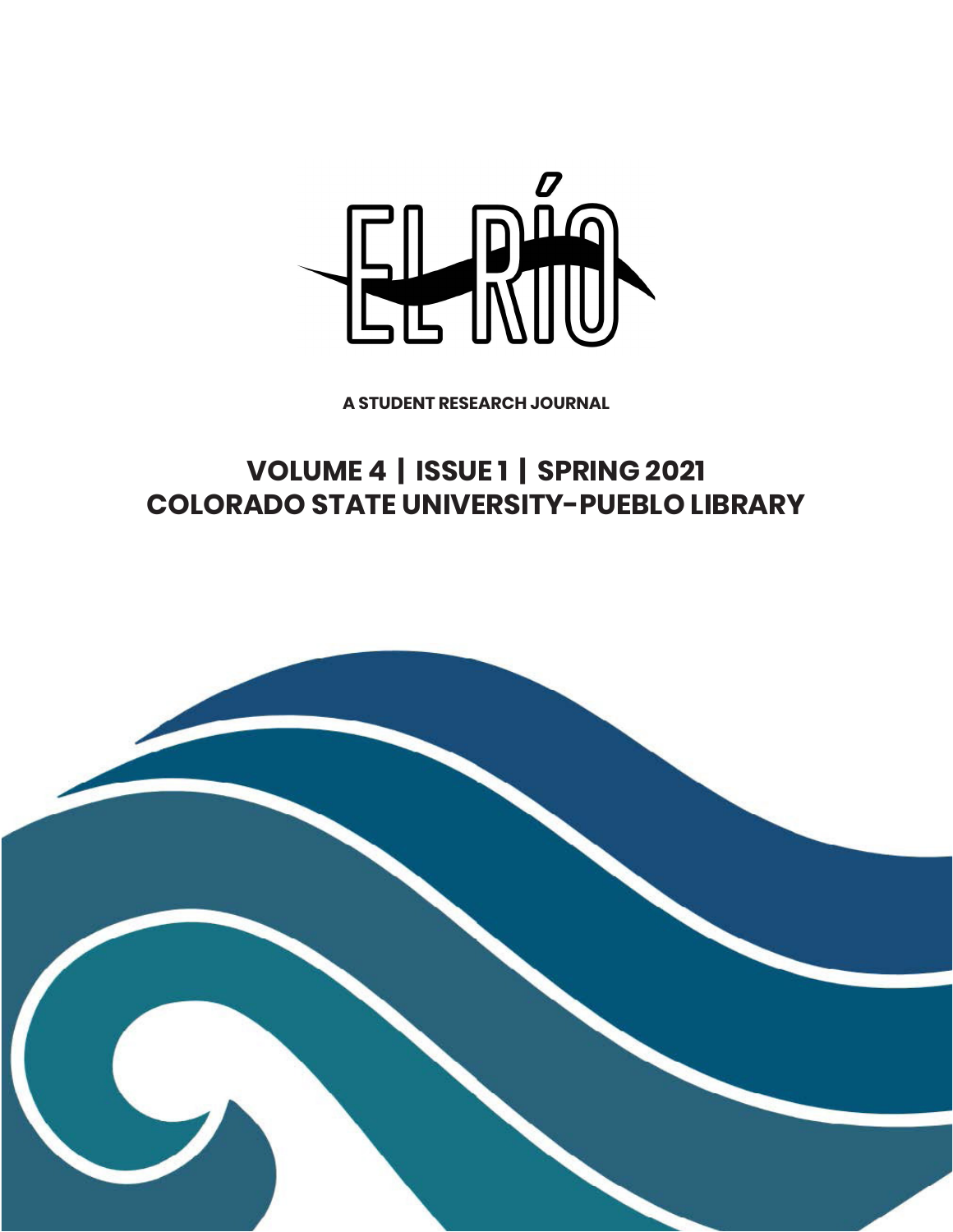# **CONTENTS**

### **NATURAL SCIENCES**

## **THE EFFECTS OF A SYNBIOTIC DIET ON HUMERUS BONE MINERALIZATION AND MECHANICAL STRENGTH IN AGING MALE MICE 3**

Chandler Allen Sparks, Zachary T Giltner, Cynthia A Blanton, and Annette M Gabaldón

## **SOCIAL SCIENCES**

### **MINDFULNESS-BASED STRESS REDUCTION PRACTICE; REDUCED LEVELS OF PERCEIVED STRESS AND INCREASED MINDFUL AWARENESS IN AN ADULT POPULATION 13**

Makenna Linn, Carol Foust, Jude LaFollette, Bethany Kies-Bolema

#### **APEACE EDUCATION AS A POST-CONFLICT RECONCILIATION METHOD: THE CASE OF BOSNIA AND RWANDA AND THE IMPORTANCE OF STATE DEVELOPMENT 24**

Emma Sommer

#### **MODERN PRESIDENCY AND SEPARATION OF POWERS 35**

Zuzanna Przygoda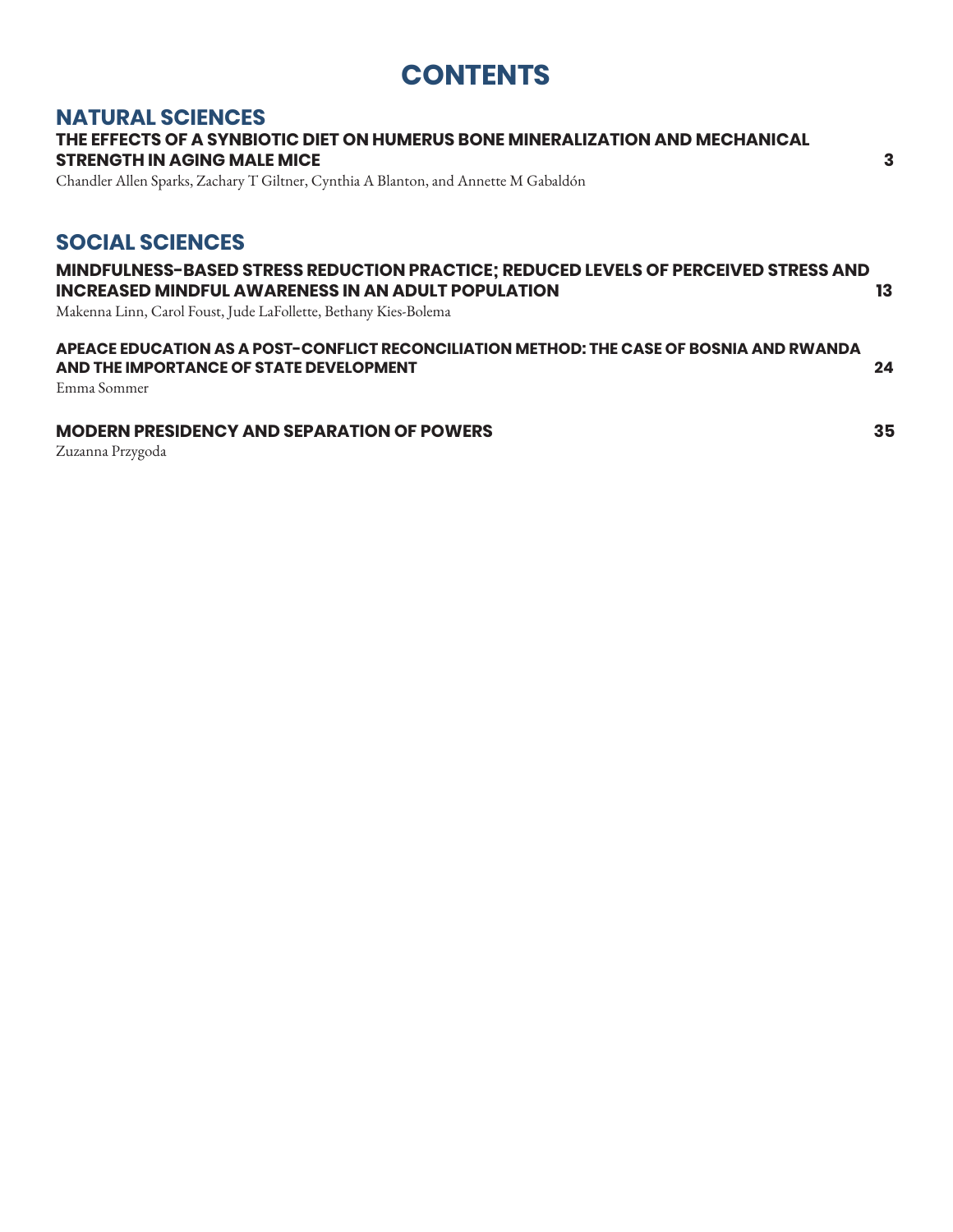**NATURAL SCIENCES**

# **The Effects of a Synbiotic Diet on Humerus Bone Mineralization and Mechanical Strength in Aging Male Mice**

Chandler Allen Sparks, Zachary T Giltner, Cynthia A Blanton, and Annette M Gabaldón

#### **ABSTRACT**

Previous studies suggest that probiotic-enhanced diets improve mineral absorption in the large intestine and are thus protective against bone mineral loss. A synbiotic diet, composed of both probiotics and prebiotics, may be even more effective because the bacteria can readily metabolize the fibers of the prebiotics to promote the growth and synthesis of secondary metabolites. We sought to investigate the long-term effects of a synbiotic diet on adult male retired breeder mice. We found that a synbiotic diet does not influence the bone mineralization of the humerus bone. Furthermore, we found that the synbiotic diet does not influence the mechanical strength properties (extrinsic stiffness, ultimate force, fracture force, energy to fracture) of the humerus bone. This study was a subproject of a larger investigation that assessed the influence of the synbiotic diet on femur and tibia bones of the same mice, which revealed similar findings.

*El Rio: A Student Research Journal.* Vol. 4, No. 1 (2021), pp. 3-10. CC-BY Chandler Allen Sparks, et al. Colorado State University Library, Pueblo, CO, 81001.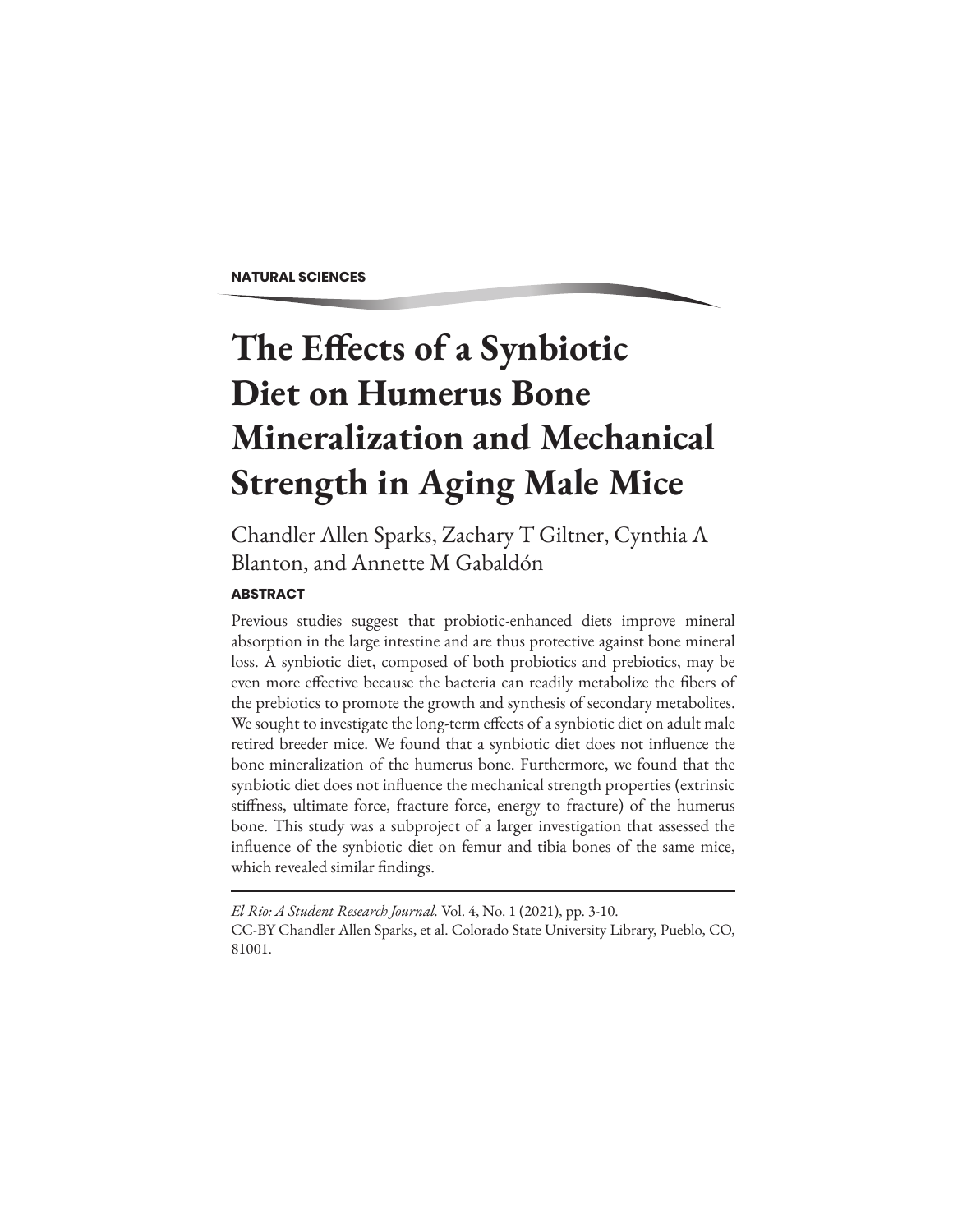#### **Introduction**

A synbiotic diet is composed of both prebiotics and probiotics. Probiotics are live microorganisms that are proposed to confer benefits to the host when consumed, such as the bacterial strains *Lactobacillus acidophilus* and *Lactococcus lactis lactis*. Prebiotics are non-digestible food components that support the growth and activity of bacteria in the gastrointestinal tract. Fructooligosaccharides meet the criteria to be classified as prebiotics. The addition of prebiotics to probiotics, i.e., a synbiotic diet, has been shown to increase the activity of the selected probiotic strains (Schrezenmeir and de Vrese 2001). This increase in activity leads to an increase in the production of short chain fatty acids by the probiotic strains (Scholz-Ahrens & Schrezenmeir 2002). The short chain fatty acids lower the intestinal pH, making minerals more soluble and therefore, more readily absorbed (Scholz-Ahrens & Schrezenmeir 2002). This increased activity of the probiotic strains also leads to an increase in the production of vitamins by the microbes that can be used to maintain bone health (Gibson et al. 1995). Additionally, a synbiotic diet has been shown to promote enterocyte growth, leading to an increased intestinal lining surface area for nutrients, including minerals, to be absorbed; this has been shown in both chickens (Sobolewska et al. 2017) and rats (Campbell et al. 1997).

Previous studies have investigated the effects of a synbiotic diet on bone health using various animal models to determine if mineralization and mechanical strength are enhanced. Scholz-Ahrens et al. 2002 reported that a diet supplemented with prebiotics (oligofructose) prevented the loss of bone mineral content in the femur bones of an ovarectomized female rat model. The effects of probiotic and prebiotic diets in human studies have mixed results, with some indicating no effect on mineral absorption (Ellegård et al. 1997; López-Huertas et al. 2006; Tahiri et al. 2003) and others indicating a positive influence on mineral absorption (Coudray et al. 1997; Van den Heuvel et al. 1999; Van den Heuvel et al. 2000).

Mice are commonly used for bone research because they share basic bone characteristics with humans, have a short gestation period, have high reproductive capabilities, and can be genetically altered (Jilka 2013). For example, age-related BMD loss, as experienced by some older human adults, also occurs in mice (Piemontese et al. 2017). In humans, age-related bone fragility has been associated with alterations in collagen composition (Wang et al. 2002) as well as the size of hydroxyapatite crystals (Cowin 2001). Abnormally thin collagen fibers (Bullough 1981), minerals outside of collagen fibrils (Vetter et al. 1991), altered organization of collagen fibers (Silva et al. 2005), and larger hydroxyapatite crystal size (Cowin 2001) have all been associated with bone fragility. Similar changes in collagen composition (Silva et al. 2005) and hydroxyapatite crystals (Freeman et al. 2001) have been observed in mice, also leading to bone fragility.

Here, we investigated the effects of a long-term synbiotic diet on bone mineralization and strength in adult male retired breeder mice. We previously investigated the influence of a synbiotic diet on two hindlimb bones (femur and tibia), which were collected from the same mice used in the present study, and those results were reported in a thesis project by Choman, 2015. Choman performed three-point bending tests to evaluate bone shaft mechanical strength and used micro-computed tomography to investigate microanatomical properties. Choman's major results showed that the adult male retired breeder mice fed the longterm synbitiotic diet for four months did not demonstrate enhanced bone mineralization or mechanical strength. We sought to determine if the major findings from Choman's study, i.e., the absence of a synbiotic diet-induced bone enhancement, could be repeated using a different bone - the humerus bone from the forelimb. Thus, this subproject sought to confirm the findings of Choman, demonstrate that the three-point bending machine was suitable for testing small forelimb bones from mice, and taught undergraduate researchers in the CBASE program at Colorado State University Pueblo research techniques using the DEXA scanner as well as the three-point bending machine.

#### **Methods**

#### *Animal Experimental Groups*

Thirty 10-mo-old male retired breeder mice (HSD: ICR (CD-1), Harlan Laboratories), were randomly divided into three groups (n=10 each): baseline (BSL), control (CON), and synbiotic (SYN). The mice were housed at Idaho State University (ISU) and the experimental protocol was approved by IACUC at Idaho State University, Pocatello. The animals were inspected for health on a daily basis and the study was conducted under veterinary supervision. No health problems developed in response to the diets and all animals completed the study. All mice were fed a standard mouse pelleted diet provided by the vendor. Upon receipt, they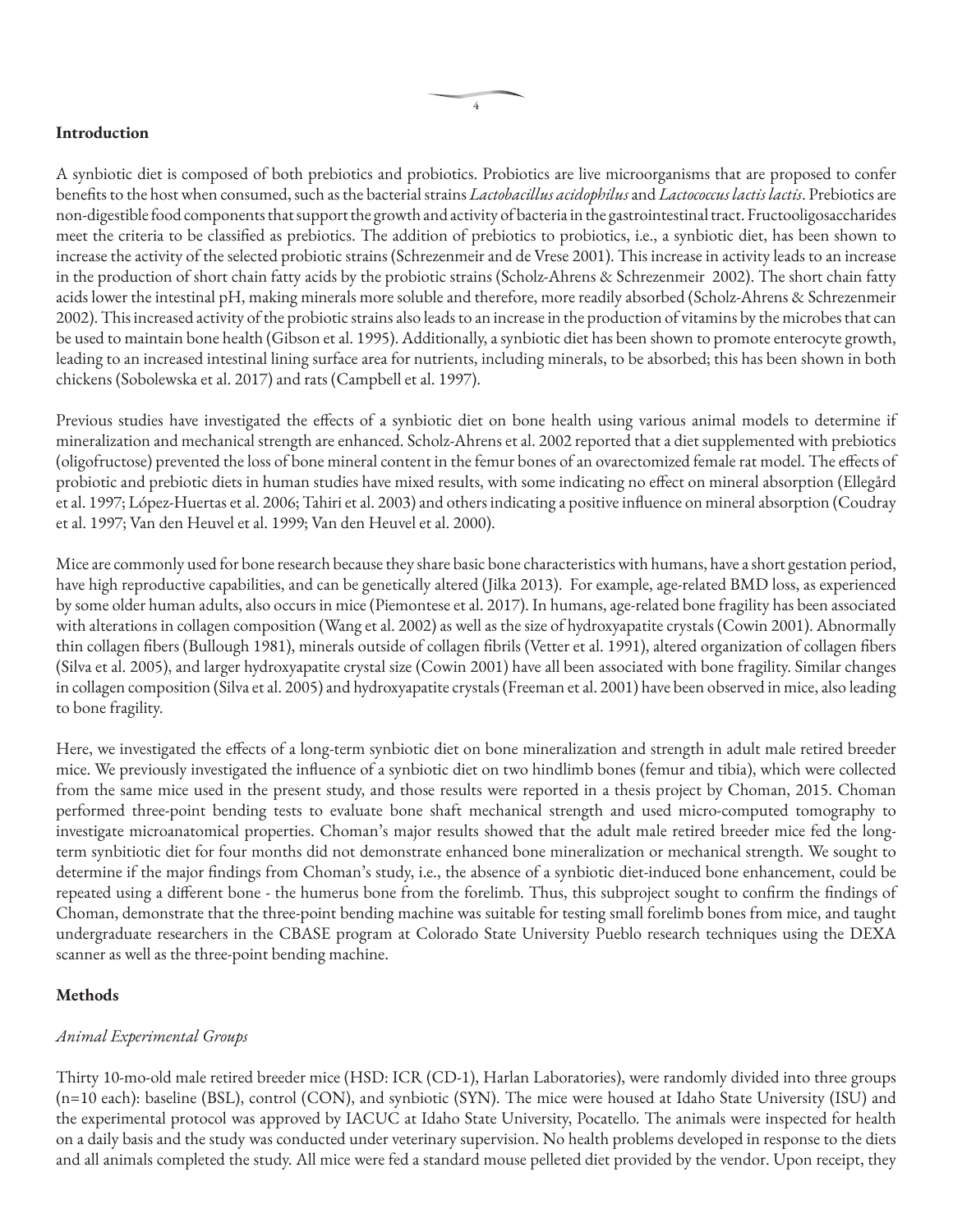were started on the control diet described in Table 1. The BSL group was kept on the control diet for two weeks before sacrifice. The CON group was fed the control diet for four months and sacrificed at age 14 months. The SYN group fed the control diet enhanced with synbioics for four months and sacrificed also at age 14 months. The BSL group served as a control to identify agerelated changes of the bone, as it was sacrificed 3.5 months before the other groups. The CON group served as a control to identify synbiotic diet-induced changes in the bone.

#### *Animal Diets*

The control and synbiotic diet compositions are described in Table 1. All mice were fed an isocaloric diet with an energy density of 3800 kilocalories/kg diet. Mice in the BSL and CON group were fed a powdered form of the American Institute of Nutrition (AIN)-93M purified laboratory diet (*Dyets, Inc.*, Bethlehem, PA). Mice in the SYN group received the same diet but enhanced with synbiotics. All diets were prepared in by *Dyets Inc.*, Bethlehem, PA. The diets were in powder form so that food intake could be monitored, so mice were provided with Nalgene chew sticks to maintain dental health. The probiotic strains *Lactobacillus acidophilus* and *Lactococcus lactis lactis* (Nutraceutix, Redmond, Washington) comprised a total of 1% of the synbiotic diet's weight while the prebiotic fructooligosaccharide comprised 3% of the synbiotic diet's weight.

| Table 1. Composition of control and synbiotic diets fed to mice. |                  |                               |  |
|------------------------------------------------------------------|------------------|-------------------------------|--|
| Control $(g / kg)$<br>Ingredient                                 |                  | Synbiotic $(g/\overline{kg})$ |  |
| Casein                                                           | 140              | 140                           |  |
| Cellulose                                                        | 50               | 24.5                          |  |
| Choline Bitartrate                                               | 2.5              | 2.5                           |  |
| Cornstarch                                                       | 720.692          | 704.692                       |  |
| Fructooligosacchardie (prebiotic)                                | $\theta$         | 31.5                          |  |
| L-Cystine                                                        | 1.8              | 1.8                           |  |
| Probiotic*                                                       | $\boldsymbol{0}$ | 10                            |  |
| Salt Mix #210050                                                 | 35               | 35                            |  |
| Soybean Oil                                                      | 40               | 40                            |  |
| t-Butylhydroquinone                                              | 0.008            | 0.008                         |  |
| Vitamin Mix #210025                                              | 10               | 10                            |  |

\* Probiotic strains *Lactobacillus acidophilus* and *Lactococcus lactis lactis*

#### *Bone Dissection*

BSL group mice were euthanized at 10 months of age. The right forelimb was carefully removed from the glenoid fossa of the scapula, fixed in formalin, then stored in 70% ethanol and transported to Colorado State University Pueblo. Unintentionally, one left forelimb (rather than right) was removed from one BSL animal (BSL-3) but was kept for analysis. SYN and CON mice were euthanized at 14 months of age and the right forelimb was removed then stored as described for the BSL group. Incidentally, four humerus bones were found to be broken from the dissection (BSL-5, BSL-9, SYN-2, and SYN-3). These bones were used for DEXA scanning but could not be used in the three-point bending tests. The animal group size of  $n = 10$  mice per group allows for these incidents in animal studies, as a group size of  $n = 7-8$  is appropriate for statistical analysis. Prior to experimentation with the bones, all adhering soft tissue was removed, the humerus was separated from the radius and ulna, and the bones were hydrated in 0.9% saline solution for 24 hours.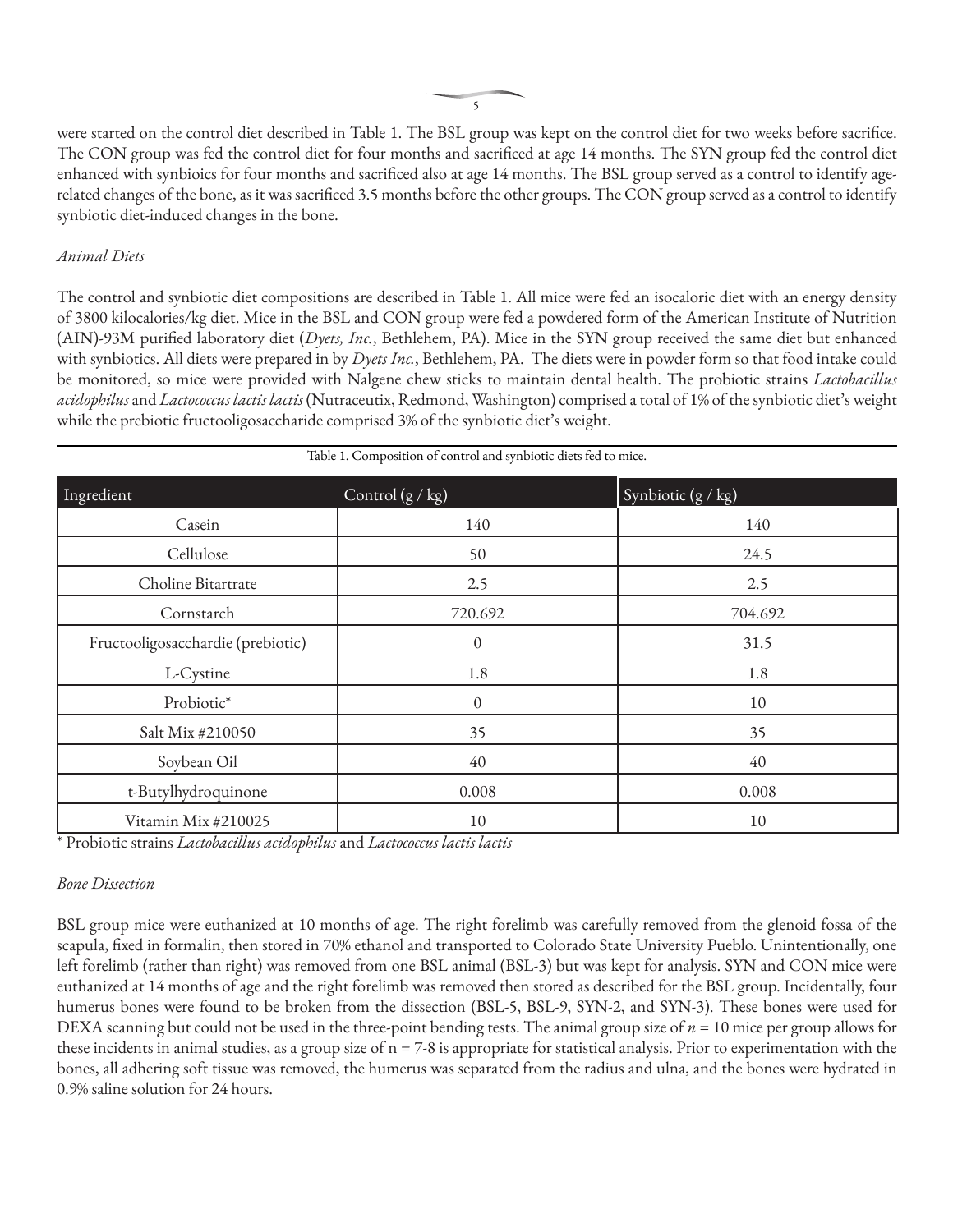#### *Humerus Bone Mineral Density Measurements*

Dual energy X-ray absorptiometry (DEXA) scanning is the most commonly used method for measuring the BMD of small animals used in studies of metabolic bone disease (Shi et al. 2016). The method is fast, low-radiation, and relatively inexpensive, making it the method of choice for researchers. DEXA scanners work by sending low-dose X-rays through a sample. The X-rays are absorbed differently by bones and soft tissues. Bone mineral content (BMC) and area of bone are determined by the amount of X-ray energy that is absorbed by the bone (Berger 2002). The denser the bone is, the less X-ray energy will pass through the bone and reach the detector. The values of BMC and area can then be used to determine BMD. The Lunar Piximus II DEXA scanner (Figure 1A) was developed specifically for measuring BMD in small animals and was used in the present study on dissected humeri bones.

A all of the bones from each group, with a cotton thread and numbered label tied around each bone for identification, were placed on an artificial tissue block and scanned using the Lunar Piximus II DEXA scanner (Figure 1B). Following scanning, BMC (g), area (cm2), and BMD (g/cm2) values were obtained for individual bones by adjusting the region of interest (ROI) to capture a single bone (Figure 1C-D). The bones were analyzed in duplicate and the values from each measurement were averged. Quality control testing, as described in the Lunar Piximus II DEXA scanner manual, was performed prior to use of the DEXA scanner to ensure accuracy of the measurements.

| $\mathbf{A}$<br>Lunar PIXImus2<br>$\bullet$<br>۰ | $\bf{B}$<br>Mar. See<br>465 |            |                |                 |
|--------------------------------------------------|-----------------------------|------------|----------------|-----------------|
| $\overline{\mathbf{C}}$                          | $\overline{\mathbf{D}}$     |            | <b>Results</b> |                 |
|                                                  | <b>Bone</b>                 | <b>ROI</b> | <b>TOTAL</b>   |                 |
|                                                  | BMD:                        | 0.0618     | 0.0237         | $g/cm^2$        |
|                                                  | BMC:                        | 0.023      | 0.076          | grams           |
|                                                  | Area:                       | 0.37       | 3.19           | cm <sup>2</sup> |
|                                                  | <b>Tissue</b>               | ROI        | <b>TOTAL</b>   |                 |
|                                                  | Lean:                       | 0.6        | 26.5           | grams           |
|                                                  | Fat:                        | 0.5        | 19.4           | grams           |
| $\bullet$                                        | Total:                      | 1.1        | 46.0           | grams           |
|                                                  | % Fat:                      | 42.5       | 42.2           |                 |

**Figure 1. An example of a DEXA scan experiment.** (A) The Lunar Piximus II DEXA scanner that was used in the present study. (B) Humeri bones from the BSL group placed on the artificial tissue block with a cotton thread and numbered label tied around them. (C) A single mouse humerus bone captured by the Lunar Piximus II DEXA scanner and enclosed in a ROI (red) for analysis. (D) A data report for the humerus bone shown in panel C.

*Humerus Bone Mechanical Strength Testing*

Three-point bending is a common method used to determine the mechanical properties of materials, including skeletal long bones, and was the method used here to determine strength properties of mouse humeri bones. Three-point bending is a beam loading method with two fixed supports and a point force in the middle. A three-point bending machine constructed by the Colorado State University Pueblo Department of Engineering and modified for mouse bones was used for mechanical strength testing (Figure 2A). The machine was equipped with a calibrated iLoad Mini force sensor, model MFM-010-050-S (LoadStar Sensors, Fremont, California) with 10 lb capacity and 1.0% accuracy, and a Mitutoyo displacement sensor, model ID-S112EX (Mitutoyo, Aurora, Illinois) with 0.001 mm resolution and 0.00012 inch accuracy. The sensors were connected to the same computer through a 24-bit load cell interface, model DQ-1000 (LoadStar Sensors, Fremont, California). Also, an Extech Instruments external power source, model 382213 (Extech Instruments, Nashua, New Hampshire) was connected to the machine to supply power.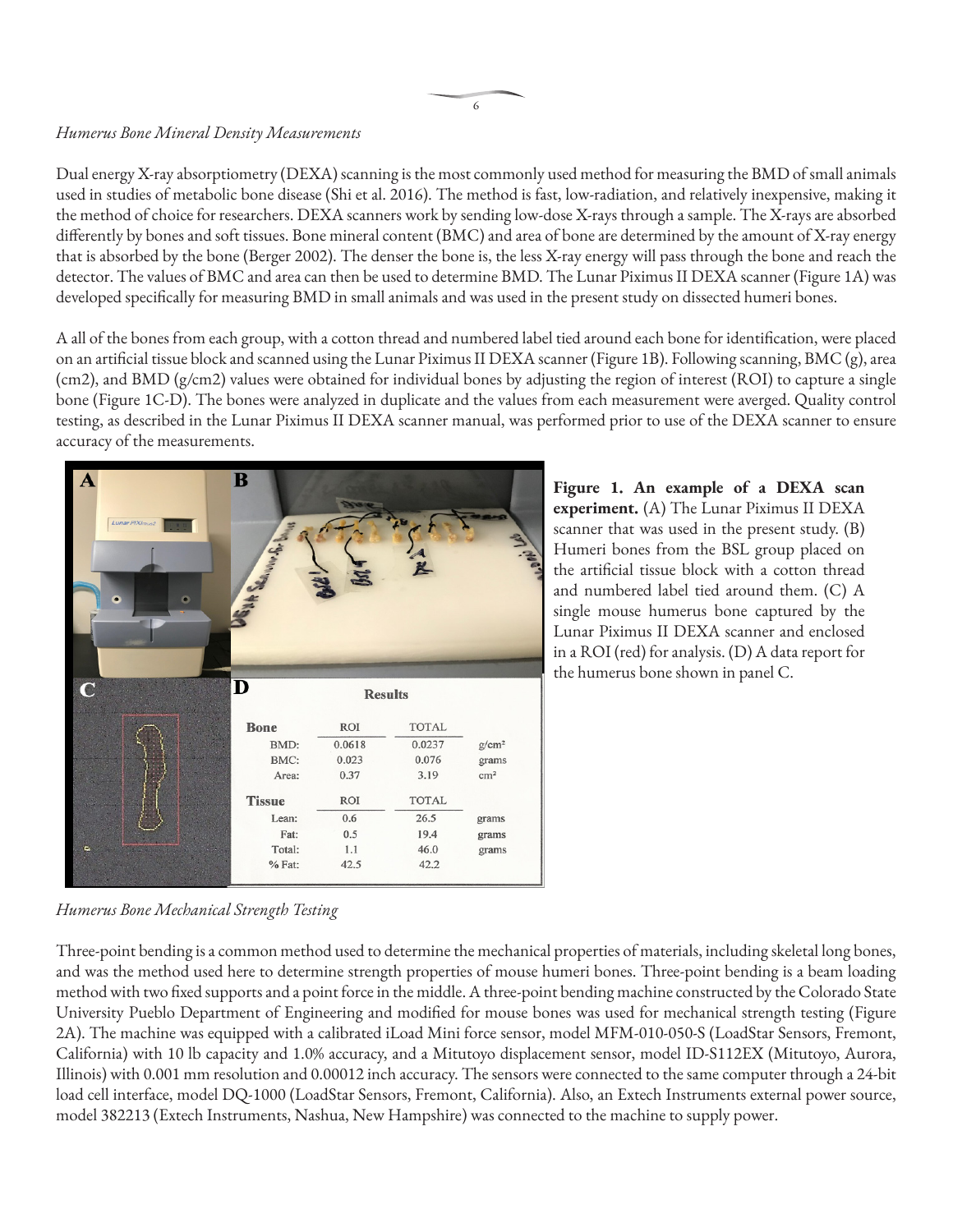

**Figure 2. The three-point bending machine utilized in the present study.** (A) The threepoint bending machine imaged with deflection meter and force sensor. (B) A humerus bone on a two-beam support with crosshead beam at the midshaft.

All humerus bones were placed on a two-beam support with an 8.0 mm width from beam center-to-center (Figure 2B). The posterior surface of the bone was positioned upward, facing the crosshead beam. The top surfaces of the support beams were covered with 80-grit sandpaper to ensure that the bones did not shift during the mechanical strength testing. The crossbeam lowering speed was ensured to be at  $1 \pm 0.05$  mm per minute prior to each day of testing. A preload force of  $0.5 - 1.0$  N was applied to each bone at the start of each test to help stabilize the bone and ensure a common starting point between different tests. Baseline data, with a preload applied, was collected for 5 seconds prior to further lowering the crosshead beam onto the bone and for 5 seconds following complete fracture of the bone. Data were logged from SensorVue software to Excel in real time and later transferred to Igor Pro 6.36 for analysis of the force-displacement curves. A representative curve analysis procedure is shown in Figure 3. The cursor placements correspond to regions of interest for the various mechanical properties of interest (extrinsic stiffness, untilate force, fracture force, and energy to fracture). For example, the area under the curve for cursor pair A-B is fracture energy absorbed ( $N^*$ mm). The slope of the curve between cursor pair C-D is the extrinsic stiffness. These and other relationships are summarized in Table 2. Each forcedisplacement curve generated by a single humerus bone was analyzed in duplicate and the values from each analysis were averaged.



**Figure 3. A representative forcedeflection curve for a 3-point bending test on a mouse humerus bone.** The curves were generated and analyzed using waveform analysis tools in Igor Pro 6.36. Cursor pairs were placed on the forcedisplacement curve to mark regions of interest. The entire curve is bound by cursors A and B. Cursors C and D identify the linear elastic region, the portion of the curve where the bone will return to its original shape if the force is removed. Cursor E marks the yield point, the point beyond which the bone becomes plastic, where it will not return to its original shape if the force is removed. Cursors G and H bracket the ultimate force. Cursors I and J bracket the fracture force region.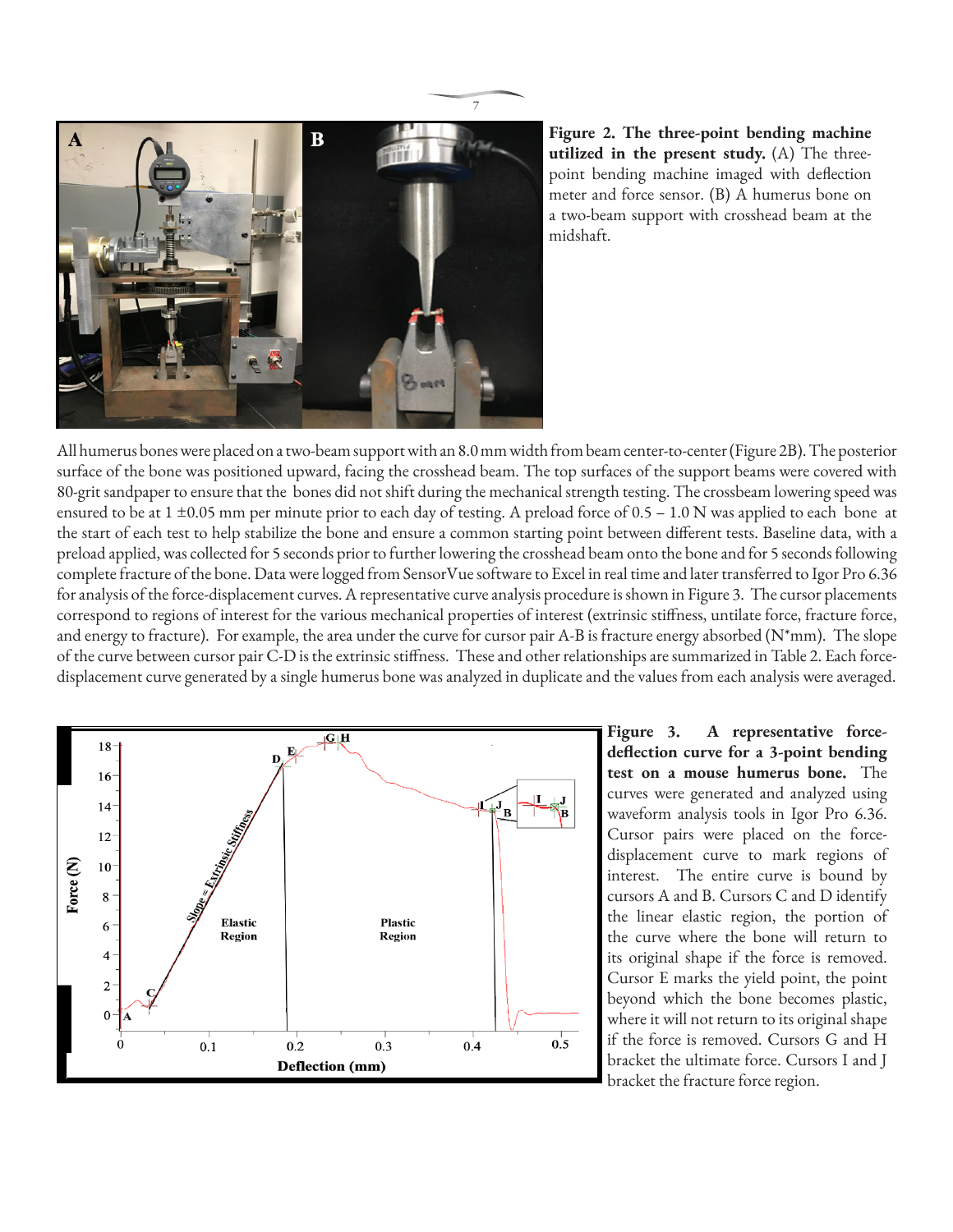8

| Mechanical Property             | Cursors           | Measurement           |
|---------------------------------|-------------------|-----------------------|
| Extrinsic stiffness (N/mm)      | $\vert - \vert$ ) | Slope                 |
| Ultimate force $(N)$            | G-H               | Average of points     |
| Fracture force (N)              |                   | Average of points     |
| Fracture energy absorbed (N*mm) | A-B               | Area underneath curve |

Table 2. Regions defined by cursors and corresponding mechanical properties for force-deflection

#### *Statistical analyses*

Within the general linear, least squares fit model, One-way analysis of variance (ANOVA) was used to analyze main effects of group on DEXA (BMC, bone area, and BMD) and mechanical strength (extrinsic stiffness, ultimate force, fracture force, and energy to fracture) variables. Whenever a significant main effect was found, post-hoc multiple comparisons were performed using Tukey's HSD and Student's t test. Results are reported as means ± standard error of the mean (SEM) and differences were considered significant at p<0.05. Statistical analyses were performed using JMP Pro®, Version 15.20, SAS Institute Inc., Cary, NC.

#### **Results**

#### *Humerus bone mineralization*

BMD, BMC, and area for BSL (n=10), CON (n=10), and SYN (n=10) mice were succesfully obtained using the DEXA scanner and mean  $\pm$  SEM values are shown in Table 3. One-way ANOVA revealed a significant main effect of group on BMC ( $p = 0.0075$ ) and area (p < 0.0001). Post-hoc analysis using a student's t-test revealed significant differences in BMC for SYN vs. BSL (10% lower in SYN,  $p = 0.0245$  and SYN vs. CON (13% lower in SYN,  $p = 0.0025$ ), but no difference for BSL vs. CON ( $p = 0.3492$ ). Post-hoc analysis using a more rigorous Tukey's test also revealed a significant difference in BMC for SYN vs. CON ( $p = 0.0068$ ) and near significance for SYN vs. BSL ( $p = 0.0615$ ). Similar results were observed for post-hoc comparisons of bone area values which were significantly lower in SYN vs. BSL and CON groups. Specifically, bone area was 10.5% less in SYN vs. BSL (Student's t test, p < 0.0001; Tukey's, p < 0.0001) and 12% less in SYN vs. CON (Student's t test, p < 0.0001; Tukey's, p < 0.0001). One-way ANOVA did not reveal a main effect on BMD ( $p = 0.7467$ ), thus all groups had values that were not significantly different.

| Group                      | BMD(g/cm2)              | BMC(g)                 | Area (cm2)            |
|----------------------------|-------------------------|------------------------|-----------------------|
| $BSL$ , 10 mo              | $0.05533 \pm 0.00098$ A | $0.0202 \pm 0.0006$ A  | $0.370 \pm 0.00424$ A |
| $CON, 14 \text{ mo}$       | $0.05632\pm0.00095$ A   | $0.0210 \pm 0.00062$ A | $0.376 \pm 0.00587$ A |
| $SYN$ , 14 mo              | $0.05517 \pm 0.00409$ A | $0.0182 \pm 0.00046B$  | $0.331 \pm 0.00837 B$ |
| Main Effect Group, p-Value |                         |                        |                       |
| (One-Way ANOVA)            | $p = 0.7467$            | $p = 0.0075^*$         | $p < 0.0001^*$        |

Table 3. Mouse humerus bone DEXA scanning measurements of BMD, BMC, and bone area.

Values are means ± SEM. \*One-way ANOVAs with post-hoc multiple comparisons shown for Student's t-test. Within a column, values not sharing a letter superscript are significantly different ( $p < 0.05$ ).

#### *Humerus bone mechanical strength properties*

From the force-displacement curves generated using three-point bending, intrinsic stiffness, ultimate force, fracture force, and energy to fracture were obtained for BSL  $(n=8)$ , CON  $(n=10)$ , and SYN  $(n=8)$  mice. The results are summarized in Table 4. One-way ANOVA showed no main effect of group on extrinsic stiffness ( $p = 0.2392$ ), ultimate force ( $p = 0.2160$ ), fracture force ( $p = 0.3877$ ), or energy to fracture ( $p = 0.5122$ ), thus all groups had values that were not significantly different.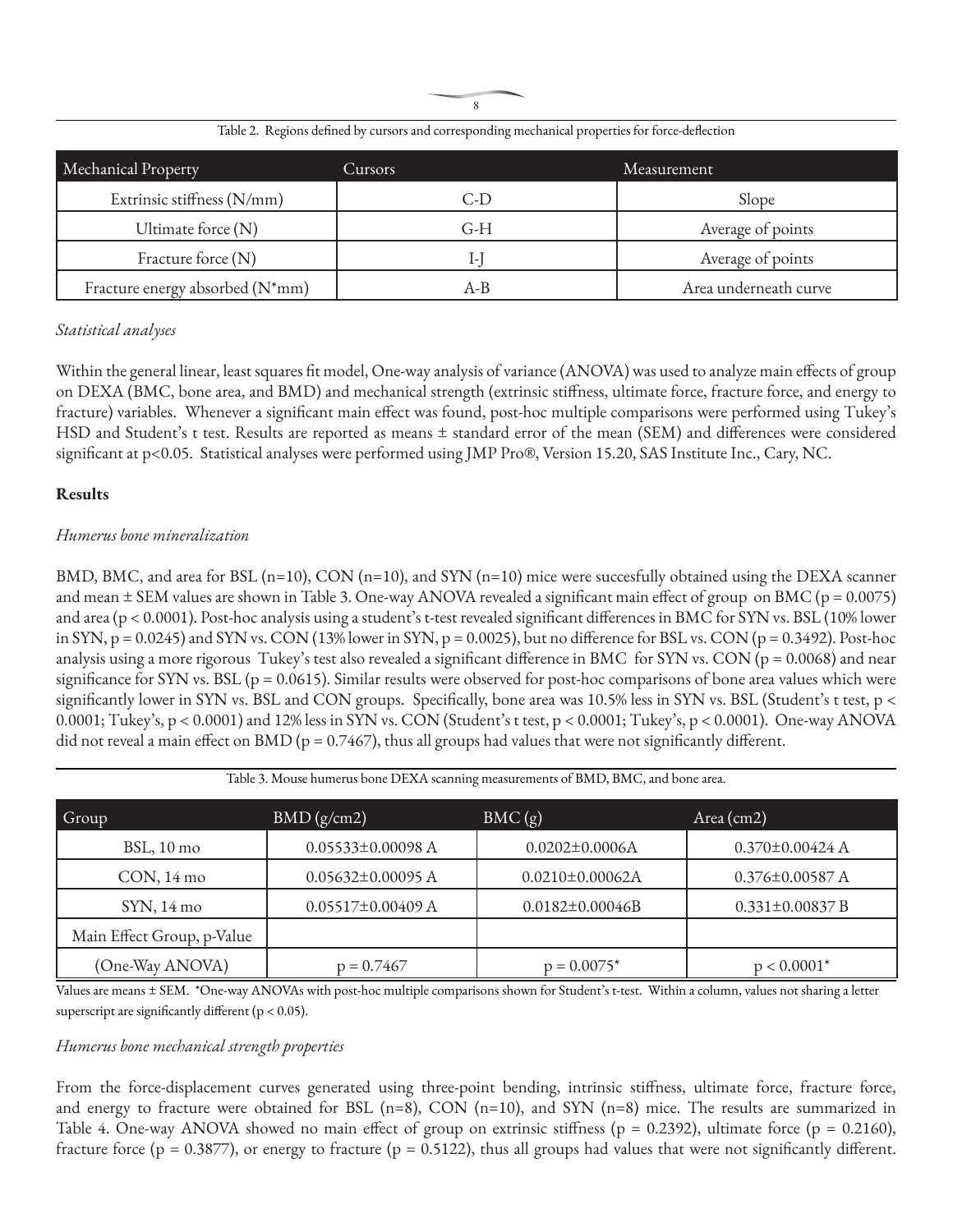| Group                         | <b>Extrinsic Stiffness</b><br>(N/mm) | Ultimate Force (N) | Fracture Force (N) | Energy to Fracture<br>$(N^*mm)$ |
|-------------------------------|--------------------------------------|--------------------|--------------------|---------------------------------|
| $BSL$ , 10 mo                 | 127.90±33.50                         | $16.28 \pm 0.51$   | $16.29 \pm 0.55$   | $2.56 \pm 0.39$                 |
| $CON, 14 \text{ mo}$          | $106.53 \pm 4.78$                    | $18.05 \pm 0.80$   | $17.71 \pm 0.97$   | $2.53 \pm 0.19$                 |
| $SYN$ , 14 mo                 | 139.99±30.68                         | 17.83±0.69         | $17.83 \pm 0.69$   | $2.75 \pm 0.29$                 |
| Main Effect Group,<br>p-Value |                                      |                    |                    |                                 |
| (One-Way ANOVA)               | $p = 0.2392$                         | $p = 0.2160$       | $p = 0.3877$       | $p = 0.5122$                    |

Table 4. Average intrinsic stiffness, ultimate force, fracture force, and energy to fracture of mouse humerus bones obtained from three-point bending.

Values are means ± SEM. \*One-way ANOVAs showed no main effects of group for any variable.

#### **Discussion**

The goal of this study was to determine the effects of a long-term synbiotic diet on skeletal bone mineral density and mechanical strength in adult male retired breeder mice fed the diet from ages 10 to 14 months. We found that the synbiotic diet did not have a significant effect on BMD, which indicates that the diet likely did not influence mineralization in the mice. Mice in the synbiotic diet group did, however, have significantly lower BMC (10-13% less) and bone area (10.5-12% less) compared to mice in the other groups, which suggests that they have moderately smaller humerus bones. Possibly, the synbiotic diet induced microanatomical changes in the bone cortical surface area. This possibility could be determined in future studies using high resolution imaging such as micro-computed tomography. Of the three-point bending test parameters analyzed, ultimate force and fracture force are measures of strength. The finding that the synbiotic diet did not influence either of these two variables thus indicates that it does not influence strength. Furthermore, the synbiotic diet did not influence the humerus bone's extrinsic stiffness or energy to fracture.

The findings of this study are consistent with those of Choman (2015), who analyzed the femur bones from the same mice used in the present study. Choman showed that a synbiotic diet did not provide mechanical strength benefits and was associated with slightly decreased BMD. Choman showed this using a three-point bending machine and micro-computed tomography. It should be noted, however, that there were changes in the geometry of the femur bones in mice fed the synbiotic diet, as analyzed by microcomputed tomography scanning (Choman, 2015). The findings of this study, however, do differ from those of similar studies with different animals. As noted, Scholz-Ahrens et al. have shown positive results of the diet on bone health in rats (Scholz-Ahrens et al. 2002). Some human studies show positive effects of the diet (Coudray et al. 1997; Van den Heuvel et al. 1999; Van den Heuvel et al. 2000) with others showing no effect ((Ellegård et al. 1997; López-Huertas et al. 2006; Tahiri et al. 2003). The mixed results of studies regarding probiotics, prebiotics, and a synbiotic diet in rats, mice, and humans may indicate that the diet has different influences on different species. Future works regarding the variation of bone response to a synbiotic diet between species and individuals will need to be conducted to address this.

The mice used in this study were male albino breeder mice that were purchased at 10 months of age (BSL) and fed the synbiotic or control diet up to 14 months of age (SYN and CON, respectively). Bone mineral properties and bone strength properties can vary depending on the age of the mice with peak bone mass occuring between 4-6 months in most mice strains (Jilka 2013). It should be noted that the typical age of a mature adult mouse is 3-6 months, that the age to be considered middle-aged is 10 months, and that mice begin to show senesence changes at about 18 months of age (Flurkey et al. 2007). Thus, the mice used in this study were past development but not in a senesence stage and can be considered middle-aged. With the exception of BSL-3, humerus bones from the right side of the body were used. It has also been shown by Franco et al. that mouse humerus bones from the left side of the body have greater BMD values than those from the right (Franco et al. 2004). Storage methods have also been shown to have an influence on bone properties. Storage in ethanol, as done in this experiment, has been shown to reduce the elasticity of bone (Sedlin 1965). Genetic influences also play a role in bone phenotype and, thereofore, bone properties may vary across mouse strain (Sabsovich et al. 2008). This study only analyzed the influence of the diet on male mice. Glatt et al. have detailed that female mice exhibit more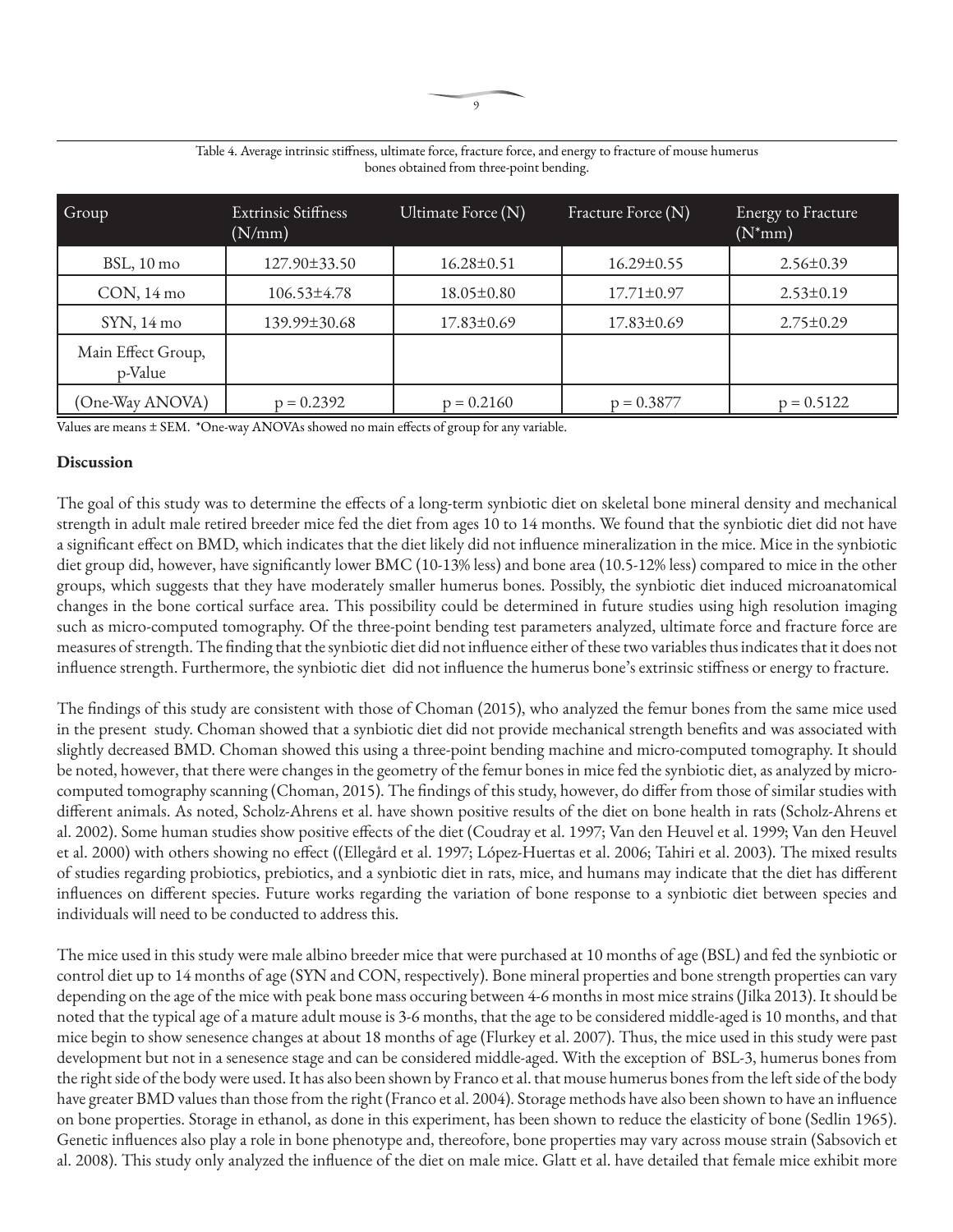rapid bone loss than male mice (Glatt et al. 2007). Further research of the diet on female mice may reveal sex-specific influences of the diet. Therefore, the values for bone mineralization parameters as well as bone strength parameters may vary between studies due to age, genetic, sex, and bone handling influences.

We acknowledge that there are factors that prevent direct comparisons of our results with previous studies. Specifically, the humerus bones have been formalin fixed and stored for a long time in 70% alcohol, so the mechanical strength test absolute values cannot be directly compared to freshly dissected bone specimens. However, bone mineralization is well preserved so BMD comparisons can be made. Nevertheless, relative comparisons of values between the three treatment groups described in *Methods* (BSL, CON, SYN) can be made because the bones were stored in the same manner for all three groups and evaluated using the same methods and protocols. Thus, relative influences of the synbiotic diet on BMD and mechanical strength properties of the humerus can be determined.

In conclusion, this study demonstrated no enhancing effects of a long-term synbiotic diet on bone mineralization or mechanical strength in the humerus bones of adult male retired breeder mice. These findings are consistent with those of a similar study on the femur and tibia bones of the same mice (Choman, 2015). Primarily, this study has confirmed the findings of Choman. It should be noted that these findings were confirmed using a different bone (humerus vs. femur & tibia) and slightly different methodology, as Choman used micro-computed tomography to assess mineralization properties whereas a DEXA scanner was used in the present study. Furthermore, it has been demonstrated that the three-point bending machine used in the present study is appropriate for small bones from the forelimbs of mice. This expands the range of experiments that can be carried out using the three-point bending machine that was used in the present study. Lastly, this study has allowed undergraduate researchers to learn as well as develop techniques that can be applied to future projects and taught to other researchers. Regarding the findings of the synbiotic diet on the bone parameters, determining the microstructural bone response to a synbiotic diet using micro-computed tomography or histomorphology methods would facilitate a further understanding of the present findings. Furthermore, experiments investigating different animal models (e.g. female vs. male mice) could be performed to elucidate different effects across different populations.

#### *Acknowledgements*

This research was supported by the Communities to Build Active STEM Engagement (CBASE) grant at Colorado State University Pueblo. Funding from the Institute of Cannabis Research grant allowed for use of the DEXA scanner. We are grateful for the financial support. We thank Dr. Blanton at Idaho State University for providing the bone samples. We acknowledge Mr. Paul Wallace, the machine shop coordinator, for modifying the three-point bending machine, which was constructed by Mr. Paul Wallace and others at the Colorado State University Pueblo Enginnering Department. Lastly, we thank the reviewers whose efforts helped improve the manuscript.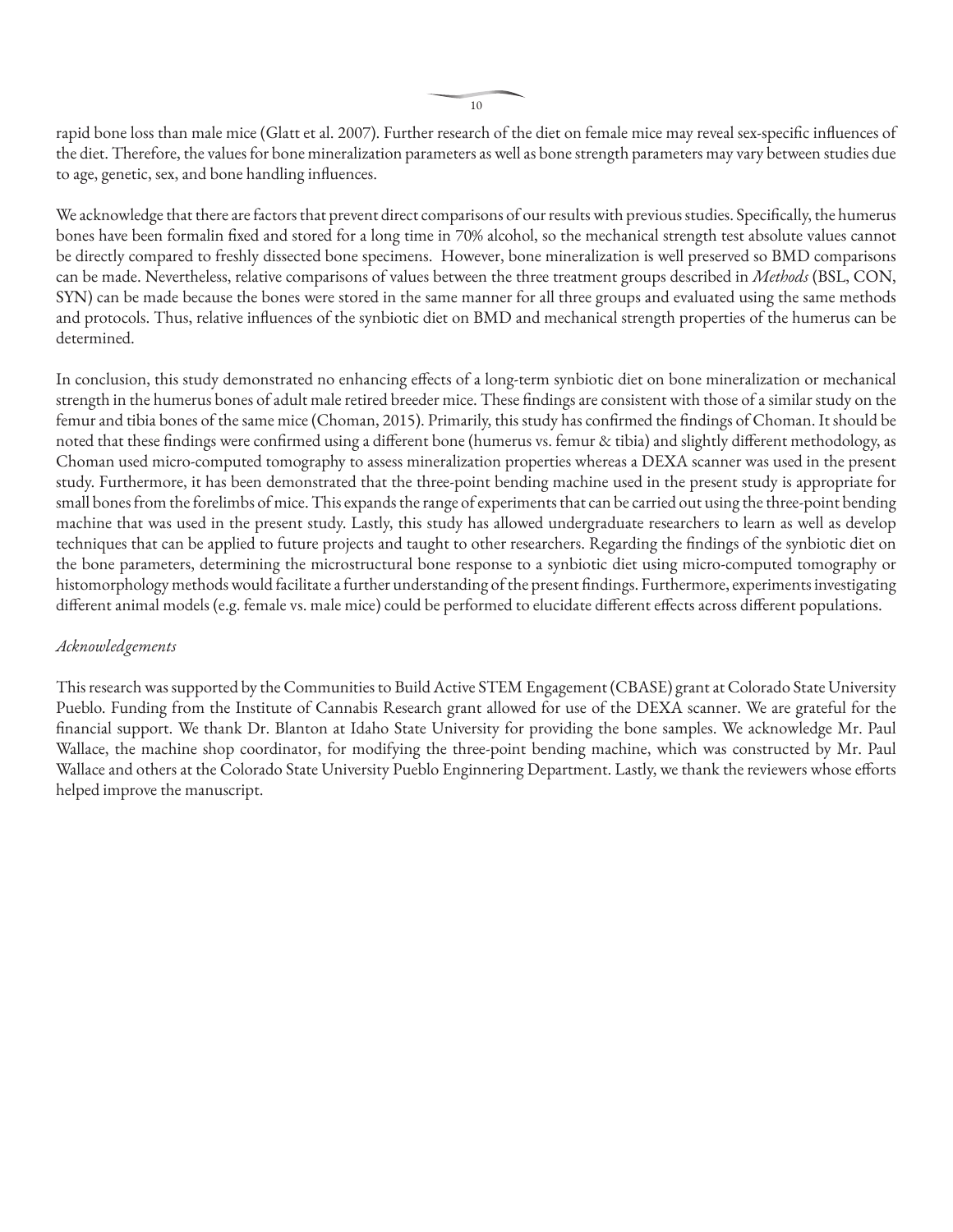#### **References**

- Berger, A. (2002). How does it work?: Bone mineral density scans. Bmj, 325(7362), 484-484. doi:10.1136/bmj.325.7362.484
- Bullough, P. (1981). The geometry of diarthrodial joints, its physiologic maintenance, and the possible significance of age-related changes in geometry-to-load distribution and the development of osteoarthritis. Clin Orthop Relat Res, 61-66.
- Campbell, J. M., Fahey, G. C., & Wolf, B. W. (1997). Selected indigestible Oligosaccharides affect large Bowel Mass, Cecal and FECAL short-chain fatty Acids, pH and microflora in rats. The Journal of Nutrition, 127(1), 130-136. doi:10.1093/ jn/127.1.130
- Choman, M. (2015). The Effect of a Synbiotic Diet on Bone Structure in Aging Male Mice (Unpublished master's thesis). Department of Biology, Colorado State Univeristy Pueblo.
- Coudray, C., Bellanger, J., Castiglia-Delavaud, C., Rémésy, C., Vermorel, M., & amp; Rayssignuier, Y. (1997). Effect of soluble or partly soluble dietary fibres supplementation on absorption and balance of calcium, magnesium, iron and zinc in healthy young men. European Journal of Clinical Nutrition, 51(6), 375-380. doi:10.1038/sj.ejcn.1600417
- Cowin, S. C. (2009). Bone mechanics handbook. New York, NY: Informa Healthcare.
- Ellegård, L., Andersson, H., & Bosaeus, I. (1997). Inulin and oligofructose do not influence the absorption of cholesterol, or the excretion of cholesterol, Ca, Mg, Zn, Fe, or bile acids but increases energy excretion in ileostomy subjects. European Journal of Clinical Nutrition, 51(1), 1-5. doi:10.1038/sj.ejcn.1600320
- Franco, G. E., Litscher, S. J., O'Neil, T. K., Piette, M., Demant, P., & amp; Blank, R. D. (2004). Dual Energy X Ray Absorptiometry of ex vivo HcB/Dem Mouse Long Bones: Left Are Denser Than Right. Calcified Tissue International, 76(1), 26-31. doi:10.1007/s00223-004-0073-5
- Freeman, J., Wopenka, B., Silva, M., & amp; Pasteris, J. (2001). Raman Spectroscopic Detection of Changes in Bioapatite in Mouse Femora as a Function of Age and In Vitro Fluoride Treatment. Calcified Tissue International, 68(3), 156-162. doi:10.1007/ s002230001206
- Flurkey, K., Currer, J. M., & amp; Harrison, D. (2007). Chapter 20 Mouse Models in Aging Research. In The Mouse in Biomedical Research (2nd ed., pp. 637-672). Cambridge, MA: Academic Press. doi:https://doi.org/10.1016/B978-012369454- 6/50074-1
- Gibson, G. R., & amp; Roberfroid, M. B. (1995). Dietary Modulation of the Human Colonic Microbiota: Introducing the Concept of Prebiotics. The Journal of Nutrition, 125(6), 1401-1412. doi:10.1093/jn/125.6.1401
- Glatt, V., Canalis, E., Stadmeyer, L., & Bouxsein, M. L. (2007). Age-Related Changes in Trabecular Architecture Differ in Female and Male C57BL/6J Mice. Journal of Bone and Mineral Research, 22(8), 1197-1207. doi:10.1359/jbmr.070507
- Jakob, F., Seefried, L., & amp; Schwab, M. (2014). Alter und Osteoporose. Der Internist, 55(7), 755-761. doi:10.1007/s00108-014-3468-z
- Jilka, R. L. (2013). The Relevance of Mouse Models for Investigating Age-Related Bone Loss in Humans. The Journals of Gerontology Series A: Biological Sciences and Medical Sciences, 68(10), 1209-1217. doi:10.1093/gerona/glt046
- López-Huertas, E., Teucher, B., Boza, J. J., Martínez-Férez, A., Majsak-Newman, G., Baró, L., . . . Fairweather-Tait, S. (2006). Absorption of calcium from milks enriched with fructo-oligosaccharides, caseinophosphopeptides, tricalcium phosphate, and milk solids. The American Journal of Clinical Nutrition, 83(2), 310-316. doi:10.1093/ajcn/83.2.310
- Sabsovich, I., Clark, J. D., Liao, G., Peltz, G., Lindsey, D. P., Jacobs, C. R., . . . Kingery, W. S. (2008). Bone microstructure and its associated genetic variability in 12 inbred mouse strains: μCT study and in silico genome scan. Bone, 42(2), 439-451. doi:10.1016/j.bone.2007.09.041
- Scholz-Ahrens, K. E., Açil, Y., & amp; Schrezenmeir, J. (2002). Effect of oligofructose or dietary calcium on repeated calcium and phosphorus balances, bone mineralization and trabecular structure in ovariectomized rats. British Journal of Nutrition, 88(4), 365-377. doi:10.1079/bjn2002661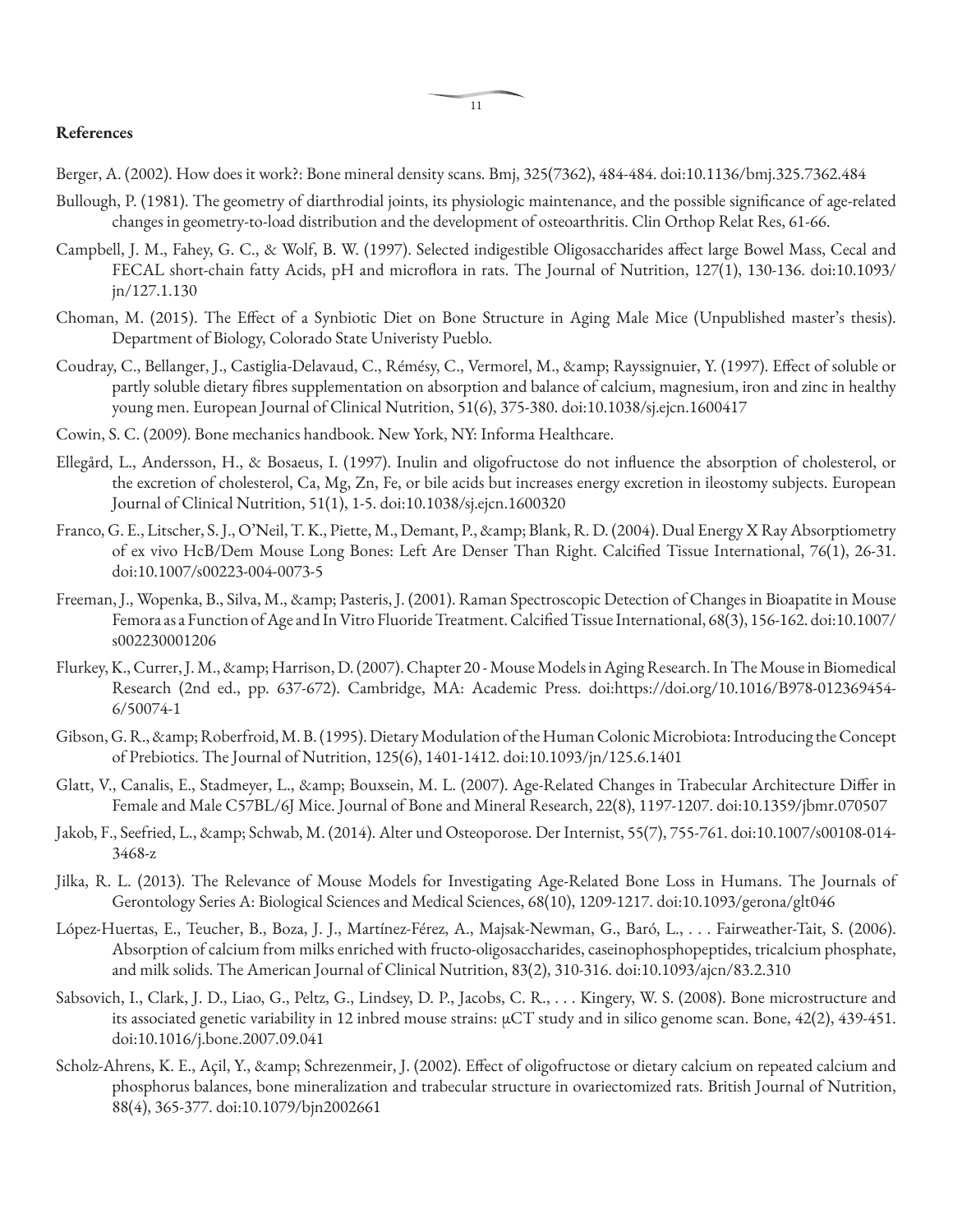- Scholz-Ahrens, K., & amp; Schrezenmeir, J. (2002). Inulin, oligofructose and mineral metabolism experimental data and mechanism. British Journal of Nutrition, 87(6), 179-186. doi:10.1079/bjnbjn/2002535
- Schrezenmeir, J., & amp; Vrese, M. D. (2001). Probiotics, prebiotics, and synbiotics—approaching a definition. The American Journal of Clinical Nutrition, 73(2). doi:10.1093/ajcn/73.2.361s
- Sedlin, E. D. (1965). A Rheologic Model for Cortical Bone: A Study of the Physical Properties of Human Femoral Samples. Acta Orthopaedica Scandinavica, 36(Sup83), 1-77. doi:10.3109/ort.1965.36.suppl-83.01
- Shi, J., Lee, S., Uyeda, M., Tanjaya, J., Kim, J. K., Pan, H. C., . . . Soo, C. (2016). Guidelines for Dual Energy X-Ray Absorptiometry Analysis of Trabecular Bone-Rich Regions in Mice: Improved Precision, Accuracy, and Sensitivity for Assessing Longitudinal Bone Changes. Tissue Engineering Part C: Methods, 22(5), 451-463. doi:10.1089/ten.tec.2015.0383
- Silva, M. J., Brodt, M. D., Wopenka, B., Thomopoulos, S., Williams, D., Wassen, M. H., . . . Bank, R. A. (2005). Decreased Collagen Organization and Content Are Associated With Reduced Strength of Demineralized and Intact Bone in the SAMP6 Mouse. Journal of Bone and Mineral Research, 21(1), 78-88. doi:10.1359/jbmr.050909
- Sobolewska, A., Bogucka, J., Dankowiakowska, A., Elminowska-Wenda, G., Stadnicka, K., & Bednarczyk, M. (2017). The impact of synbiotic administration through in ovo technology on the microstructure of a broiler chicken small intestine tissue on the 1st and 42nd day of rearing. Journal of Animal Science and Biotechnology, 8(1). doi:10.1186/s40104-017- 0193-1
- Tahiri, M., Tressol, J. C., Arnaud, J., Bornet, F. R., Bouteloup-Demange, C., Feillet-Coudray, C., . . . Coudray, C. (2003). Effect of short-chain fructooligosaccharides on intestinal calcium absorption and calcium status in postmenopausal women: A stable-isotope study. The American Journal of Clinical Nutrition, 77(2), 449-457. doi:10.1093/ajcn/77.2.449
- Van den Heuvel, E. G., Muys, T., Van Dokkum, W., & amp; Schaafsma, G. (1999). Oligofructose stimulates calcium absorption in adolescents. The American Journal of Clinical Nutrition, 69(3), 544-548. doi:10.1093/ajcn/69.3.544
- Van den Heuvel, E. G., Schoterman, M. H., & amp; Muijs, T. (2000). Transgalactooligosaccharides Stimulate Calcium Absorption in Postmenopausal Women. The Journal of Nutrition, 130(12), 2938-2942. doi:10.1093/jn/130.12.2938
- Vetter, U., Fisher, L., Mintz, K., Kopp, J., Tuross, N., Termine, J., & Robey, P. G. (2009). Osteogenesis imperfecta: Changes in noncollagenous proteins in bone. Journal of Bone and Mineral Research, 6(5), 501-505. doi:10.1002/jbmr.5650060512
- Wang, X., Shen, X., Li, X., & amp; Agrawal, C. M. (2002). Age-related changes in the collagen network and toughness of bone. Bone, 31(1), 1-7. doi:10.1016/s8756-3282(01)00697-4
- Warming, L., Hassager, C., & Christiansen, C. (2002). Changes in Bone Mineral Density with Age in Men and Women: A Longitudinal Study. Osteoporosis International, 13(2), 105-112. doi:10.1007/s001980200001

#### **Figures**

**Figure 1. An example of a DEXA scan experiment.** (A) The Lunar Piximus II DEXA scanner that was used in the present study. (B) Humerus bones from the BSL group placed on the artificial tissue block with a cotton thread and numbered label tied around them. (C) A single mouse humerus bone captured by the Lunar Piximus II DEXA scanner and enclosed in a ROI (red) for analysis. (D) A data report for the humerus bone shown in panel C.

**Figure 2. The three-point bending machine utilized in the present study.** (A) The three-point bending machine imaged with deflection meter and force sensor. (B) A humerus bone on a two-beam support with crosshead beam at the midshaft.

**Figure 3. A representative force-deflection curve for a 3-point bending test on a mouse humerus bone.** The curves were generated and analyzed using waveform analysis tools in Igor Pro 6.36. Cursor pairs were placed on the force-displacement curve to mark regions of interest. The entire curve is bound by cursors A and B. Cursors C and D identify the linear elastic region, the portion of the curve where the bone will return to its original shape if the force is removed. Cursor E marks the yield point, the point beyond which the bone becomes plastic, where it will not return to its original shape if the force is removed. Cursors G and H bracket the ultimate force. Cursors I and J bracket the fracture force region.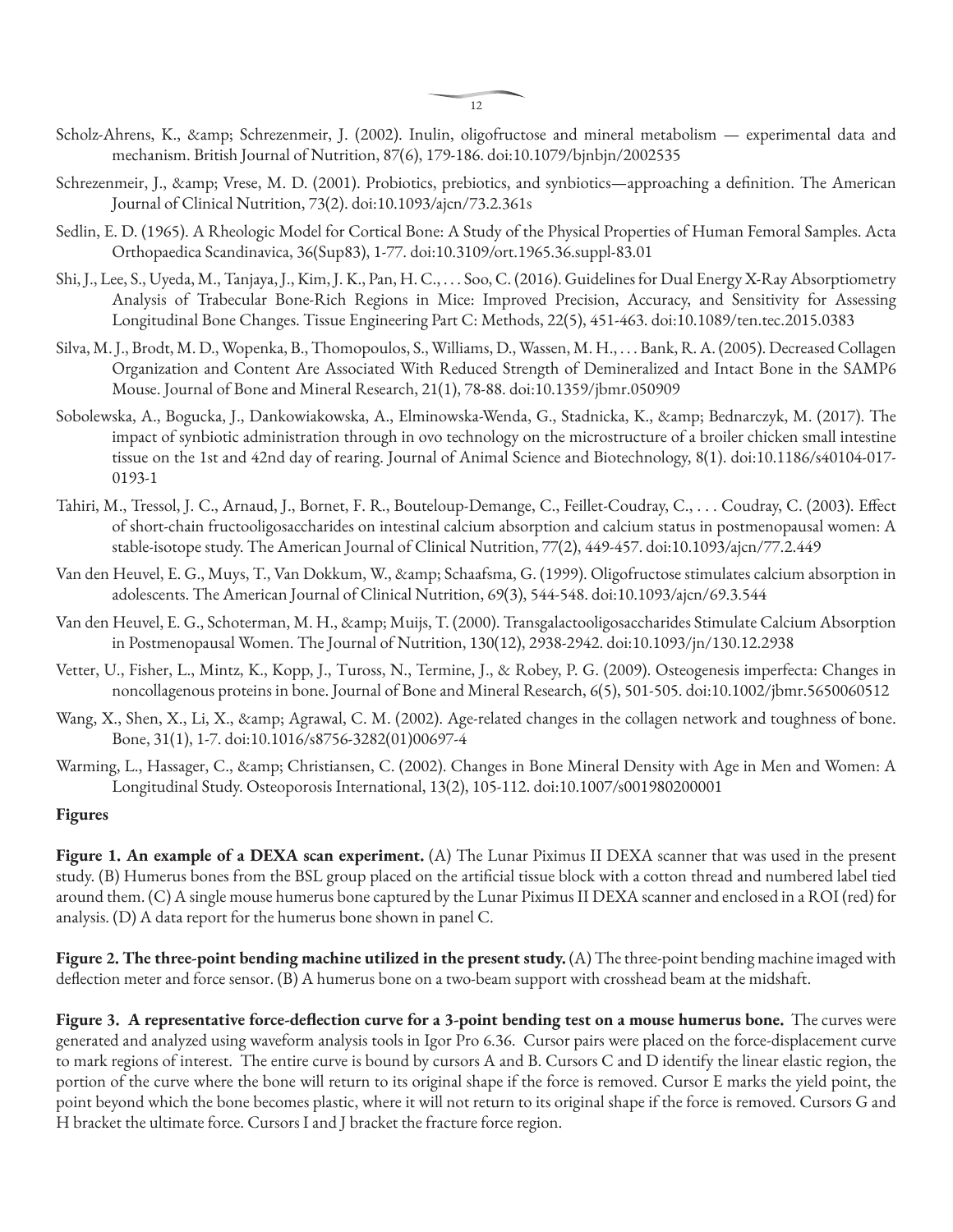#### **SOCIAL SCIENCES**

# **Mindfulness-Based Stress Reduction Practice; Reduced Levels of Perceived Stress and Increased Mindful Awareness in an Adult Population**

Makenna Linn, Carol Foust, Jude LaFollette, Bethany Kies-Bolema

#### **ABSTRACT**

Research on Mindfulness-Based Stress Reduction (MBSR) programs has demonstrated promising results in both clinical and non-clinical settings. The purpose of this study was to determine the impact of an MBSR-based program on the perceived stress and five facets of mindful awareness in an adult population. A pre-post study design was used to analyze changes in participant's perceived stress and mindful awareness after participating in an eight-week program based on MBSR in a community-based setting. Data was collected using The Perceived Stress Scale and Five Facet Mindfulness Questionnaires. A paired two sample t-test was applied to determine if any significance difference from pre to post was apparent. The study found a significant increase in each individual mindfulness facet, the total FFMQ score, as well as a significant decrease in perceived stress. These findings align with previous MBSR studies.

*El Rio: A Student Research Journal.* Vol. 4, No. 1 (2021), pp. 13-23 . CC-Makenna Linn, et al.. Colorado State University Library, Pueblo, CO, 81001.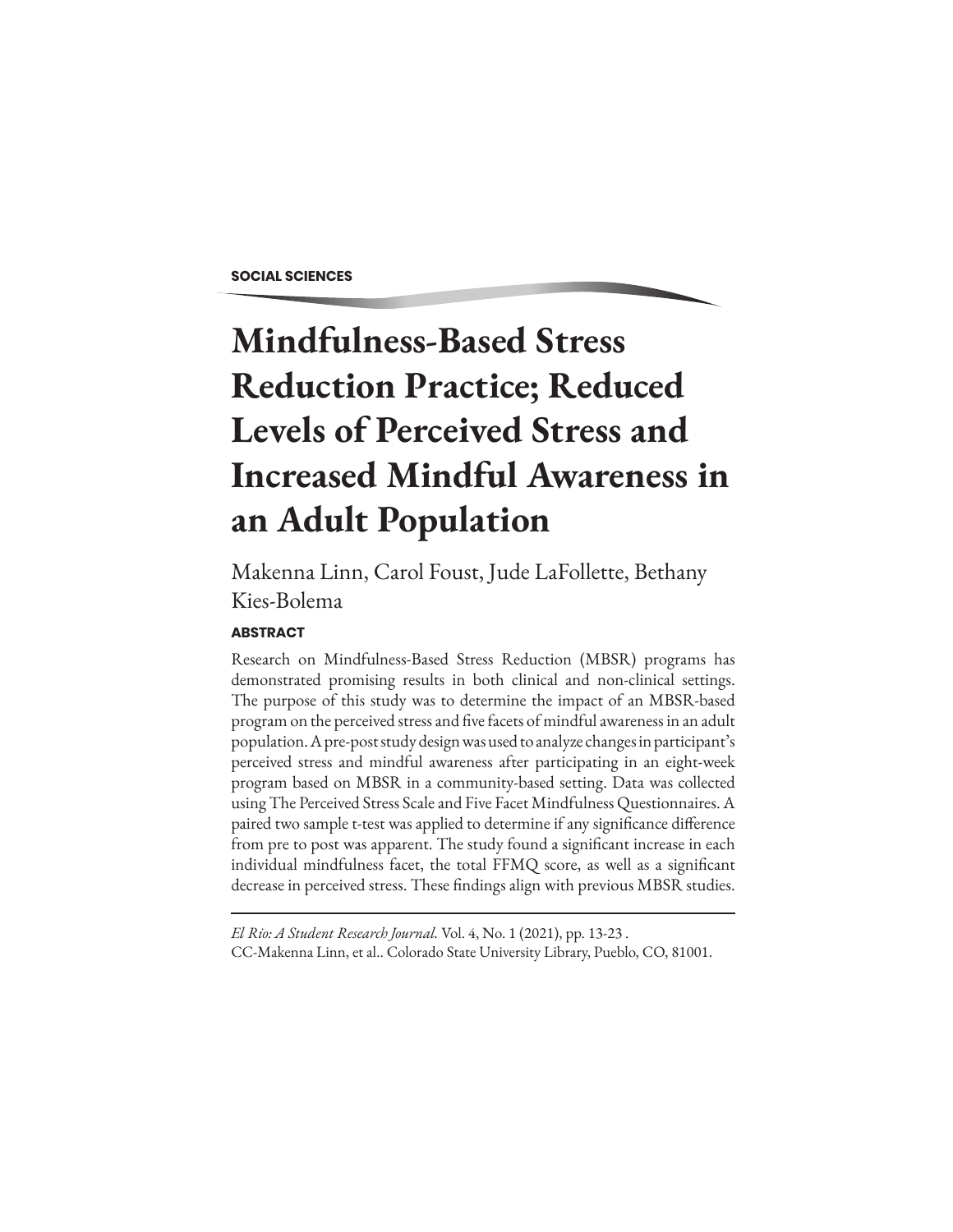#### **Introduction**

Mindfulness has become widely known for the many benefits it provides. The definition of mindfulness provided by Jon Kabat-Zinn, the founder of Mindfulness-Based Stress Reduction (MBSR), is the "awareness that arises through paying attention, on purpose, in the present moment, non-judgmentally" (Mindful Staff, 2016). Kabat-Zinn first introduced mindfulness meditation practices in a clinical setting as a form of treatment for patients with chronic pain. He observed a considerable decrease in chronic pain reported among the patients as well as a decrease in negative mood states including depression, anxiety, tension, fatigue and confusion (Kabat-Zinn, 1982). Since Kabat-Zinn's seminal research, positive outcomes have been noted in MBSR programs and other meditation practices and therapies conducted in both clinical and non-clinical settings. Mindfulness has been defined as having different facets. One of the most common measures of mindfulness is the Five Facet Mindfulness Inventory (Baer, Smith, Hopkins, Krietemeyer & Toney, 2006). The five facets include observing, describing, acting with awareness, acting in non-judge, and non-reactivity.

MBSR is traditionally a group-based eight-week program that focuses on the cultivation of mindfulness through four formal practices: body scan, sitting meditation, purposeful movement meditation, and Hatha yoga, which focuses on breathing (Kabat-Zinn, 1982, 1990; Grossman, Schmidt, & Walach, 2004; Chiesa & Serretti, 2009). A study conducted by Carmody and Baer (2008) specifically researched the significance of the home practice component within the MBSR program and found that time spent engaging in home practice of formal meditation exercises was significantly related to improvement in most facets of mindfulness and several measures of symptoms and well-being. This finding emphasizes the importance of practicing mindfulness on an individual basis, which is encouraged throughout an MBSR program. Moreover, full or half day intensive mindfulness retreats are an integral part of MBSR, as studies show a positive effect in pre-to-post self-reported mindfulness when comparing mindfulnessbased interventions with and without intensive mindfulness retreats (Visted, Vøllestad, Nielsen, & Nielsen, 2015).

MBSR has been studied in a number of clinical settings (e.g., medical outpatient treatment centers, dermatology clinics, pain centers, and psychiatric treatment centers), and in such settings the benefits of mindfulness training on physical and mental health are numerous. Results suggest that the training is correlated with many benefits including reduced drug use relapse prevention (Bowen et al., 2014), decreased HIV pathogenesis (Cole, Korin, Fahey, & Zack,1998), improving the treatment of psoriasis (Kabat-Zinn et al., 1998), and managing chronic pain (Kabat-Zinn, 1982; Kabat-Zinn, Lipworth, Burney & Sellers,1987; McCracken & Thompson, 2009; Schutze, R., Ress, Preece, & Schutze, M., 2010). The impacts on mental health are even more widely noted in the literature and include: use in the treatment of eating disorders (Lavender, Jardin & Anderson, 2009), decreasing anxiety (Arch & Craske, 2010; Miller, Fletcher, & Kabat-Zinn, 1995; Fang et al., 2010; Rasmussen & Pidgeon, 2010), reducing the risk for relapse in major depression (Teasdale et al., 2000; Creswell & Lindsay, 2014). There have also been reports of MBSR training resulting in significant improvements in obsessive compulsive symptoms, somatization, interpersonal sensitivity, psychoticism, and paranoid ideation (Chiesa & Serretti, 2009). A three-year post-intervention follow-up study was conducted with 18 of the original 22 medical patients who engaged in an eight-week, outpatient mindfulness-based stress reduction intervention program for anxiety and depression. The research showed a significant decrease in anxiety after the intervention, as well as at three months and three years compared with others that met intervention criteria for the original study but did not participate in the program (Miller et al., 1995). This suggests that mindfulness training can provide not only short-term benefits, but lasting effects as well (Kabat-Zinn et al., 1987; Carlson, Ursuliak, Goodey, Angen, & Speca, 2001).

Mindfulness meditation practices have benefited people with a number of mental illnesses, symptoms, disorders, and brain function. Three different studies used an eight-week, group-based mindfulness training to analyze the effects of mindfulness on brain function. All of the studies found that those who participated in MBSR experienced an increase in left hemisphere activation. The participants also had an increase in gray matter concentration in the left side of the brain, which involves learning and memory processes, emotion regulation, self-referential processing, and perspective taking (Davidson et al., 2003; Holzel, Carmody, & Evan et al., 2010; Holzel, Carmody, & Vangel et al., 2010). Furthermore, results from two studies indicated an increase in immune function as a result from mindfulness training (Davidson et al., 2003; Fang et al., 2010). Overall, there is a strong body of evidence demonstrating the positive effect mindfulness has on brain function and immune function.

When reviewing the results of non-clinical settings, such as in schools, community-based programs and spiritual/religious settings, mindfulness meditation practices have shown to be beneficial. Mindfulness has been observed to increase quality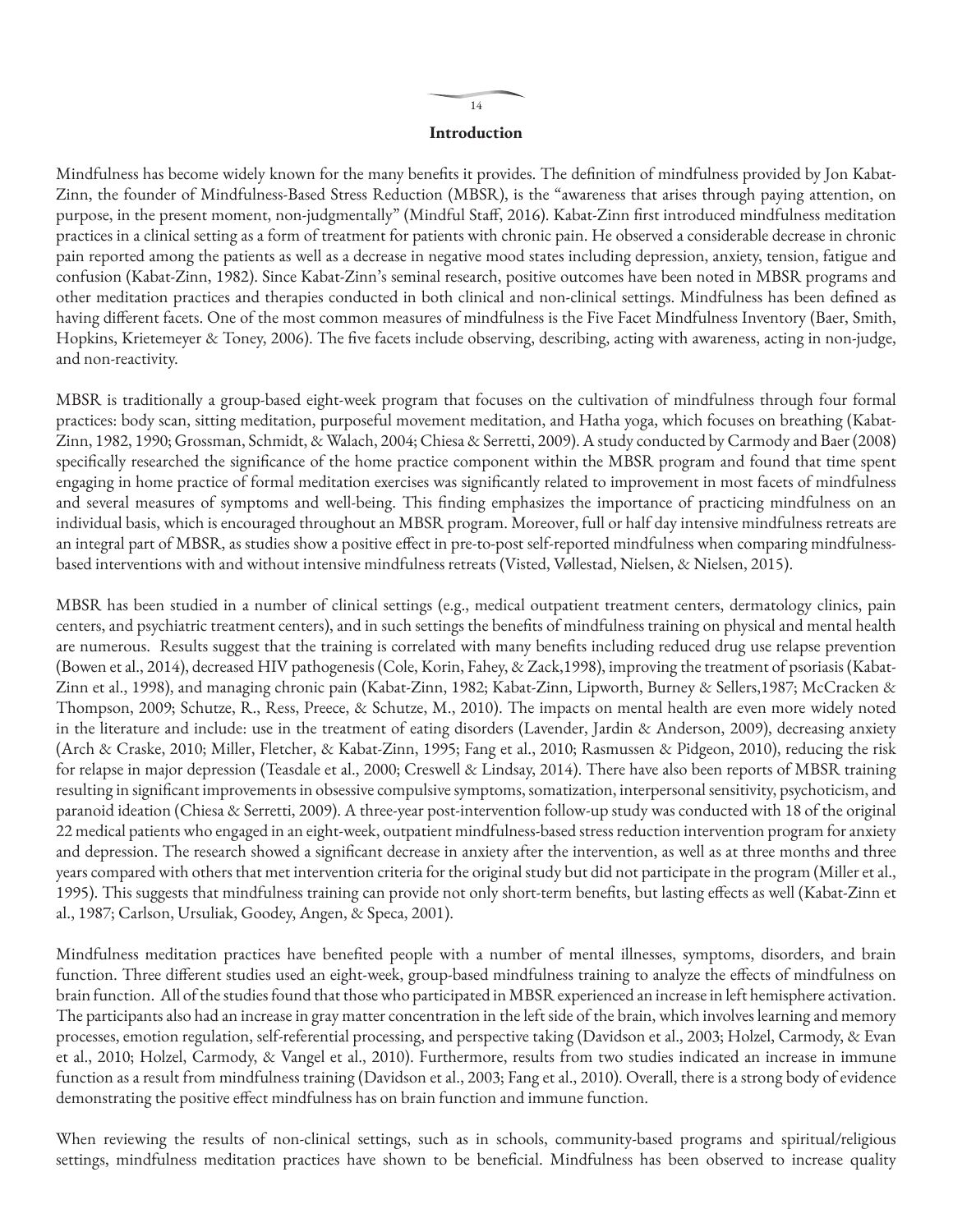of life and well-being (Baer et al., 2006; Fang et al., 2010; Baer, Carmody, & Hunsinger, 2012; Cresswell & Lindsay, 2014; Paiva et al., 2015) and has been found to significantly increase empathy baseline and effectively improve self-compassion levels (Chiesa et al, 2009). Benefits have also included a significant reduction in perceived stress levels and an increased ability to cope (Carlson, Speca, Patel, & Goodey, 2003; Shapiro, Astin, Bishop, & Cordova, 2005). Moreover, studies have shown improvements in the quality of sleep, reduction in sleep disturbances, mood disturbance and fatigue in cancer patients (Carlson et al., 2001; Carlson & Garland, 2005; Andersen et al., 2013). The purpose of this study was to determine if an eightweek MBSR course held in a group setting for community members once a week with home practice would result in any significant outcome on 1) participants' perceived levels of stress and 2) participants' scores on the five facets of mindfulness.

#### **Methods**

All procedures performed in studies involving human participants were in accordance with the ethical standards of the institutional and/or national research committee and with the 1964 Helsinki declaration and its later amendments or comparable ethical standards. IRB approval was reviewed and approved by the Colorado State University Pueblo Human Subjects Committee. The study did not receive external funding.

#### **Study Participants**

Participants in this study live in Pueblo, Colorado which is a moderate size of approximately 150,000 people in Southern Colorado. The 117 participants enrolled in an eight-week program titled "Mindful Me" that used a Mindfulness-Based Stress Reduction curriculum. The participants were 99% women with an average age of 54 years old and were hospital employees, patients, and community members. The participants met once a week for 2 hours in a community room at a local hospital and were asked to complete home practice. The program was facilitated by a chaplain trained in MBSR. Participation in the MBSR program was voluntary. Study participants were recruited through advertisements in a local newspaper, flyers and brochures about the program posted throughout the hospital, presentations given at various health conferences, groups, and luncheons in the local community.

#### **Orientation Session**

After participants voluntarily signed up for the program, they attended an informational session about a week before the classes started, which provided detailed information regarding the program, the expectations for the program, the potential risks and benefits of participation, and a brief, one-on-one meeting with program staff. During the orientation, participants were informed of potential risks and performed a self-assessment of their physical, mental and emotional health in order to participate. If they decided to participate, they signed an informed consent agreement and completed a participant inventory, which included demographic and contact information.

During the informational session, participants completed necessary paperwork including an intake form with a self-assessment to determine physical, mental and emotional readiness to complete the course. The self-assessment was developed from materials produced by the Center for Mindfulness. The Five Facet Mindfulness Questionnaire (FFMQ) and the Perceived Stress Scale (PSS) were also administered before and after participating in the program.

#### **Five Facet Mindfulness Questionnaire**

The FFMQ has been validated and showed reliable results in research for the structure of mindfulness (Tran, et al., 2013) and a factor analysis confirmed and tested a consistent reliability model (Christopher, et al., (2012). Construct mindfulness was confirmed through regression and mediation analysis showing the facets were significantly related to meditation experience and to psychological symptoms and well-being (Baer, et al. 2008).

The FFMQ incorporates the facets that are most strongly correlated to the related psychological constructs. The five mindfulness facets are: observe, describe, act with awareness, non-judge, and non-react. Each of these proves useful in understanding the relationships between mindfulness and other conceptually related variables. For example, the describe facet is the most important in understanding mindfulness' relationships with emotional intelligence and alexithymia (lacking the words to describe one's feelings to others), whereas the act with awareness facet is central to its relationships with dissociation and absent-mindedness (Muller, 2000; Baer et. al, 2006). In this way, the FFMQ has shown to be promising in predicting psychological symptoms. Santorelli and Kabat-Zinn (2002) stated that the ability to describe mindfulness in readily accessible language is essential for providers of MBSR. Understanding empirically supported facets of mindfulness may provide suggestions to clinicians about how to describe it to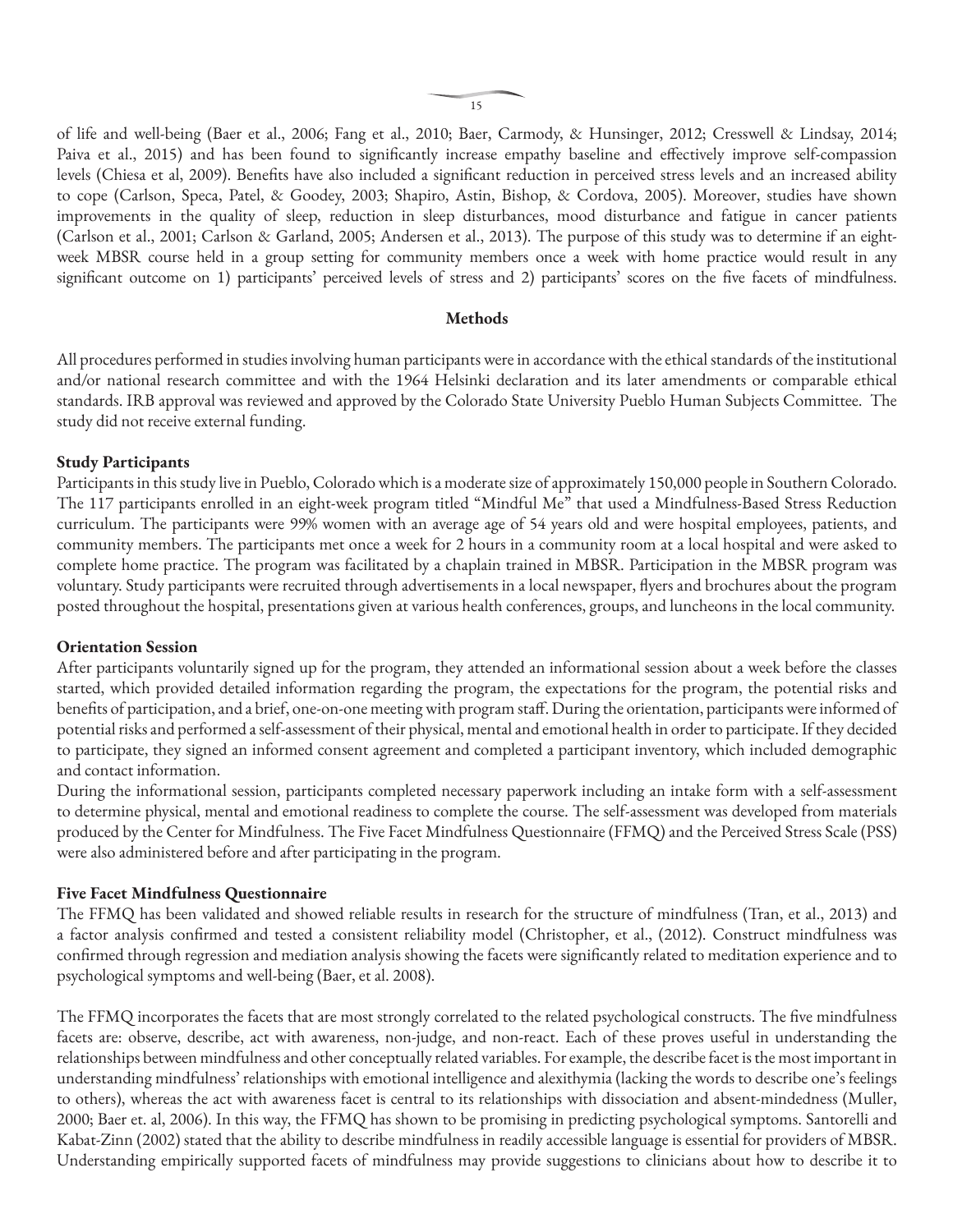clients. The FFMQ can also be a helpful tool for those teaching MBSR, not only in using it as an evaluative assessment, but also as a way to describe the dimensions of mindfulness.

#### **Perceived Stress Scale**

The 10-item PSS is an easy-to-use assessment with acceptable psychometrics (Lee, 2012). Khalili et al. (2017) tested the validity and reliability of the PSS and found the validity and scale content were remarkable. The KMO coefficient was .82 and Bartlett's Test was significant, as well as a Cronbach's Alpha of .72. The repeated measure demonstrated a high reliability of .93. Antanes et al., (2015) found the PSS was used in research to validate mindfulness using the perceived stress score to develop the awareness of mindfulness in occurrence with stress and how it is perceived while in a mindful state.

The Perceived Stress Scale is a measure of the degree to which situations in one's life are appraised as stressful. The PSS looks at the subjective measures of stress, which in certain cases is more beneficial than objective measures of stress because people actively interact with their environment and perceive potentially threatening or challenging events in regard to their available coping resources. Therefore, the causal event is cognitively mediated by the emotional response to the objective event, and not the objective event itself. Despite the fact that the PSS is a short, 10 question survey, it has substantial test reliability and validity as well as a strong correlation between various behavioral criteria associated with stress (Cohen et al, 1983). It is also noteworthy to mention that the relationship between validity and the PSS is not affected by age or gender. The PSS can be used to discern whether or not perceived stress is a risk factor for clinical psychiatric disorders, as well as analyze the relationship between the objective stressor and the individual's response (Cohen et. al, 1983).

#### **The Intervention: Mindful Me**

The intervention used in this study, Mindful Me, followed the MBSR curriculum created by Jon Kabat-Zinn and Saki Santorelli (Kabet-Zinn, Santorielli, Meleo-Meyer, & Koerbel, 2017). Participants attended a two-hour session for 8-weeks, and completed one 4.5-hour retreat in a community room at a local hospital. They also completed home practice during the eight-week session. The facilitator of the intervention was the Lead Chaplain at the hospital who had received training through the Center for Mindfulness in teaching mindfulness-based stress reduction. Each week, the two-hour face to face sessions incorporated mindfulness themes along with formal meditation practices (e.g., body scan, sitting meditation, awareness of breath meditation, purposeful walking, standing yoga and lying down yoga) and informal meditation practices based on MBSR materials (Kabet-Zinn, et al., 2017). Handouts were provided at the end of each session detailing the home practice for each week. Participants were given CD's of guided meditations to encourage and enable them to practice formal meditation on their own throughout the remainder of the week. The 4.5-hour group silent retreat took place at the same site as the weekly sessions between weeks six and seven. Its purpose was to provide an opportunity to firmly and effectively establish the use of MBSR skills and prepare participants to utilize these methods beyond the conclusion of the program.

After receiving instruction and skill development in each two-hour session, the participants were provided with CD's that had verbal instruction for practice of the learned skills, e.g., guided body scan, awareness of breath, lying down yoga and extended sitting meditation, to practice at home along with a handout detailing what the home practice consisted of and supplemental information that aligned with the theme for each week. The majority of the supplemental information came from Jon Kabat-Zinn's book "Full Catastrophe Living" and "Coming to Our Senses: Healing Ourselves and the World Through Mindfulness" and focused on meditation, the seven attitudes of mindfulness practice, the stress-reaction cycle, and how to cope with stress - responding versus reacting (Kabat-Zinn, 1990; Kabat-Zinn, 2005).

#### **Survey Data Collection**

In addition to the inventory completed during the orientation, the participants were also asked to complete the Perceived Stress Scale survey and a Five Facet Mindfulness Questionnaire. The assessments were administered via paper and pencil during the group orientation, held one week prior to the intervention, and again during the last session of the intervention. Both of these tools have been validated as effective and reliable measures to evaluate the different facets of mindfulness and an individual's perceived stress levels (Baer et al., 2006; Cohen, Kamarck, & Mermelstein, 1983).

At the last session of the program, the program leaders administered a paper and pencil post Perceived Stress Scale survey and post Five Facet Mindfulness Questionnaire, as well as a program evaluation to the participants. The pre and post-program PSS and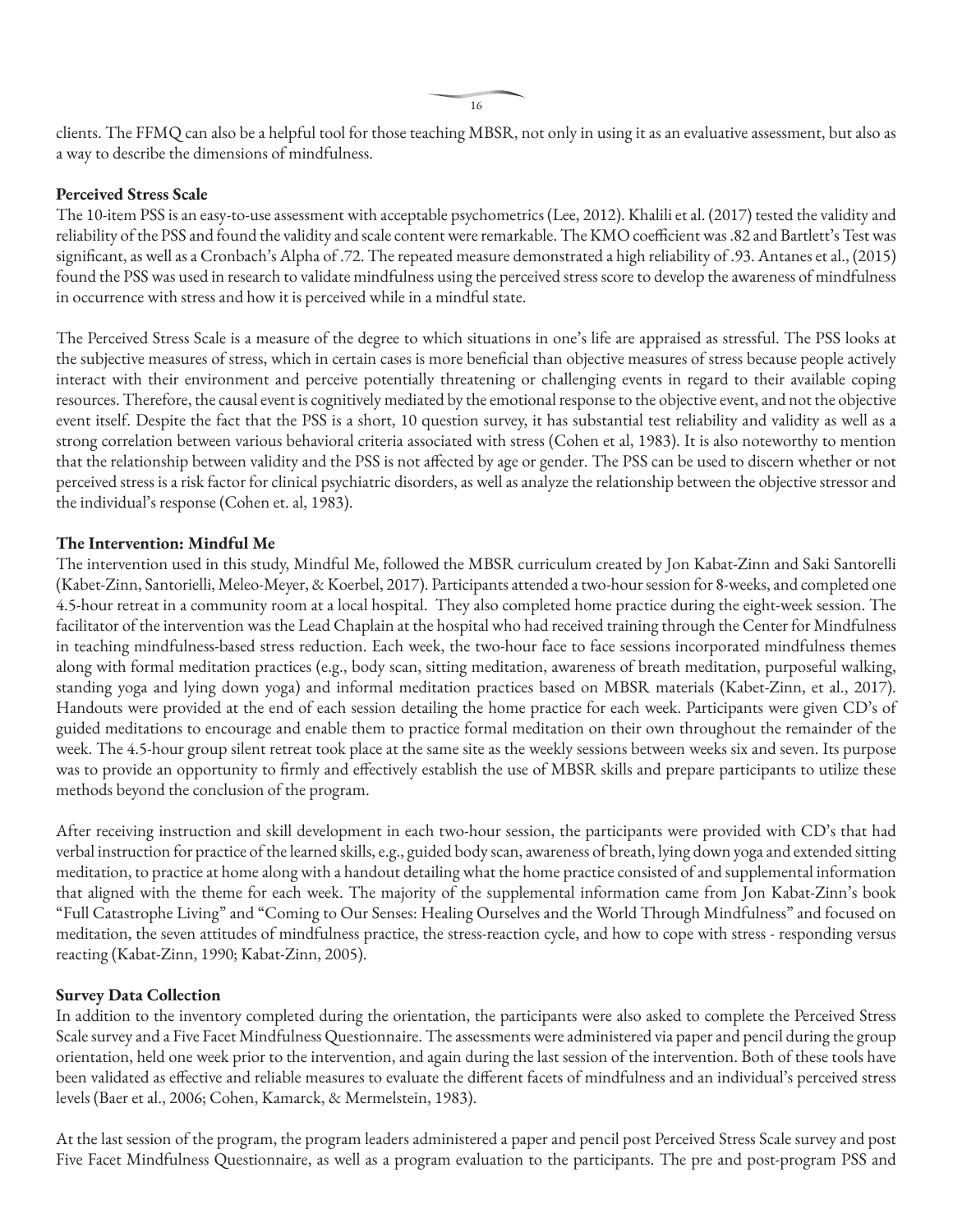FFMQ were collected and entered into an Excel spreadsheet. The names of participants were used only to match the surveys and demographic information and were kept confidential.

#### **Timeline for the Program Implementation**



#### **Statistical Analysis**

The pre and post program data was compared for differences by applying a paired t-test in Excel to determine if any significant change had occurred. The PSS pre and post program data was collected for two years with a total of 112 surveys analyzed. The FFQ was not administered until the second year of the program with a total of 42 questionnaires analyzed.

The qualitative outcomes of the program were collected in a post survey design with 112 surveys completed for analysis. The comments were analyzed by utilizing text analysis to determine key words and phrases. The key words and phrases were categorized into patterns through structural and pattern coding. Finally, through triangulation, common themes were developed.

#### **Results**

Post program PSS total scores of the participants were compared with the pre-program PSS total scores using a paired two sample t-test. The result showed significant reduction in perceived stress (n= 133, pre-program mean= 16.24, post-program mean= 13.86, p= 8.84E-07). Post program FFQ individual scores (observe, describe, act aware, non-judge, non-react) and total scores of the participants were compared with the corresponding preprogram FFQ scores using a paired two sample t-test. Results found significant improvements for all five facet areas as well as the total as noted in Table 1.

**Table 1. Pre- and Post-MBSR Program Measures: Perceived Stress Survey and Five Facet Questionnaire**

| $\tilde{\phantom{a}}$                          |                    |                     |             |
|------------------------------------------------|--------------------|---------------------|-------------|
| Measure                                        | Pre-MBSR mean (SD) | Post-MBSR mean (SD) | p-value     |
| PSS*                                           | 16.24(49.00)       | 13.86 (32.30)       | 0.000000884 |
| Observe Facet*                                 | 27.74(34.53)       | 30.98 (13.94)       | 0.0000295   |
| Describe Facet*                                | 28.48 (33.30)      | 30.16 (48.28)       | 0.012       |
| Act Aware Facet*                               | 23.31(35.19)       | 26.41 (19.98)       | 0.000088    |
| Non-judge Facet*                               | 26.78 (45.96)      | 30.28(26.67)        | 0.000063    |
| Non-react Facet*                               | 21.05(24.81)       | 23.85 (15.53)       | 0.0000128   |
| FFMQ Total*                                    | 127.36 (53.25)     | 141.67 (31.01)      | 0.00000349  |
| $D: I T \cdot \cdot \cdot C \cdot I C \cdot I$ |                    |                     |             |

*Paired T-tests performed for each measure*

 $^\ast$ denoted statistical significant difference pre to post at the .05 alpha level.

The qualitative data collected included feedback from the at home mindfulness practice. Mindfulness home practice included guided body scan, awareness of breath, lying down yoga and extended sitting meditation, which was supplemented with information that aligned with the theme for each week. Home practice was completed by 97% of the participants who filled out the post evaluation, with 20% practicing one to two days a week, 55% practicing three to four days a week, and 25% practicing five to seven days a week.

17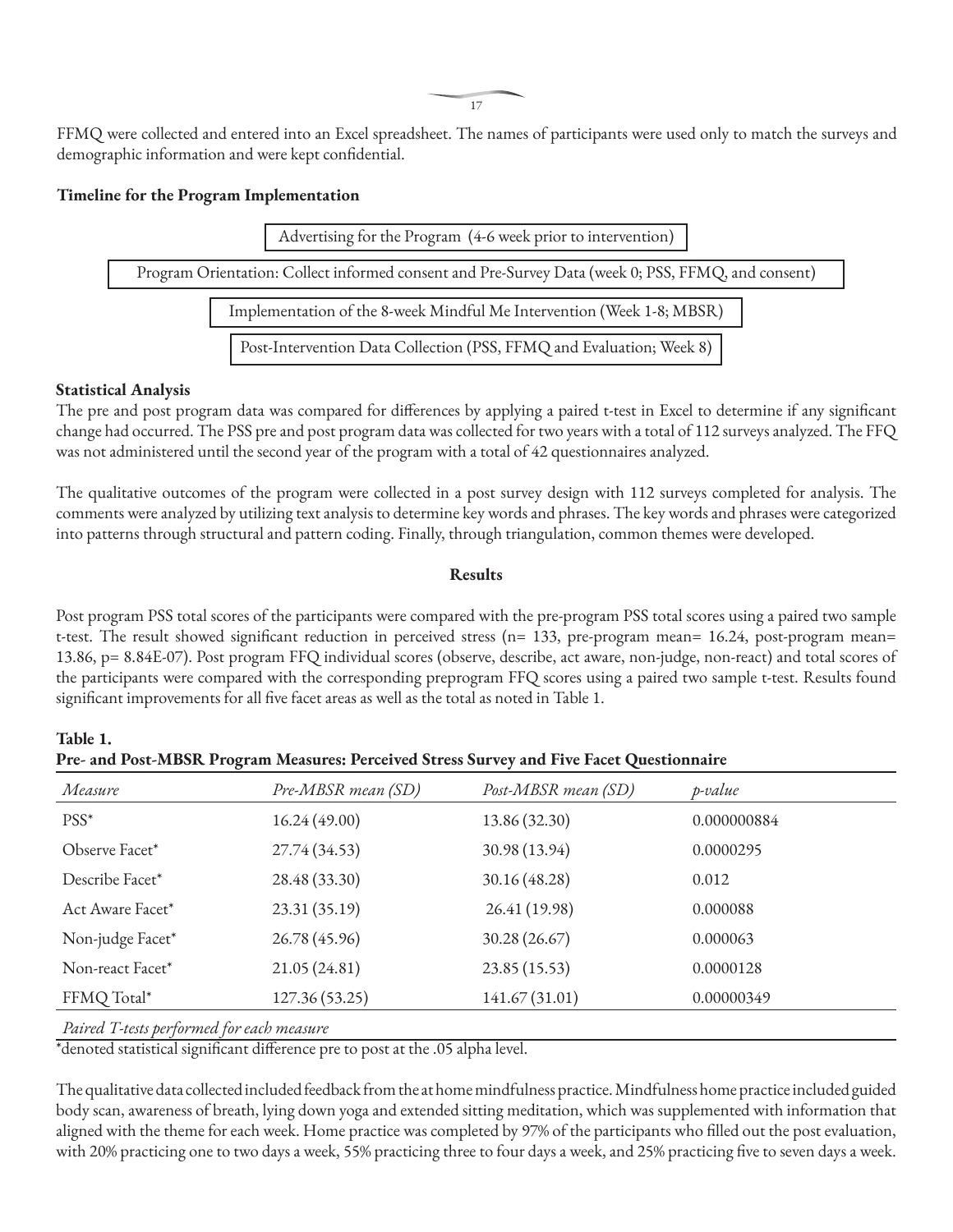The average amount of time spent each day was varied with 30% of the participants reporting practicing five to 10 minutes, 57% reported practicing 20-30 minutes and 13% reported practicing for more than 30 minutes each day. The in-home practice had the participants practice their learned skill from the in-class instruction. Post survey comments from the participants in the program from the at-home practice resulted in five common themes.

Analysis resulted in five common themes from the evaluation comments concerning the value of the class; an increase in mindfulness skill development such as meditation, body scan and yoga, an increase in personal awareness and control, an increase in self-acceptance and compassion, awareness of the value of practicing in a group setting, and the value of a safe space with an effective facilitator. Representative participant comments are displayed below.

"I have gained and refreshed several areas of my mind. I feel at any moment I have the resources to calm, breathe and become present to what's now us. Reviewing a situation over in mind, I am more tolerant in a heated discussion and allow others' views to be heard. At times improved concentration. In addition, my yoga practice is more mindful and in moment."

"I have learned that it is important for me to slow down and notice what is happening in all aspects of my life so that my relationships with my family and my body are much calmer and gentler. I've learned to recognize what stress feels like in my body and breathe my way out of it. I've learned to be kinder and to appreciate my body and my mind and my life more."

"The calmness, skill and guidance of the facilitator helped me be more aware. The class was very effective in teaching skills and the facilitator was well trained and compassionate."

"That there is peace and strength within me that I can access at any time; fear and anxiety accomplish nothing but only closes me off to potential solutions and creativity."

"The confidence of the peaceful setting facilitated the practice and the tools to use in my own time and pace. It made it possible to improve my skills in my own time and way."

"My thoughts are not always reality; thought come and go don't have to be permanent. If you eat mindfully some foods don't taste as good as you think they do - so why eat them? I learned to be more compassionate to myself."

"Learning that I can first STOP and take hold of my emotions to stressors, sit and breathe. Kind of like it's ok to check out. Being more aware of my pace and slowing day is VERY DIFFICULT for me including the need to take care of me."

"It helped me control my ingrained anxieties caused by a lifelong pattern of running on "adrenalin." I am now better at being "aware."

#### **Discussion**

The results demonstrate differences in participants' pre and post 8-week MBSR program scores on the Perceived Stress Survey and the Five Facet Mindfulness Questionnaire. Hypothesized significant increases in all mindfulness facets and a significant decrease in perceived stress levels were accepted and confirmed. The standard deviation scores decreased for most of the factors between the pre-test and post-test scores. This may have been caused by cognitive learning experienced through the program, or through the mental and physical awareness outcomes experienced by the participants throughout the process. The participants may have become more familiar with the terminology or expectancy bias could be a factor. The fact that the participants' perceived stress levels decreased significantly upholds the assertion that Mindfulness-based Stress Reduction training positively affects a person's ability to handle stress, which aligns with previous studies (Carlson et al., 2003; Shapiro et al., 2005; Andersen et al., 2013).

Overall, the FFMQ results demonstrated a significant increase in participants' use of the constructs of mindfulness. As the facets were identified individually, interesting differences were evident. The act with awareness facet had the strongest increase compared to the other facets. This could potentially be due to the meditation and other mindfulness practices implemented, which focused on bringing awareness to one's surroundings and actions. There were comments on the participant's evaluations which stated that before they took the course they were functioning on 'autopilot,' but after taking the course they have become more aware of their lives and their actions.

18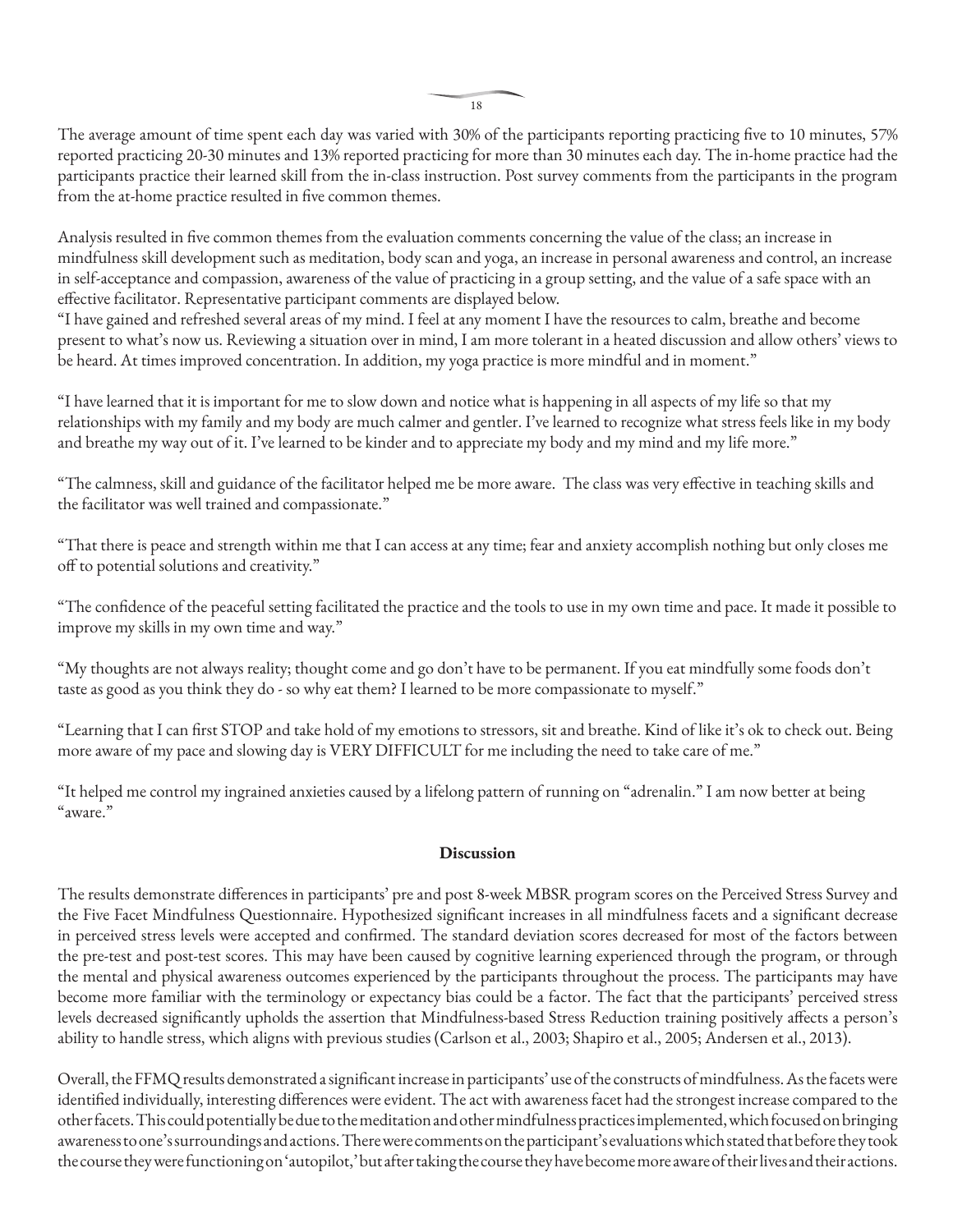19

One participant stated on their evaluation in response to the question "What have you learned, if anything, from this program?":

 "(I) think before I speak in difficult situations, I notice things more clearly, not to judge myself or others, and I am aware of how my body is involved with stress."

The non-judge facet showed the second strongest increase. There is a major emphasis on not judging thoughts, feelings, or emotions during the MBSR program, which could account for the high score.

The observe facet was the third strongest facet increase in the results. This could potentially be due to participants learning and strengthening the practice of mindful awareness, which invites participants to observe what they were eating (mindful eating practice), observe bodily sensations, emotions and thoughts (body scan, mindful walking, sitting meditation and yoga) and emphasizing mindful communication. Non-react facet was the fourth strongest facet. Another emphasis in the program is to not have an immediate reaction, but to employ the STOP practice (stop, take a breath, observe, proceed). Another participant stated that they learned:

"The ability to slow down, to put things in their proper perspective. to self-regulate. When I do the mindfulness techniques everything is more manageable. As a therapist, I've heard mindfulness frequently but never had a full understanding of what it is, how to practice it properly and know it benefits the body. Now I know and will utilize it in my practice."

The describe facet was the least significant of the five facets, but still had a significance of 0.012 compared to an alpha level of 0.05. The describe facet had the highest pre-MBSR score, which suggests that the majority of participants were already relatively higher functioning in this facet compared to the other four, therefore leaving less room for improvement.

#### **Conclusion and Recommendations**

In conclusion, the participants who attended an eight-week MBSR course had a significant decrease in their perceived levels of stress and a significant increase in their scores on the five facets of mindfulness. The participants also reported an increase in mindfulness skills, an increase in personal awareness and control, and an increase in self-acceptance and compassion, which they were able to apply in their home practice and everyday life. The findings of this study align with findings in previous studies (Carlson et al., 2003; Shapiro et al., 2005; Andersen et al., 2013), which further suggests the positive effects that mindfulness has on the mind and body, and that MBSR may be useful as an intervention technique for combating stress.

The lack of a control group was a limitation for this study. Future studies could implement the use of a control group in order to compare PSS and FFMQ scores before and after the program, as well as employ a blind study to help avoid the placebo effect. Follow-up long-term evaluation could also be performed to determine the persistence of the skill development and increase in mindfulness and perceived level of stress.

Compliance with Ethical Standards:

Funding: This study did not receive external funding.

Ethical approval: All procedures performed in studies involving human participants were in accordance with the ethical standards of the institutional and/or national research committee and with the 1964 Helsinki declaration and its later amendments or comparable ethical standards. IRB approval was reviewed and approved by the Colorado State University Human Subjects Committee. Informed consent: Informed consent was obtained from all individual participants included in the study.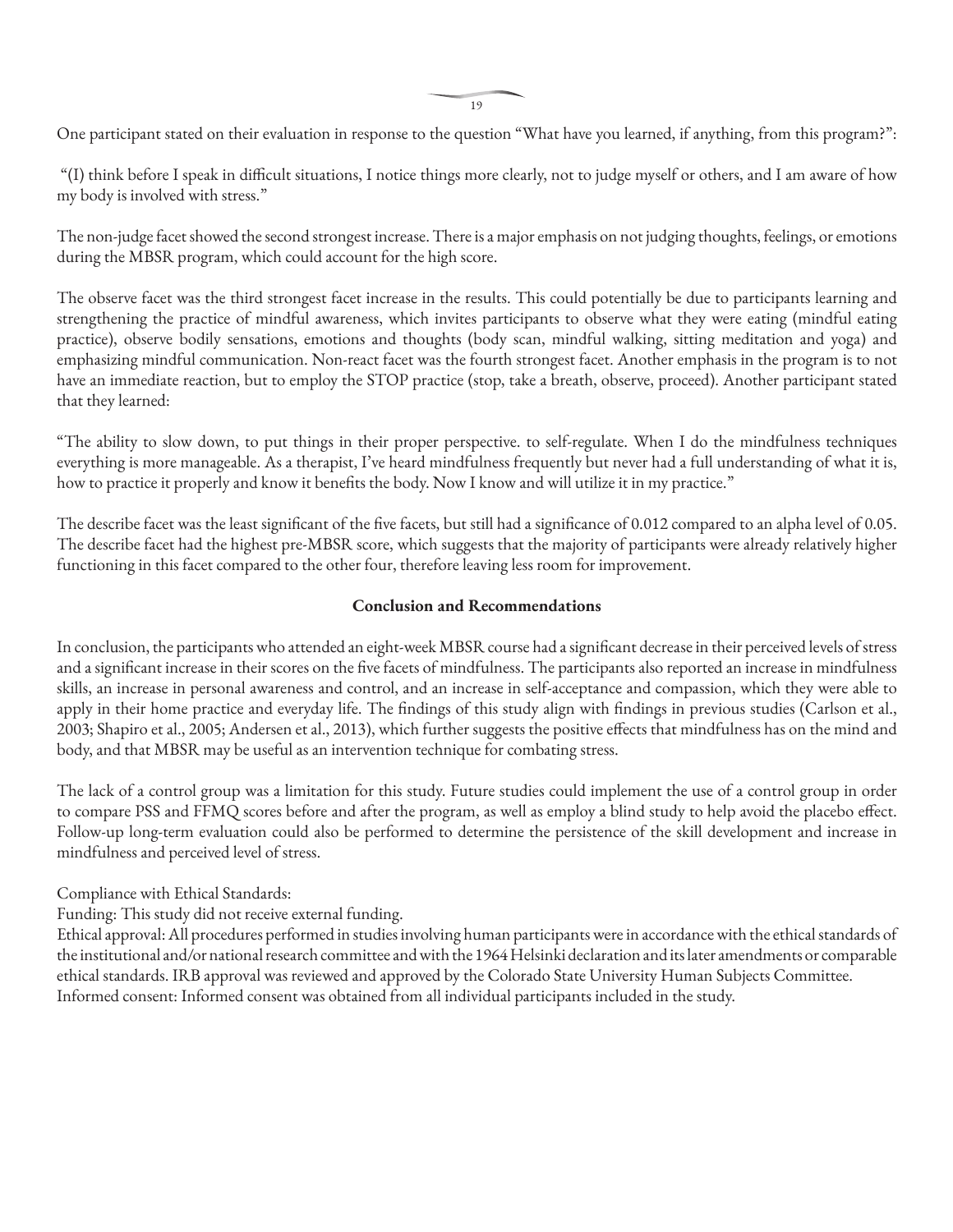#### $20$

#### **References**

- Andersen, S. R., Würtzen, H., Steding-Jessen, M., Christensen, J., Andersen, K. K., Flyger, H., Mitchelmore, Johansen, C., & Dalton, S. O. (2013). Effect of mindfulness-based stress reduction on sleep quality: Results of a randomized trial among Danish breast cancer patients. Acta Oncologica, 52(2), 336-344.
- Atanes, A. C., Andreoni, S., Hirayama, M. S., Montero-Marin, J., Barros, V. V., Ronzani, T. M., ... & Demarzo, M. M. (2015). Mindfulness, perceived stress, and subjective well-being: a correlational study in primary care health professionals. BMC complementary and alternative medicine, 15(1), 303.
- Arch, J. J., & Craske, M. G. (2010) Laboratory stressors in clinically anxious and non-anxious individuals: the moderating role of mindfulness. Behavior research and therapy, 48(6), 495-505.
- Baer, R. A., Carmody, J., & Hunsinger, M. (2012). Weekly change in mindfulness and perceived stress in a mindfulness-based stress reduction program. Journal of Clinical Psychology, 68(7), 755–765.
- Baer, R. A., Smith, G. T., Hopkins, J., Krietemeyer, J., & Toney, L. (2006). Using self-report assessment methods to explore facets of mindfulness. Assessment, 13(1), 27– 45.
- Baer, R. A., Smith, G. T., Lykins, E., Botton, D., Krietemeyer, J., Sauer, S., Walsh, E., Duggan, D., & Williams, J. M. (2008). Construct validity of the five facet mindfulness questionnaire in meditation and nonmeditating samples. Assessment, 15(3), 329-342.
- Bowen, S., Witkiewitz, K., Clifasefi, S.L., Grow, J., Chawla, N, Hsu, S.H., Carroll, H.A., Harrop, E., Collins, S.E., Lustyk, M.K., & Larimer, M.E. (2014). Relative efficacy of mindfulness-based relapse prevention, standard relapse prevention, and treatment as usual for substance use disorders: a randomized clinical trial, Journal of American Medical Association Psychiatry, (5),547-56.
- Carlson, L. E., & Garland, S. N. (2005). Impact of mindfulness-based stress reduction (MBSR) on sleep, mood, stress and fatigue symptoms in cancer outpatients. International Journal of Behavioral Medicine, 12(4), 278-285.
- Carlson, L. E., Speca, M., Patel, K. D., & Goodey, E. (2003). Mindfulness based stress reduction in relation to quality of life, mood, symptoms of stress, and immune parameters in breast and prostate cancer outpatients. Psychosomatic Medicine, 65(4), 571–581.
- Carlson, L.E., Ursuliak, Z., Goodey, E., Angen, M., & Speca, M. (2001). The effects of a mindfulness meditation-based stress reduction program on mood and symptoms of stress in cancer outpatients: 6-months follow-up. Support Care Cancer, 9, 112–23.
- Carmody, J., & Baer, R. A. (2008). Relationships between mindfulness practice and levels of mindfulness, medical and psychological symptoms and well-being in a mindfulness-based stress reduction program. Journal of Behavioral Medicine, 1, 23-33.
- Chiesa, A., & Serretti, A. (2009). Mindfulness-based stress reduction for stress management in healthy people: A review and metaanalysis. Journal of Alternative and Complementary Medicine, 15(5), 593-600.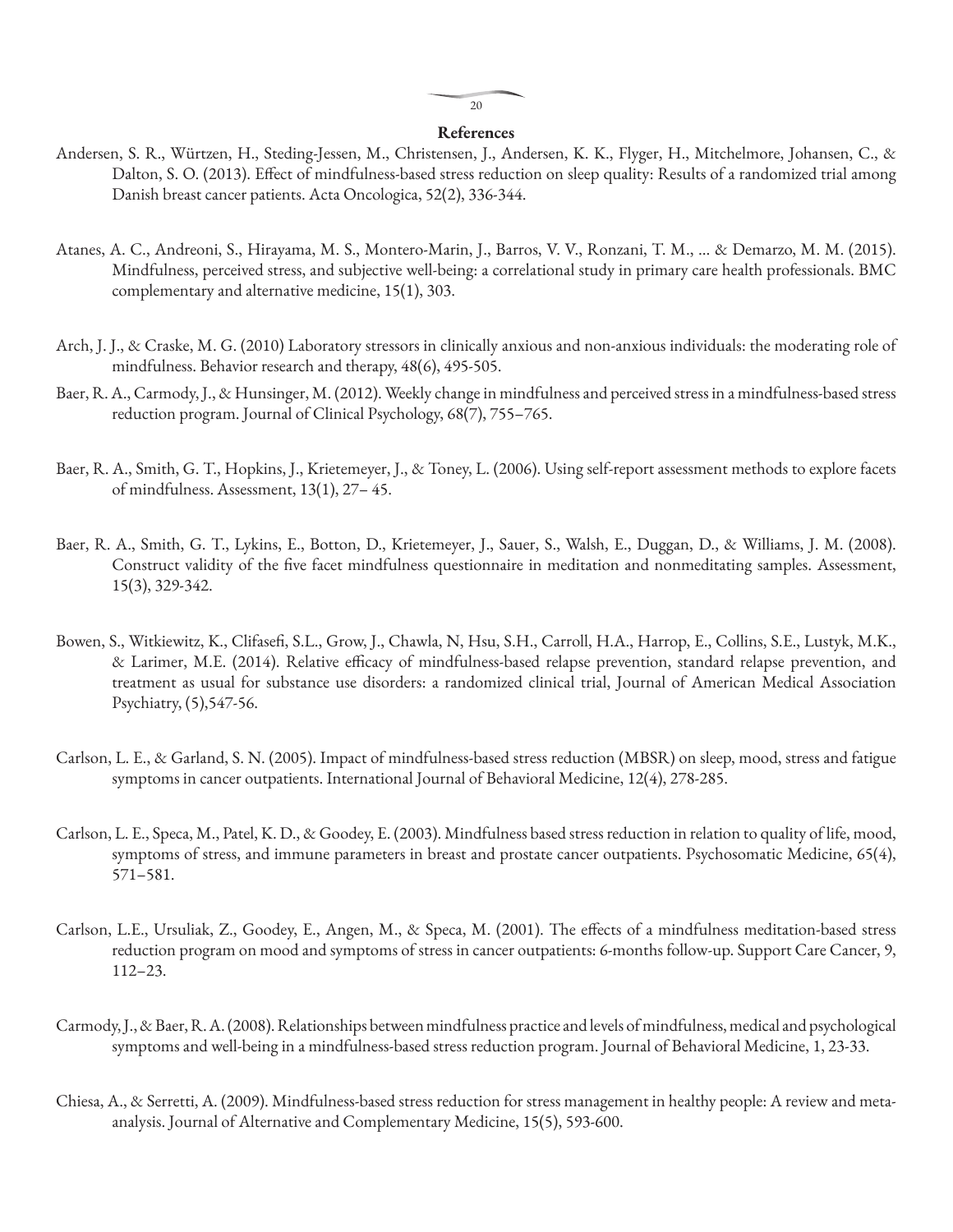- Christopher, M., Neuser, N., Michael, P., & Baitmangalkar, A. (2012). Exploring the psychometric properties of the Five Facet Mindfulness Questionnaire. Mindfulness, 3(2), 124-131.
- Creswell, D. J., & Lindsay, E. K. (2014). How does mindfulness training affect health? A mindfulness stress buffering account. Carnegie Mellon University, Current Directions in Psychological Science, 1-7.
- Cohen, S., Kamarck, T., & Mermelstein, R. (1983). A global measure of perceived stress. Journal of Health and Social Behavior, 24, 385-396.
- Cole, S. W., Korin, Y. D., Fahey, J. L., & Zack, J. A. (1998). Norepinephrine accelerates HIV replication via protein kinase A-dependent effects on cytokine production. The Journal of Immunology, 161, 610–616.
- Davidson, R. J., Kabat-Zinn, J., Schumacher, J., Rosenkranz, M., Muller, D., Santorelli, S. F., Urbanowski, F., Harringhton, A., Bonus, K., & Sheridan, J. F. (2003). Alterations in brain and immune function produced by mindfulness meditation. Psychosomatic Medicine, 65(4), 564-570.
- Fang, C. Y., Reibel, D. K., Longacre, M. L., Rosenzweig, S., Campbell, D. E., & Douglas, S. D. (2010). Enhanced psychosocial wellbeing following participation in a mindfulness-based stress reduction program is associated with increased natural killer cell activity. Journal of Alternative & Complementary Medicine, 16(5), 531-538.
- Grossman, P., Schmidt, L. N., & Walach, H. (2004). Mindfulness-based stress reduction and health benefits: A meta-analysis. Journal of Psychosomatic Research. 57(1), Pages 35–43.
- Holzel, B. K., Carmody, J., Vangel, M., Congleton, C., Yerramsetti, S. M., Gard, T. & Lazar, S. W. (2010). Mindfulness practice leads to increases in regional brain gray matter density. American Journal of Psychiatry Residents, 191(1), 36-43.
- Holzel, B. K., Carmody, J., Evans, K. C., Hoge, E. A., Dusek, J. A., Morgan, L., Pitman, R. K., & Lazar, S. W. (2010). Stress reduction correlates with structural changes in the amygdala. Social Cognitive and Affective Neuroscience 5(1), 11-17.
- Kabat-Zinn, J. (1982). An outpatient program in behavioral medicine for chronic pain patients based on the practice of mindfulness meditation: Theoretical considerations and preliminary results. General Hospital Psychiatry, 4, 33–47.
- Kabat-Zinn, J. (1990). Full catastrophe living: Using the wisdom of your mind and body to face stress, pain, and illness. New York, NY: Delacorte.

Kabat-Zinn, J. (2005). Coming to our senses: Healing ourselves and the world through mindfulness. New Your, NY: Hyperion.

- Kabat-Zinn, J., Lipworth L., Burney R., & Sellers W. (1987). Four-year follow-up of a meditation-based program for the selfregulation of chronic pain: treatment outcomes and compliance. Clinical Journal of Pain, 3(1), 60.
- Kabet-Zinn, J., Santorielli, S., Meleo-Meyer, F., & Koerbel, L. (2017). Mindfulness-based stress reduction authorized curriculum guide. University of Massachusetts Center for Mindfulness in Medicine, Health Care and Society.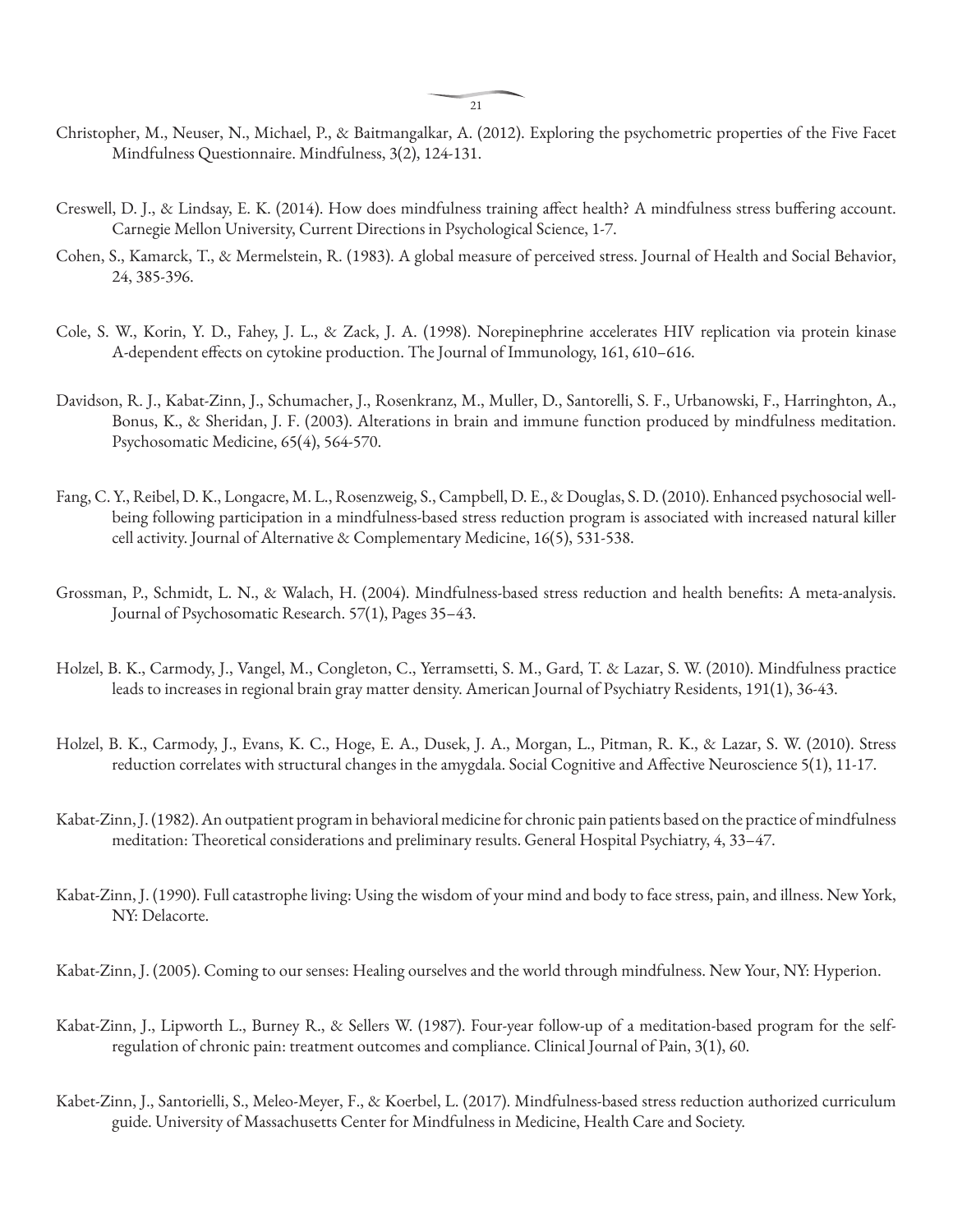$22$ 

- Kabat-Zinn, J., Wheeler, E., Light, T., Skillings, A., Scharf, M. J., Cropley, T.G., Hosmer, D., & Bernhard, J.D. (1998). Influence of a mindfulness meditation-based stress reduction intervention on rates of skin clearing in patients with moderate to severe psoriasis undergoing photo therapy (UVB) and photochemotherapy (PUVA). Psychosomatic Medicine, 60(5), 625-632.
- Khalili, R., Sirati, N., Ebadi, A., Tavallai, A., & Habibi, M. (f2017). Validity and reliability of the Cohen 10-item Perceived Stress Scale in patients with chronic headache. Asian Journal of Psychiatry, 4(26), 136-140.
- Lavender, J. M., Jardin, B. F., & Anderson, D. A. (2009). Bulimic symptoms in undergraduate men and women: Contributions of mindfulness and thought suppression. Eating Behaviors, 10(4), 228-231.
- Lee, E. (2012). Review of the psychometric evidence of the Perceived Stress Scale. Asian Nursing Research, 6(4), 121-127.
- Miller, J.J., Fletcher, K., & Kabat-Zinn, J. (1995). Three-year follow-up and clinical implications of a mindfulness meditation-based stress reduction intervention in the treatment of anxiety disorders General Hospital Psychiatry, 17(3), 192–200.
- Mindful Staff (2016). Jon Kabat-Zinn: Defining Mindfulness. Mindful: taking the time that matters. Retrieved from: http://www. mindful.org/jon-kabat-zinn-defining-mindfulness/
- McCracken, L., & Thompson, M. (2009). Components of mindfulness in patients with chronic pain. Journal of Psychopathology and Behavioral Assessment, 31(2), 75-82.
- Muller, R.J. (2000). When a patient has no story to tell: alexithymia. Psychiatric Times: UBM Medica, LLC.
- Paiva, S. C., Nery, S. F., Magalhães, E. B., Couto, B. M., Amaral, C. V., Campos, F. F., & Reis, F. M. (2015). Impact of a shortterm, mindfulness-based stress reduction program on the well-being of infertile women: a mixed-method study. Journal of Endometriosis & Pelvic Pain Disorders, 7(4), 136-140.
- Rasmussen, M. K., & Pidgeon, A. M. (2010). The direct and indirect benefits of dispositional mindfulness on self-esteem and social anxiety. Anxiety, Stress & Coping, 24(2), 227-233.
- Santorelli, S., & Kabat-Zinn, J. (2002). Mindfulness-based stress reduction professional training: MBSR curriculum guide and supporting materials. Worcester: University of Massachusetts Medical School.
- Shapiro, S. L., Astin, J. A., Bishop, S. R., & Cordova, M. (2005). Mindfulness-Based Stress Reduction for Health Care Professionals: Results from a Randomized Trial. International Journal of Stress Management, 12(2), 164–176.
- Schutze, R. Ress, C., Preece, M., & Schutze M. (2010). Low mindfulness predicts pain catastrophizing in a fear-avoidance model of chronic pain. Pain, 148(1), 120-127.
- Teasdale, J. D., Segal, Z. V., Mark, J., Ridgeway, V. A., Soulsby, J. M., & Lau, M. A. (2000). Prevention of relapse/recurrence in major depression by mindfulness-based cognitive therapy. Journal of Consulting and Clinical Psychology, 68, 615–623.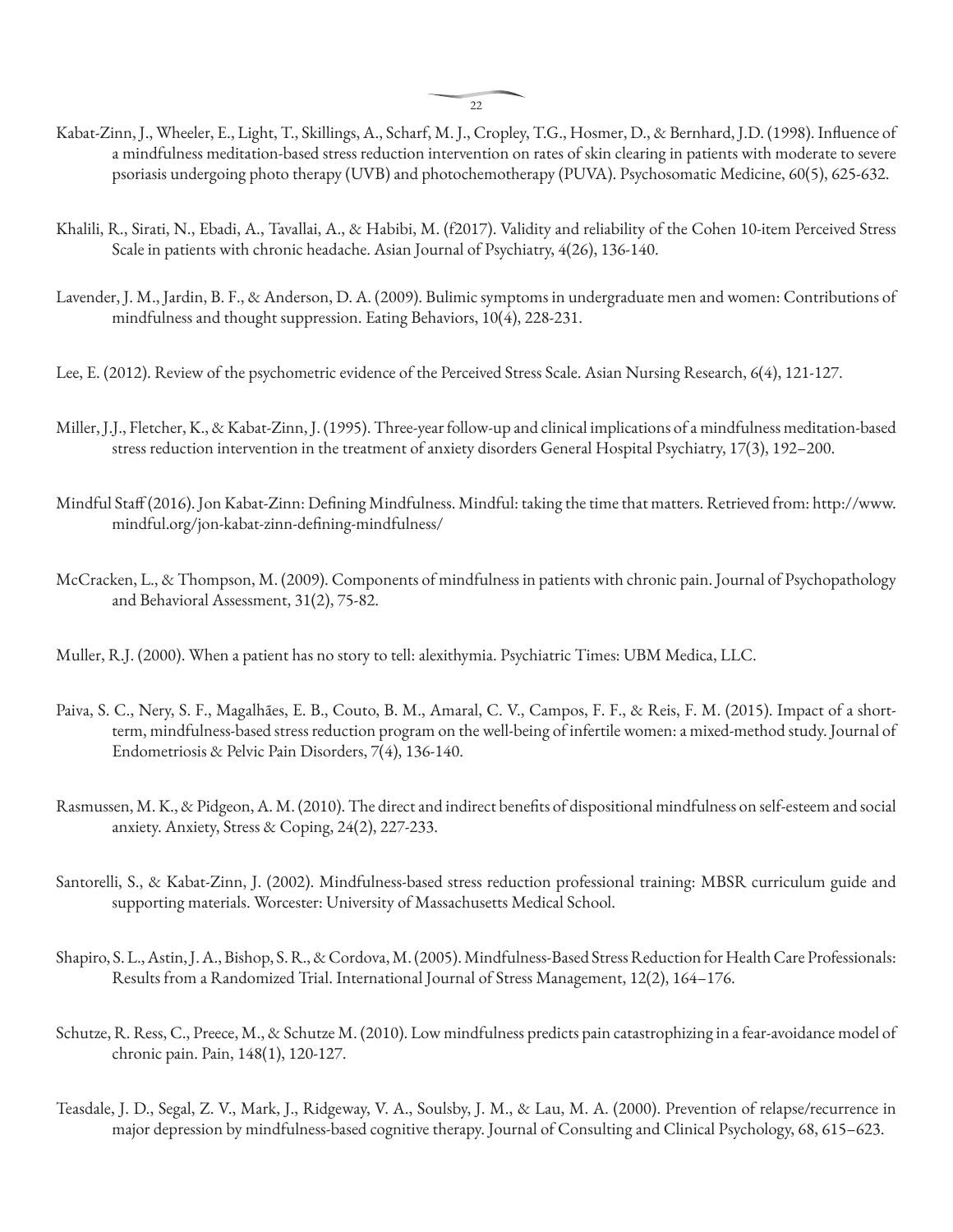- Tran, U. S., Glück, T. M., & Nader, I. W. (2013). Investigating the Five Facet Mindfulness Questionnaire (FFMQ): Construction of a short form and evidence of a two-factor higher order structure of mindfulness. Journal of Clinical Psychology, 69(9), 951-965.
- Visted, E., Vollestad, J., Nielsen, M. B., & Nielsen, G. H. (2015). The impact of group-based mindfulness training on self-reported mindfulness: A systematic review and meta-analysis. Mindfulness. 6(3), 501-522.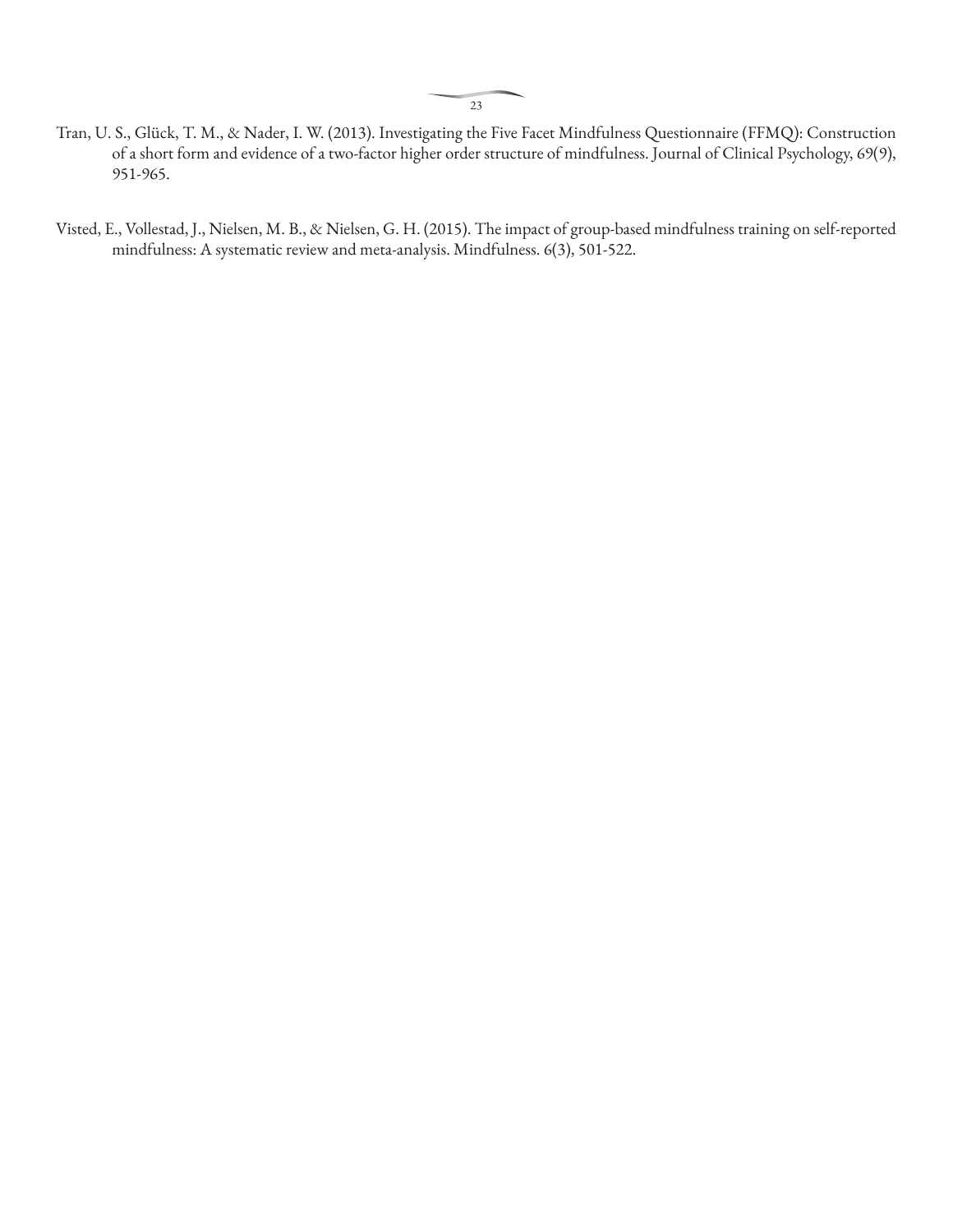**SOCIAL SCIENCES**

# **Peace Education as a Post-Conflict Reconciliation Method: The Case of Bosnia and Rwanda and the Importance of State Development**

### **ABSTRACT**  Emma Sommer

Peace education is a tool of reconciliation that governments can use after civil conflict. This paper will focus on reconciliation, methods of reconciliation, and the role education plays in conflict resolution. Then, this paper will introduce the case studies of Rwanda and Bosnia, that experienced a genocide in the 1990s, and how they have dealt with reconciliation through peace education programs. After that, the paper will focus on the circumstances that led to the peace education programs in Rwanda and Bosnia to be more or less successful in reaching their society. It will find that the development of the country has a bigger influence on peace education than literature portrays. Without sufficient funding for schools and access to learning material, efforts of the government can only reach small parts of the population. Because of their development, Bosnia has a way better chance at implementing a successful peace education program that reaches more people than Rwanda.

*El Rio: A Student Research Journal.* Vol. 4, No. 1 (2018), pp. 24-34. CC-Emma Sommer. Colorado State University Library, Pueblo, CO, 81001.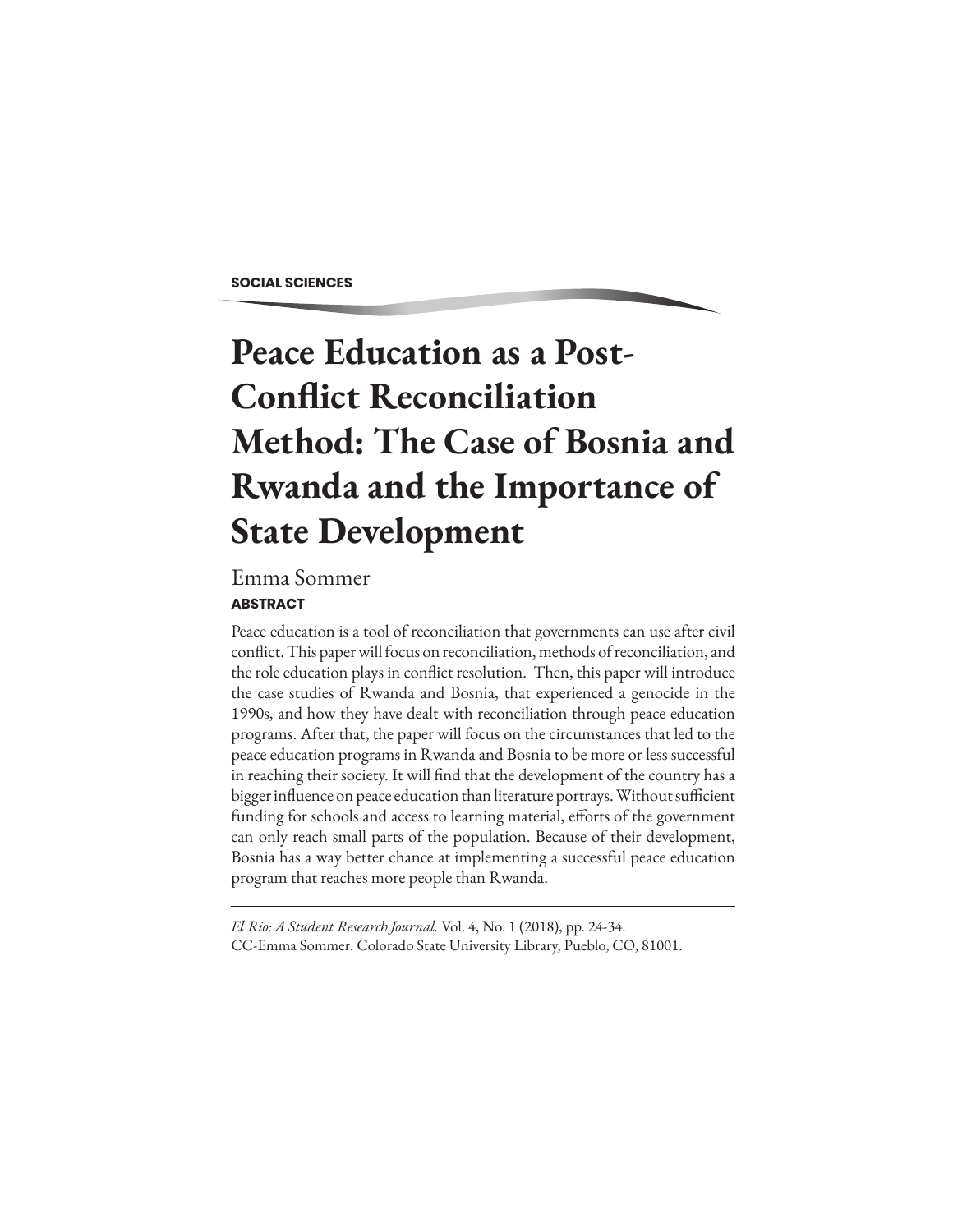#### **Introduction:**

Reconciliation and education after a conflict occurs is the most important part in conflict resolutions. Especially in genocides or other traumatizing events, the time period after the initial conflict is resolved is the most critical. States need to invest all their efforts into educating their population about the conflict and resolving traumas and grievances for the likelihood of conflict to decrease. The pattern of the 'conflict trap' is an observation that civil conflict seems to reoccur and trap societies in that circle of conflict. Reconciliation addresses one of the reasons for conflict to reemerge and is a commonly used tool in international relations. This tool becomes especially important in civil conflicts because the populations are so heavily involved. After years of war between neighbors and violence based on ethnic, religious, or economic differences, it can be impossible for societies to function in an orderly fashion. Just because the actual fighting has ended does not mean that the societies are at peace within themselves, and that is where reconciliation matters. Educating the younger population about the history of genocide and civil conflict within their country is one of the most important tools of reconciliation.

This paper will compare the genocides of Rwanda and Bosnia, in particular how the governments approached the reconciliation process with peace education after the conflict ended. These two devastating genocides both happened around the same time period and both countries have dealt with reconciliation within their society differently. Particularly because the population was so heavily involved in both cases the process of reuniting the society was a centerpiece in the post-conflict period and still today. The focus will particularly lay on peace education as a centerpiece of reconciliation of societies after times of war. The literature review will focus on reconciliation, methods of reconciliation, and the role education plays in conflict resolution. The last part will focus on requirements for successful peace education. After that, the paper will focus on the circumstances that led to the peace education programs in Rwanda and Bosnia to be more or less successful. Since capturing the effect of peace education on society is difficult, this paper will look at the reach of the programs within the two countries. Bosnia's programs were able to reach substantially more students with their program than Rwanda. This can be traced back to the development of each country as well as their economic state, which existing literature seems to underestimate. Without sufficient funding for schools and access to learning material, efforts of the government can only reach small parts of the population. Because of their development, Bosnia has a way better chance at implementing a successful peace education program than Rwanda.

#### **Definitions and background information**

#### What is reconciliation

Reconciliation is a widely used term in peace education and peacebuilding. It can be defined in changing the "motivation, goals, beliefs, attitudes, and emotions" of a conflict. Bar-Tal finds the creation and renewal of new "societal goals" as a key component of reconciliation. It requires participation from all major outlets of society like politics, media, and cultural leaders like churches and NGOs. NGOs especially can give economic assistance to members of society to reduce the negative sentiments within society (Bar-Tal, 2002). The goal is to build trust and prevent conflict from recurring. It is needed when sides struggle to overcome bitterness and grievances after violent civil conflicts (Bar-Siman-Tov, 2004.) The reason for reconciliation can be found in the aftermath of civil conflict. After violent conflicts end, opposite parties still have to live and work together. Reconciliation can help members involved in the conflict to be integrated back into society (Deutsch, 2021). Goldstone names four solutions for that reconciliation process. Either everyone is granted immunity from prosecution, the regular justice system handles the situations, a truth and reconciliation commission is established, or the international community takes action in the matter (Goldstone, 1996).

#### What are requirements for successful reconciliation?

Reconciliation is the goal of both truth commissions and education. In order for that goal to be reached, Bar-Tal finds "mutual recognition and acceptance [..] and mutual trust" as a necessary component. "Collective forgiveness and healing" have to be reached especially in conflicts with two-sided violence. Both sides need openness to learn about other perspectives in order to create a future that includes the past rivals. It requires a mass involvement from society to reach reconciliation after traumatizing and violent conflicts like genocide (Bar-Tal, 2009). In order for the interaction between both sides and at the end reconciliation to be successful, Deutsch names multiple requirements. Successful reconciliation requires "mutual security, mutual respect, humanization of the other, fair rules of managing conflict, curbing extremists on both sides, gradual development of trust, and cooperation". There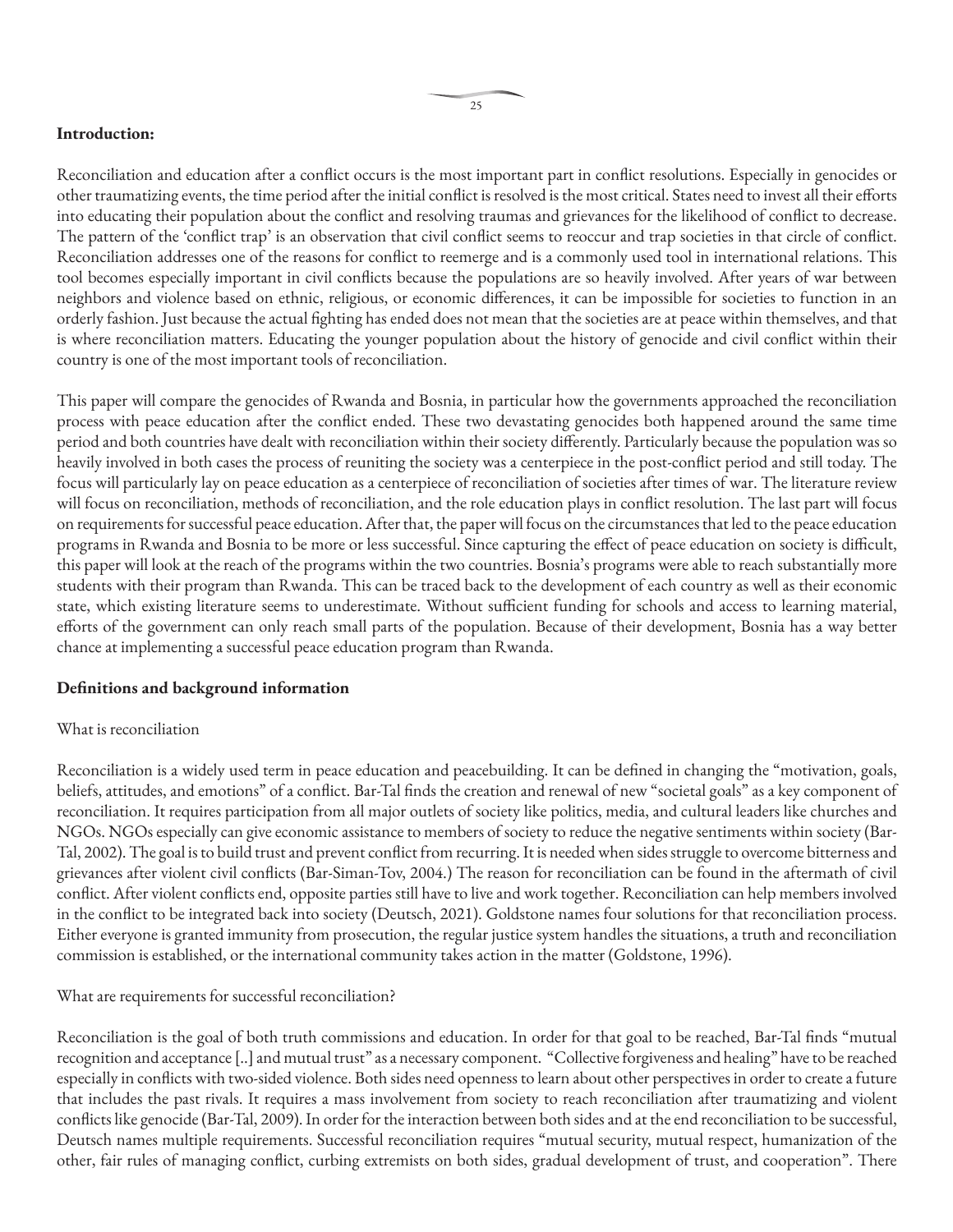26

needs to be an environment shaped in which open communication is possible and both victims and criminals feel safe to share their story (Deutsch, 2011).

Another step towards reconciliation is creating new relations in politics. A society cannot keep functioning under the same government under which crimes happened. Politicians need to be free and equal participants in the system in order to evolve from the past (Mazzei, 2011). It cannot be forced upon societies that are not ready for addressing the past. Reconciliation has to openly target the painful past while pushing for security, economic relations, and political cooperation (Bar-Siman-Tov, 2004). What role does education play in conflict resolution?

Education plays a huge role in conflict resolution. Through education, younger generations learn about the culture of conflict, how they identify with conflict, and how that may differ from their family's beliefs about the conflict. Education is a "major agent for socialization," and it has all the means for peacemaking and reconciliation (Bar-Tal, 2009). It can help to alter the worldview of generations, which helps the peace process and prepares them to live in a peaceful future without past grievances. Especially since school is one of the most powerful influences in children's lives and has all the resources needed like time, authority, consistency, mandatory attending, it should be used as a tool in the peace-making process (Bar-Tal, 2009). Johnson finds peace education or education as a whole as a tool of "long-term maintenance of peace," and it is a way of achieving consensual peace. Education gives the opportunity to children and can discourage them from joining violent groups. It is a form of reintegration into society and can be used as a practice to live out the peace and practically learn skills to achieve long-term peace. Children learn how to respect each other and gain skills to handle conflicts. Through education, common goals across groups create "positive interdependence" and a feeling of unity (Johnson, 2005).

For conflicts in which children were part of the violence as soldiers, education has another major role beyond just teaching peace. Education can serve as a tool to reintegrate children back into their society and foster the "prevention of youth's engagement" in violence. Wessells claims that children can be easily exploited as soldiers in ethnic conflicts. They are either coerced into joining militant groups, or they have other motivation like desperation, survival, abuses at home, revenge, past grievances, and the lack of access to education and jobs. Examples for this are the post-2002 fighting in Liberia where Human Rights Watch found that almost half of the soldiers were children. Likewise, nearly half of Revolutionary United Front in Sierra Leone were children. Even during the conflict, efforts to reintegrate these children back into their societies can help foster peace (Wessells, 2005). In Bar-Tal's article on concepts and principles of peace education, he points out that peace, as a symbol, can be taught through schools. It is the only place where a government has access to a whole generation and the means to do so. Peace education is not only a tool that can be used after the civil conflict, but is implemented at all times. How peace education is approached models the politics, society, and economy of a whole nation. Through that socialization process of a generation, changes can be fostered within a society. Bar-Tal also names three social implications of peace education: the "condition-dependent nature of peace education, its dependence on social agreements, and its function as a social platform". In order for peace education to work, these implications

In his article, Bar-Tal finds four political-societal conditions for successful peace education. Firstly, there needs to be progress towards peace within the society and a general support for the peace process and all means that come along. Then, Bar-Tal requires a condition of ripeness for reconciliation in the society. Lastly, peace education requires governmental and political support in order to be successful. Continuing, he also proposes educational requirements that have to be present for successful conflict resolution through peace education. There needs to be ministerial support in order for the peace education to get enough resources and means to properly fulfill their purpose. Another requirement is a well-defined peace education policy. The government should think through the methods, goals, and means that are being used in this lengthy process thoroughly which is supposed to last for centuries. Lastly, there needs to be enough authority given to the peace education in order for it to achieve anything (Bar-Tal, 2009). Another general requirement is "mandatory public education" to reach everyone in society. The schools have to be integrated by all members of society and all members have to participate in the process. The goal is to be introduced to colliding world views and to people the students would usually not interact with (Johnson, 2005).

have to be present in society (Bar-Tal, 2002). What are the requirements for successful conflict education?

Peace education can function through two methods, either through a direct peace education model or an indirect model. The direct model, like the name says, directly addresses the conflict and its causes. The main goal is to create a peace ethos within this targeted generation. In the lessons, students learn about the definition of conflict and peace, the peace process of their own conflict,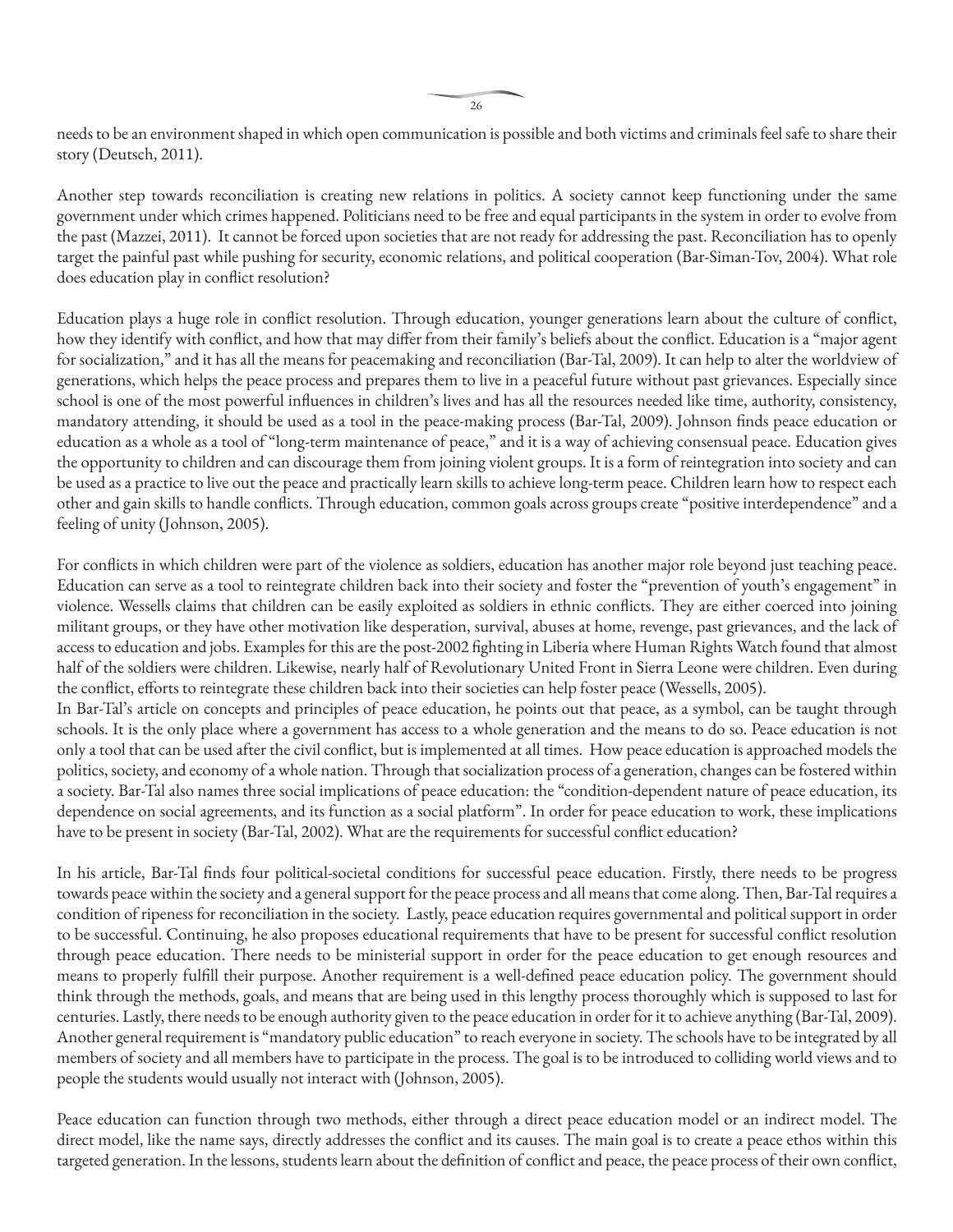a presentation of the rival side and their viewpoint, an accurate representation of the conflict history, as well as learning how to have empathy for their opponents. The indirect model, on the other hand, educates on conflict-related topics without directly addressing the conflict at hand. Subjects like human rights, tolerance, ethno-empathy, conflict resolution, and reflective thinking are being discussed in this type of peace education method. It aimed towards long-term change in society's attitudes towards conflict (Bar-Tal, 2009).

In their discussion of creating lasting peace, David and Rodger Johnson list multiple steps towards successful peace education. First, as already mentioned before, there needs to be mandatory school attending. Second, mutual goals, cooperation, and support for each other need to be created in the schools. This can allow for "reconciliation, forgiveness, and giving up of a combat or victim mentality" in the students. Lastly, there is the decrease in prejudice through interaction with rivals. The interaction, teamwork, and equality they experience in schools transfers into their lives, and the goal is for them to find that empathy for their neighbors again and be able to move into the future without holding negative emotions against groups based on specific characteristics (Johnson, 2005).

Important here is to realize that different societies have different histories to deal with and different conditions within society. That is why the content of peace education differs extremely from nation to nation and can't be created as a global incentive. It requires legitimization within society and approval from parents. Therefore, schools cannot be the only outlet for peace education. There need to be other means like mass media or historical sites that bring across the same inclusive message (Bar-Tal, 2002).

#### **The history of both genocides**

The genocide in Rwanda is estimated to have killed between 800 to 500 thousand Rwandans from April to July of 1994, which left ¾ of the ethnic minority Tutsi dead. The ethnic cleansing was perpetrated by the ethnic majority Hutus, who resented and feared Tutsis since colonial times. Through force and intimidation, the Hutu government made huge parts of the population engage in the slaughter (Human Rights Watch, 1999).

The Bosnian genocide, on the other hand, was perpetrated by the Serbian government and its government against Muslims living in Bosnian territory. The Serbian government claimed it was liberating Bosnian Serbs and reuniting them with their homeland since Bosnia and Herzegovina was inhabited by Bosnian Muslims, Bosnian Serbs, and Bosnian Croats. It is estimated that around 100 thousand people were killed from 1992 to 1994, including Bosnian Serbs and Croats that opposed the ethnic cleansing agenda of the JNA (Toal, 2011; Holocaust Museum Houston).

#### **Framework for case studies:**

In the second part, this paper will take a look at the peace education efforts of Rwanda and Bosnia after their genocides in the 1990s. The implementation of peace education after civil conflicts is a difficult task for governments. This part will explore the approaches both governments used after the conflict ended. What resources did the government grant towards the peace education process, and did it have international support? Important to explore here is if there was societal support as well and how many people the peace education efforts reached. It will also further investigate what model of peace education, direct or indirect, introduced by Bar-Tal was used. This also includes looking at the content of the education, so if the focus was more on historic recertification or teaching skills to resolute conflicts in a peaceful matter and gain qualification for future jobs or reintegrate children back into society. Another focus will lay on the ripeness for implementing peace education as part of the reconciliation process.

After comparing the approaches of Bosnia and Rwanda, this paper will look at the differences and similarities between the two peace education efforts and how that led to the program being more or less successful. The question becomes which factors led to the peace education to be working better. Both countries experienced a traumatic genocide in which the civil population was heavily involved. These genocides were both centered around ethnicity, and the distrust and grievances in the population go back many years. Both genocides happened around the same time period, and, in both countries, the international community failed to get involved in time. They both count as one of the "failed" missions of the United States peacekeeping efforts. With this in mind, it seems like peace education efforts had the same starting point in trying to reconcile the population. This paper will look at two other variables that influenced the effectiveness of peace education. These are the quality of the education system and GDP, which

 $27$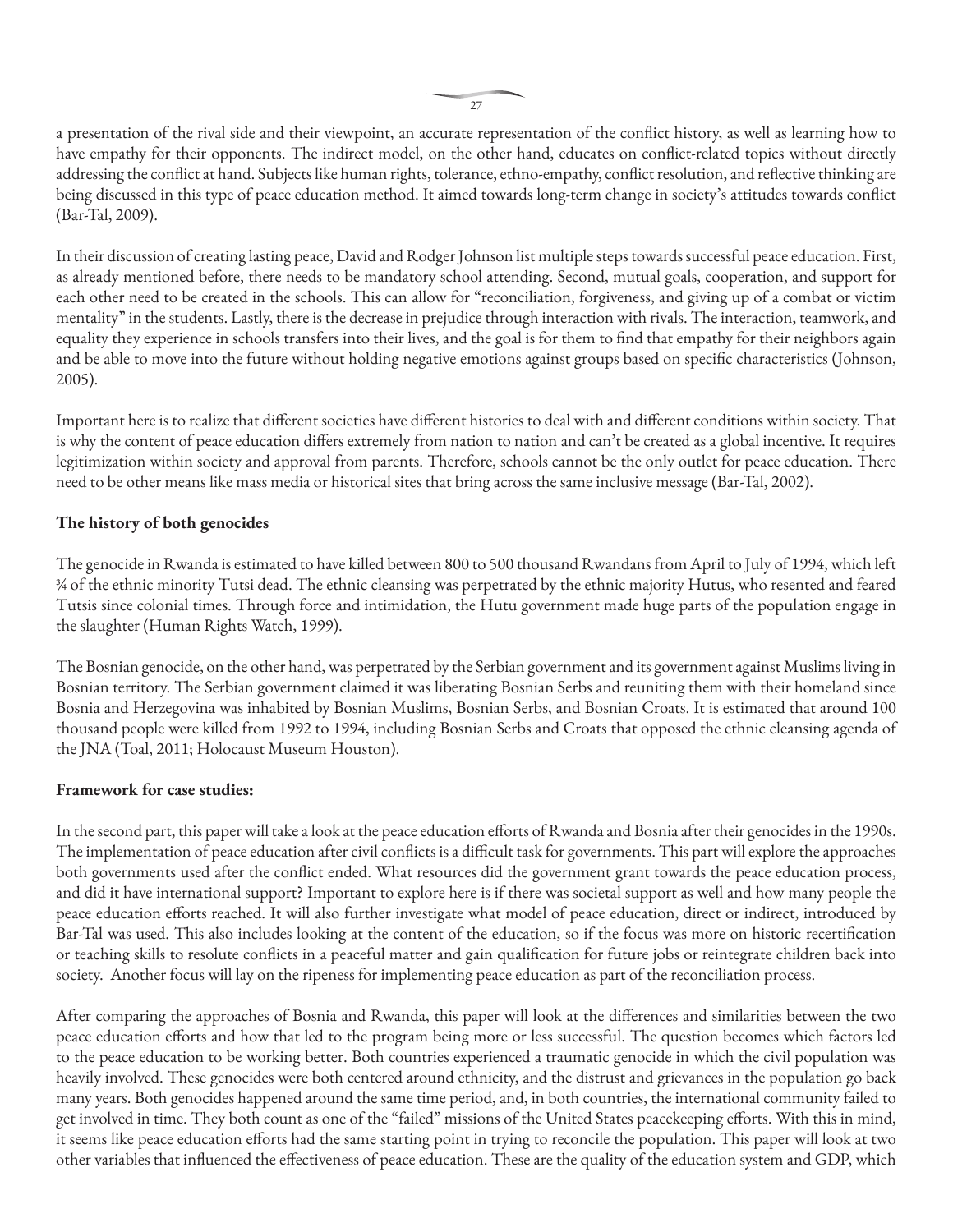is connected to state resources. It will find that having a better education system and more state resources leads to peace education being more successful and reaching more people. The methods used in both Rwanda and Bosnia do matter, but, without having a general successful education system in place, even national efforts will fail.

#### **Peace education in Rwanda:**

After the brutal genocide in 1994, peace education was one of the tools for the Rwandan government on the road of reconciliation. In 2013, the Rwanda Peace Education Program (RPEP) was launched. Its goal was the promotion of "social cohesion, positive values- including pluralism and personal responsibility- empathy, critical thinking and action to build a more peaceful society" (Genocide Archive of Rwanda). It was a three-year collaborative effort between four local and one international partner from Sweden (Rwanda Peace Education Programme). It included everyone from school children, decision makers, and young people.

There are four main pillars of the program. The first one is the Education Outreach Program that initiates training of teachers, workshops in schools and communities, as well as debates in schools. It uses a story telling methodology to introduce the students to their painful past. The second part is the Kigali Genocide Memorial Education Program. At the memorial, school classes can take workshops which focus on social cohesion and personal responsibility. Then, there is the Genocide Archive of Rwanda, which gives access to material on causes, implementation, and consequences of the genocide. The last pillar is the Youth Campion Program that trains young leaders to help their communities and organize activities so that the effects of the program go beyond just the three years (Genocide Archive of Rwanda).

The RPEP also hosted forums about peace education where experts and government officials planned the integration of peace education into the national school curriculum. In the new curriculum, peace education is taught through multiple subjects. Part of the RPEP are also radio programming, education and training workshops, and lots of other events to engage Rwandans into the peace process (USC Institute for Visual History and Education, 2014). The weekly radio drama program has existed since 2004. It is free of costs and even reaches Rwandans that fled after the genocide to neighboring countries. It uses a storytelling approach and is testimony-based to educate Rwandans about their past and other elements of peace education. Ten thousand people have attended the workshops across Rwanda and about 32 thousand have attended the National Art Exhibition Tour. For the debates, RPEP counts 12 thousand participants, and the genocide Archive website has counted 150 thousand visitors. The website is especially valuable because it gives teachers the tools to integrate the genocide in their lessons without leaving them alone with the planning. This was supported by training teachers from all regions on how to integrate the new curriculum into their lessons so they would be able to help all of their colleagues with it. The new curriculum has been in place since 2016 and is supported by the Institute of Research and Dialogue for Peace that helps to review materials and methodologies across Rwanda schools (Rwanda Peace Education Programme).

Rwanda's peace education was a national incentive with heavy involvement of the Rwandan government. The project started because of local organizations, but, with positive results, the government made an effort to include some of the peace education into all schools so more children could be reached. There is mandatory school attendance, but most Rwandans do not attend more than a third of that schooling. Compared to a population of roughly 12 million people, the effects on the population of peace education are relatively low. The government is trying to address old prejudice in school materials, but their resources can hardly provide for sufficient materials anyways (Human Development Reports, 2019).

The RPEP uses a combination of the direct and indirect education model. Their four main strategies include direct knowledge about the causes and history of the genocide through the Genocide Archive as well as indirect methods that focus on teaching civic values like critical thinking, conflict resolution, and empathy. By training individuals to become leaders in their community and incentivizing professional development, they not only focus on teaching values but also offer life skills that participants can use in their future career. The program uses a variety of options for Rwandans from debates, to interactive learning experience in the online archive or the memorial, to workshops and classical teaching for students in school. In a report put out by the REPEP about their achievements and stories, the Rwandans that interacted with the system were supporting the peace process.

Since the genocide time has passed, and with a new government, it might have been the right timing to start implementing peace education as a reconciliation effort (Rwanda Peace Education Programme). Still, it is difficult to implement a program nationally,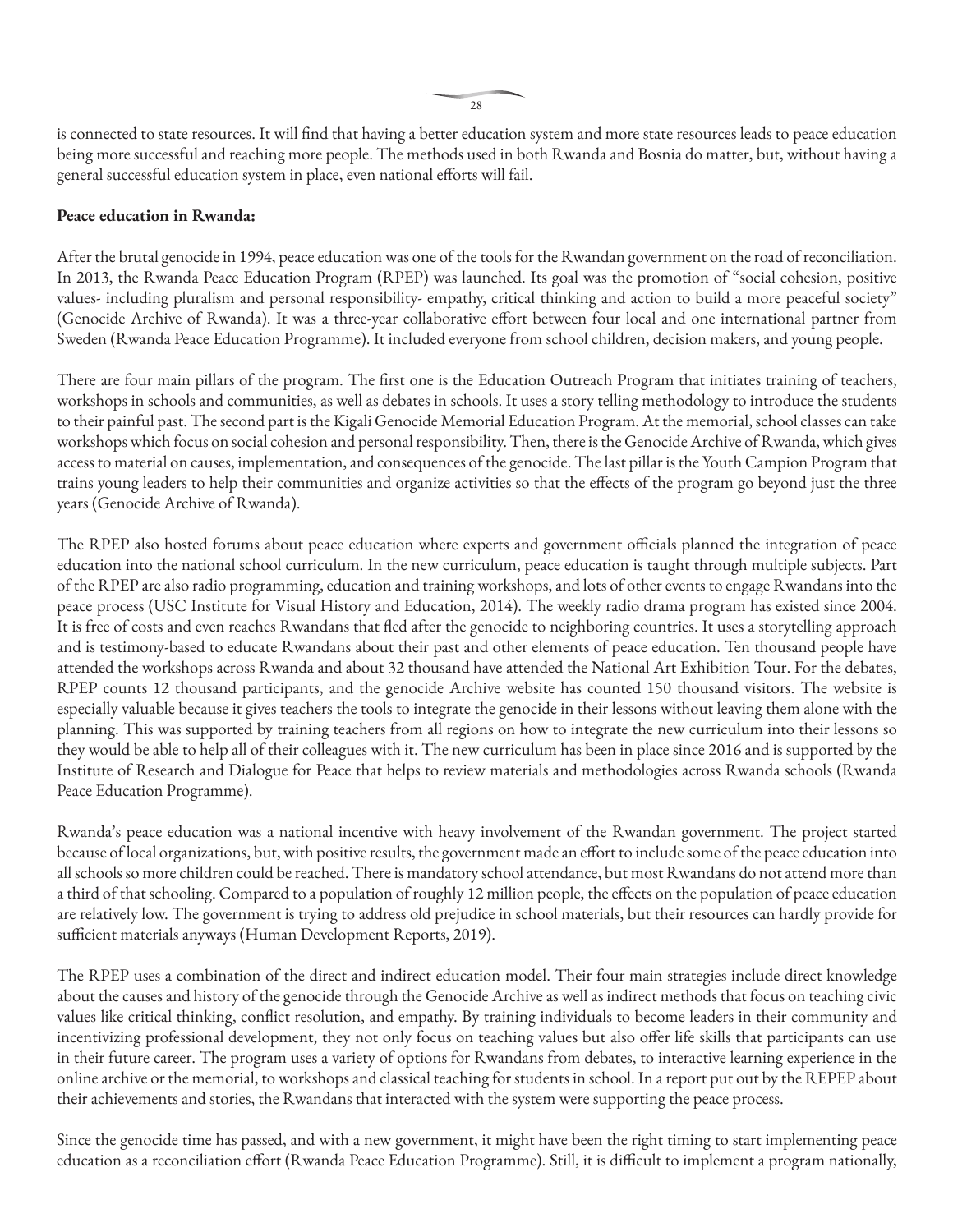so it reaches lots of people when the government does not have the financial resources to do so. It seems to be effective and changing for the people it reaches, but this is only a fraction of the society, so the long-lasting effects might not be too high. It is difficult for a government to focus on peace education when there are fundamental developing issues like mortality rate, poverty, and broken infrastructure. Without the financial and governing means, peace education will continue to only impact a small percentage in the population and have no significant change on the people of Rwanda. For example, only about one third of the students in Rwanda have access to internet and could technically be able to reach the archive website (Human Development Reports, 2019). The program is planned out to be very effective and meets the criteria for a successful peace education, but it lacks the applicability for most Rwandans. It is unlikely that the program will be able to implement reconciliation through peace education throughout Rwanda.

#### **Peace education in Bosnia**

In Bosnia, there are many different programs running to bring reconciliation through peace education to the society. One example is the Genisis Project. It was set up in 1997 to educate about "tolerance and coexistence, children and human rights, child safety, violence prevention, peacebuilding, conflict prevention and resolution, gender equality and bullying prevention". Since 2009, the project was implemented in divided primary schools. In Bosnia, there are segregated schools based on Bosnian and Croatian ethnicity, which some refer to as "two schools under one roof". The goal of the Genisis Project in those schools is to decrease "prejudice and stereotypes and rebuild trust and confidence among major ethnic groups". Children also learn about 'freedom of speech, democracy, basic human rights and peaceful conflict prevention and resolution". The project already reached 100 thousand children since it started (Peace Insights). The general objective of the program is to train students and staff of elementary schools to incorporate cooperation, respect, and tolerance in the classroom. Students work on critical thinking, problem solving, and communication. The project also offers a handbook for students and staff on how to successfully implement these goals in the classroom. Another part of their project are dialogue platforms for communities where daily challenges and solutions can be discussed (UNICEF, 2018).

A similar project that was implemented in Bosnia is the Education for Peace Program. It started in 2000, and the main goal of it was to transform the worldview and character of Bosnian participants. Their objective was for Bosnia to recognize the "oneness of humanity and the earth, the fundamental importance of unity in diversity, the application of standards of justice and equality". The framework of this project can be applied in families, schools, businesses, NGOs, media, and governments. In Bosnia, peace was used as a framework for education. Teachers and schools' staff were trained in peace concepts in class and interaction between participating schools was encouraged. Peace as a concept was integrated into all lessons, and regional peace events were organized where students could present their peace projects to their communities. The focus here was especially on art as a form of selfexpression. Another part of the project were seminars for teachers where specific questions on the genocide could be asked. This equipped the staff with knowledge on the topic while giving them the opportunity to process their own experience with the past (Clarke-Habibi, 2005).

The Bosnian efforts for peace education lack national coordination. There is no national effort that reaches all Bosnian school children equally, but many different programs with local importance. The Education for Peace Program and the Genisis Project both reached a relatively large amount of the school population since there are only around 3.3 million Bosnians. The Education for Peace Program is the one with the most governmental support, and the goal of the education ministries was to implement the peace related topics in all schools in Bosnia (Changemakers, 2017). There is still a huge separation between the major ethnicities in Bosnia, and stereotypes and prejudice hold up until today. This was visible in the schools when the peace education programs started and children that weren't even alive at the genocide had prejudice against kids from another ethnicity. The school system still seems segregated with the different ethnicities having different curriculums in their own languages, sometimes even in the same school (Tolomelli, 2015). Therefore, the necessity for peace education is very high, and the government has recognized that. The timing of the peace education is good since the fighting has stopped between the parties and people have had some time to process the violence. Especially since the internal conflict seems to be present to this day, it was necessary for the government to enact some change in their society.

One might even argue that the implementation of a national curriculum change is past due and should have been the focus of the Bosnian government earlier. When it comes to governmental resources, Bosnia is in a better position than Rwanda. Since schooling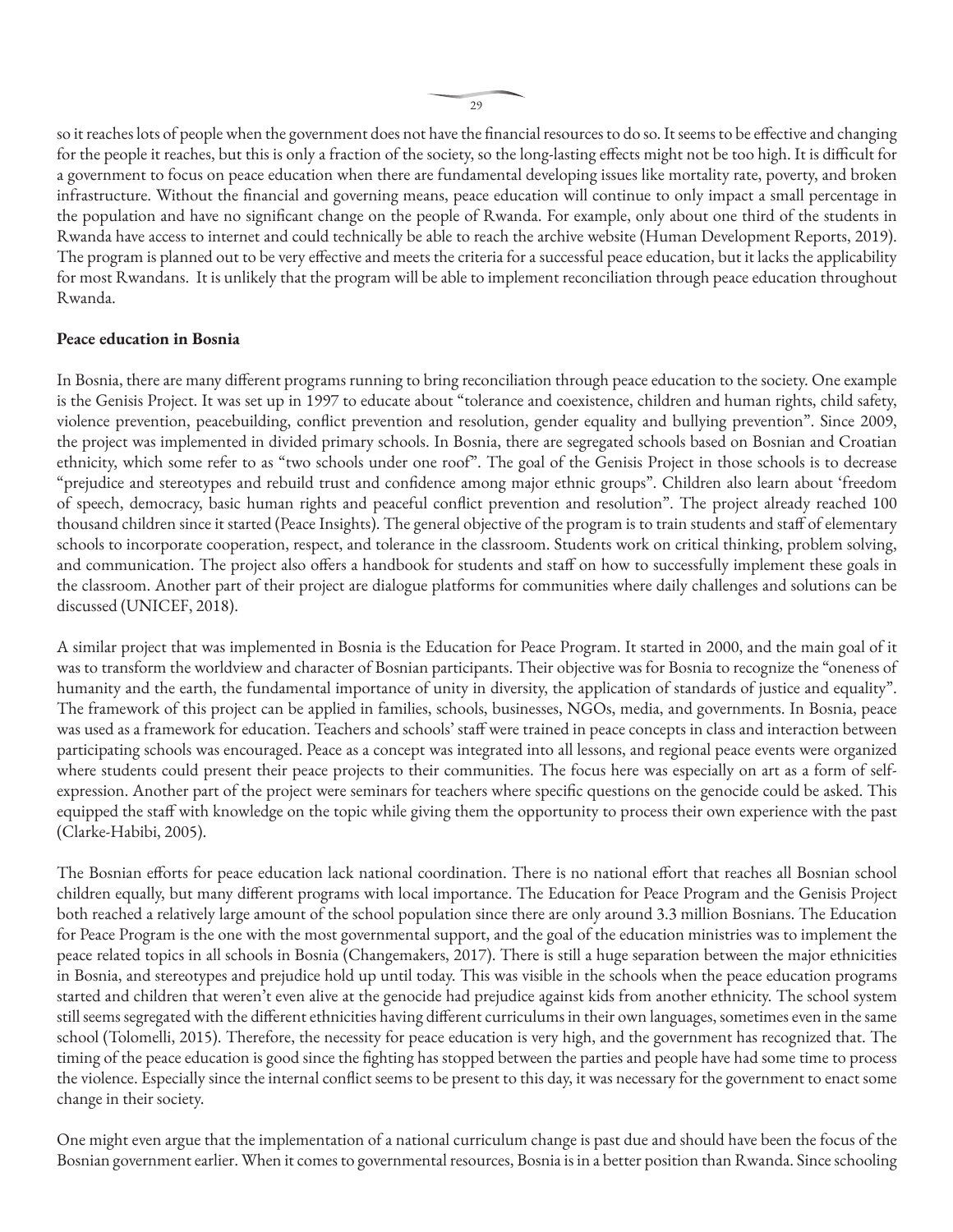is mandatory in Bosnia and the majority of Bosnians attend school for most of the expected 13 years, the peace education has the conditions to be very successful (Human Development Reports, 2019). The two different projects introduced in this paper used an indirect approach to peace education. The focus of their programs was to teach values like peaceful conflict resolution, tolerance, diversity, and human rights. Also present was the connection to artistic expression for children to use their knowledge and articulate themselves. Since the divide between ethnicities was still present years after the conflict it might be helpful for the government to invest into reducing polarizing content out of Bosnians everyday life. The education system itself can serve as a successful preparation for the professional world. Bosnia is way more developed in comparison to Rwanda and does not need the peace education to be more than just teaching values to foster peace.

#### **Discussion:**

As mentioned earlier, there are quite a few similarities between the genocide in Rwanda and Bosnia. These will be the constant variables which seemed to have no impact on the success of the peace education programs. Summarizing the history of both genocides, they were already described. In both cases, the population was heavily involved. In Rwanda, the government coerced the Hutu population to participate in the killings, and when individuals were opposing, they were killed as well. In Rwanda, Croats, Serbs, and Muslims were displaced and killed, and parts of the Serbian population were involved through the SDS. This also points to the second constant: the focus on ethnicity in the conflict and the violence that was directed at one specific ethnicity. In Rwanda, these were the Tutsis, and, in Bosnia, the Bosnian Muslims. The time period in which the killings happened are also the same. The Bosnian war happened from 1992 to 1994, and Rwanda's genocide happened in 1994, but the buildup to the attacks started in 1990. Both conflicts were rather short but had a long history of tensions and grievances that build up to the escalation. Lastly, both cases count towards one of the failed UN peacekeeping missions in which the international community failed to protect the local community. In Rwanda, Belgian military forces left the Tutsi population vulnerable shortly before the killings began, and, in Bosnia, the Srebrenica massacre that was supposedly a UN safe zone couldn't help to protect Bosnian Muslims (McGreal, 2015).

What seems to be differing between the two is the development state of the country, which impacts both the quality of the education system and the Gross Domestic Product (GDP) or state resources. This will be the independent variables that impact the dependent variable, in this case, the success of the peace education programs. The Human Development Index (HDI) of Rwanda and Bosnia in 2000 portrays the difference accurately. In 2000, Rwanda's HDI was 0.341 and Bosnia's was 0.68. The HDI is a "simple unweighted average of a nation's longevity, education and income and is widely accepted in development discourse". It is claimed that it captures development better than a strictly economic measure like the GDP because it takes other important development factors into account (Human Development Reports, 2019). The GDP captures the total monetary value of everything produced (goods and services) within a year in a country. In 2000, the GDP per capita, which is basically the GDP divided by the population, was 261 dollars for Rwanda and 1467 dollars for Bosnia (The World Bank, 2021). These indexes show that the development within the countries was at a totally different point when peace education programs were implemented. This also includes the state of the education system as mentioned in the description of the peace education methods above.

Measuring the effectiveness of the peace education programs implemented in Bosnia and Rwanda is almost impossible. Research suggest that peace education programs cannot be evaluated on "whether it brings peace to the world, but rather by the effect it has upon students" (Harris, 2003). In order to develop a metric to capture the impact of the peace education programs on students, this paper will use the reach of the programs within society. In that regard, this paper will take into account how many students the program was able to reach throughout society and the time frame that students usually are in contact with peace education in schools or programs from non-governmental organizations. This can be an effective measure of success because encountering the idea of peace through indirect and direct models can at least challenge peoples' thinking patterns in regard to the genocide. If that challenge actually changes, beliefs and attitudes about peace are less certain, but starting the thinking-process with as many people as possible is a desirable outcome.

Following the dependent variable, 'success of peace education programs', it can be impacted by more than just how many people it reaches. There are other causes of success of the peace education programs that need to be considered. The program design and educational delivery may impact how much of the ideas introduced in the exercises stick with students. Here, it is important to look at when the direct or indirect model of peace education was used and if it was appropriate for the population at that time. How trained teachers are in delivering the ideas taught in the program is also crucial to the success of the program. The reach of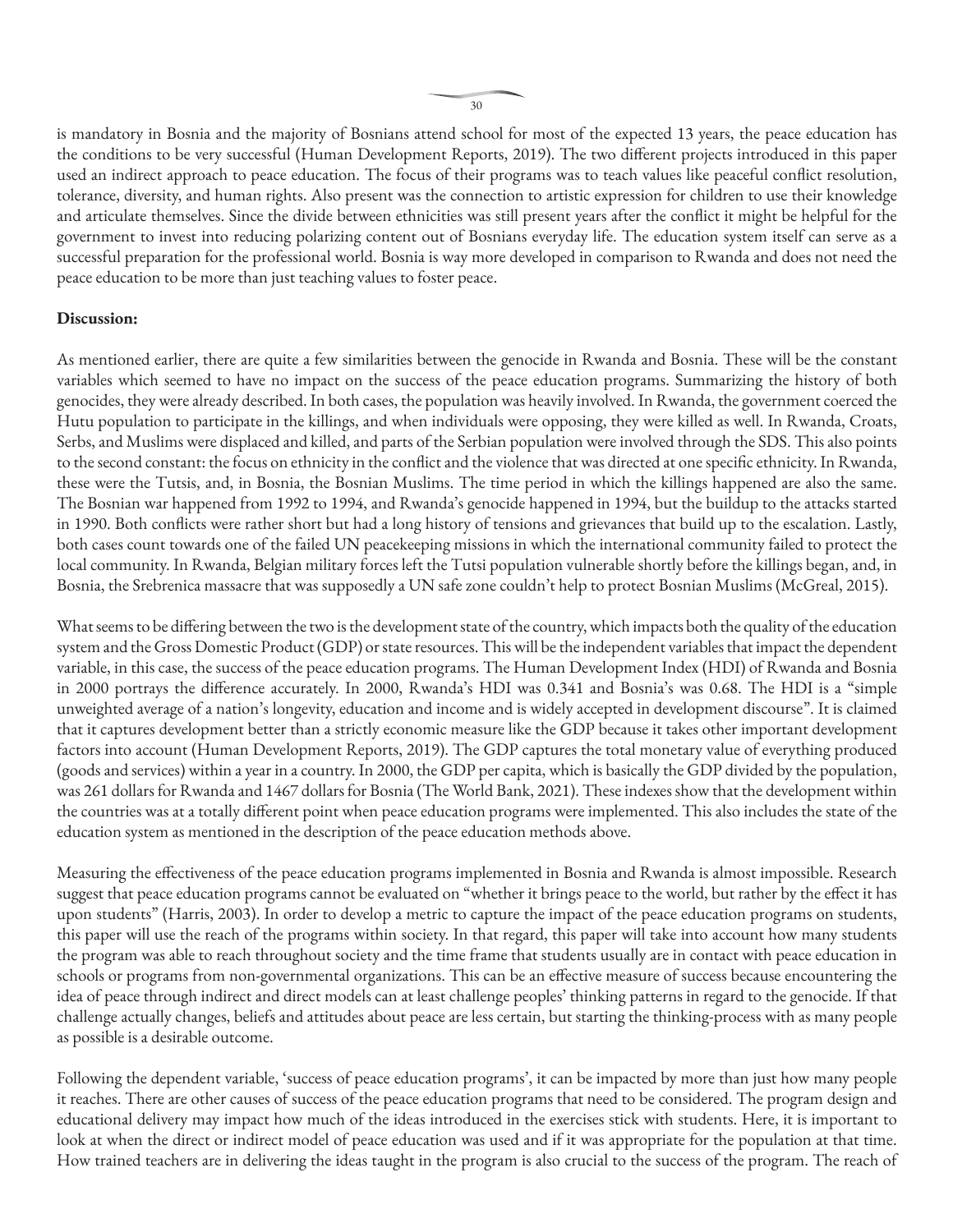programs is certainly also impacted by mandatory schooling and literacy rates within society. Illiteracy is connected to mandatory schooling and quality of education. In countries where not all of the population go to school or go to school for an extended amount, the percentage of illiterate population is higher. When high parts of the population are illiterate, it is substantially more difficult to teach about peace ideas. In order for peace education to work, the students need to be able to understand the material and have the ability to work with it. If students cannot read and write, peace education comes second to that need to improve that. All the materials are useless without that skill. Lastly, the social and political climate is important to the success of peace education. Literature points to the ripeness within society to start peace education. The government and society need to be ready to address the painful past and be able to admit to mistakes. On the other hand, they also need to be ready to forgive and to give space to victims of the conflict for them to feel safe to share their stories and interact with the rest of society. The government also needs to be willing to use their resources for the peace education programs. Having the economic resources as a government is one thing, but they also need to be allocated to these programs in order for them to be successful.

With this background information in mind, the results of peace education efforts in both countries varies. Johnson and Bar-Tal both point to the importance of the government in order to achieve positive outcomes. The government needs to support the initiative and it needs the resources to successfully do so (Bar-Tal, 2009; Johnson, 2005). Adding to this, this paper points to the importance of development of a country to succeed in reconciliation. Rwanda might have had the better approach in implementing a national scale program, but because of lack of resources and a struggling education system, they were unsuccessful in reaching major parts of Rwandans. Rural areas that are severely behind in development are unable to join reconciliation efforts because of missing funding. Bosnia, on the other hand, is further developed. Though they chose a more local approach with multiple programs throughout the country, they were able to reach much more children with their initiative. This can be traced back to their development scale. Their education system is reliable, and the majority of children attend school for up to 13 years. Their government has more resources available which makes schooling better. Children have access to better resources like computers and the internet or a diverse number of books. The Bosnian system struggles in other areas than Rwanda because of their development. While Rwanda is dealing with poverty and mandatory schooling, Bosnia struggles to unite its children as they are still segregated in their schooling. They have the resources to do so, but there is no nationwide program in place in order to teach children about their history and how to deal with conflicts in general. The programs that have been implemented are successful in reaching the population. By the metric introduced earlier, this means that the peace education program of Bosnia can be considered more successful than the peace education program in Rwanda. The better development and more resources the Bosnian government has available lead to them reaching students all across the country. Rwanda, on the other hand, has less of these resources and therefore struggles to reach students that live in rural parts of the country. They lack resources in these areas and have other focuses in school in these areas.

|                                                       | Rwanda         | Bosnia-Herzegovina |
|-------------------------------------------------------|----------------|--------------------|
| GDP in 2000                                           | 2.069. billion | 5.506 billion      |
| Population in 2000                                    | 7.9 million    | 3.7 million        |
| GPP per capita in 2000                                | 261 US\$       | 1467 US\$          |
| GDP per capita in 2020                                | 762 US\$       | 5387 US\$          |
| HDI in 2000                                           | 0.341          | 0.68               |
| Data from Human Development Reports<br>and World Bank |                |                    |

#### **Conclusion**

Bosnia and Rwanda both have a history of a brutal genocide that had ethnic tensions as a cause. Still, the two countries are at different development levels and have chosen different approaches to peace education. Rwanda has implemented a mixture of indirect and direct teaching methods but lacks the financial and administrative means to implement their Rwanda Peace Education Program on a national effective scale. Bosnia chose an indirect approach to peace education and has reached a larger percentile of its students with their different programs. Still, the peace education project seems to lack national coherence with multiple programs implemented at the same time. The necessity of peace education is still present in both countries and should further be developed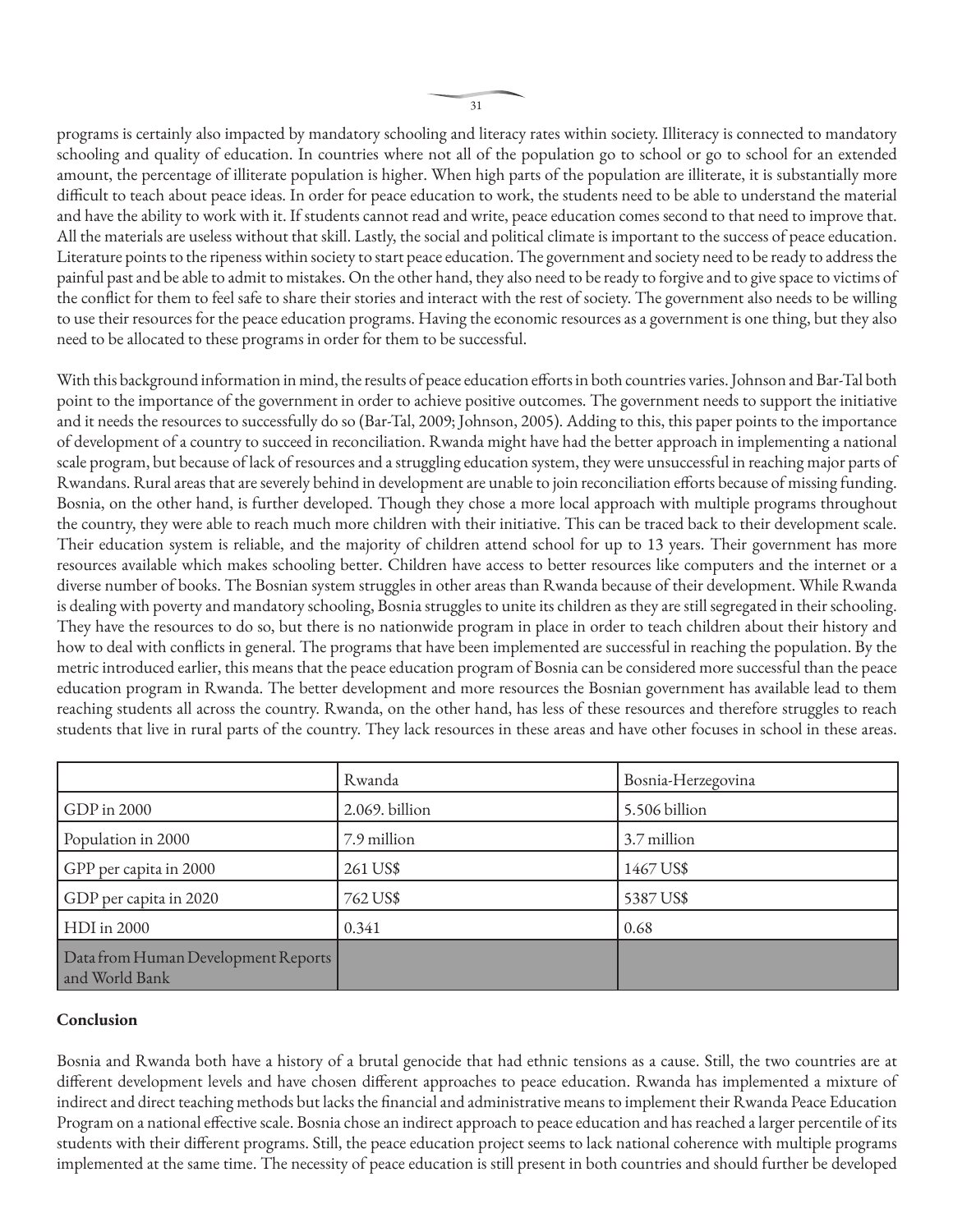as part of a reconciliation strategy. Both countries have challenges to a successful implementation of peace education. In Rwanda, there are fundamental issues like poverty, urbanization, and lack of resources that make Rwanda a vulnerable nation. It is logical that there can be fewer financial means allocated to peace education, and, therefore, the ability to reach a majority of the society is low. This shows that the development of a country has a huge impact on its ability to reconcile their population. They are dependent on donations from the international community and, even then, rural areas can hardly be reached. In Bosnia, on the other hand, the country is further developed, but, since the genocide included at least two different countries, it is impossible to coordinate a functioning peace education system in which both governments cooperate. Bosnia's struggles also with segregation within their country, which shows how much reconciliation still has to be done. This paper has shown that how developed a country is and the state of their economy impacts the success of peace education programs by being able to reach more people. Rwanda struggles with reaching more of their population because of lack of development and state resources. Bosnia's programs on the other hand were more successful in reaching people because of its general development and economic resources.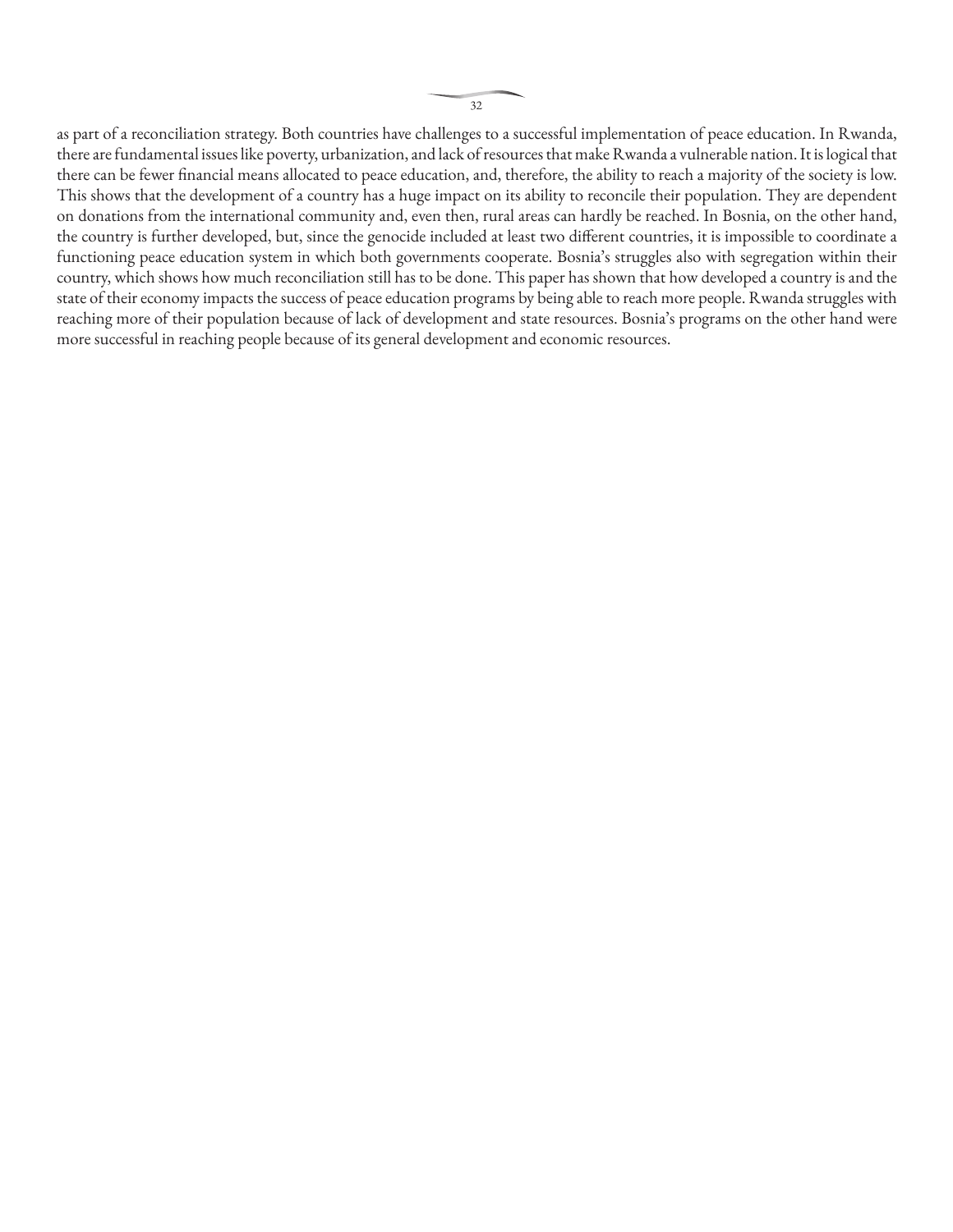#### **Work Cited:**

- Bar-Siman-Tov, Yaacov. (2004). From Conflict Resolution to Reconciliation. Oxford University Press. Retrieved at: https:// books.google.com/books?hl=en&lr=&id=wOo8PiX8PWMC&oi=fnd&pg=PR9&dq=conflict+resolution&ots= cRXXCRzgP&sig=DHIdfKQeoRd\_wEFpftnTIB6eWkg#v=onepage&q=conflict%20resolution&f=false
- Bar-Tal, D., & Rosen, Y. (2009). Peace Education in Societies Involved in Intractable Conflicts: Direct and Indirect Models. Review of Educational Research, 79(2), 557-575. Retrieved at www.jstor.org/stable/40469048
- Bar-Tal, Daniel. (2002). The Elusive Nature of Peace Education. Peace Education: The Concepts, Principles, and Practices in the World. 27-36. Retrieved at: https://www.tau.ac.il/~daniel/pdf/39.pdf
- Changemakers. (2017). Education for Peace: Building a Civilization of Peace in Bosnia and Herzegovina. Retrieved at: https://www. changemakers.com/competition/entrepreneuring-peace/entries/education-peace-building-civilization-peace-bosnia-and
- Clarke-Habibi, S. (2005). Transforming Worldviews: The Case of Education for Peace in Bosnia and Herzegovina. Journal of Transformative Education, 3(1), 33–56. https://doi.org/10.1177/1541344604270238
- Deutsch, Morton; Coleman, Peter T.; Marcus, Eric C. (2011). The Handbook of Conflict Resolution: Theory and Practice. second edition. Retrieved at:https://www.google.com/books/edition/The\_Handbook\_of\_Conflict\_Resolution/ rw61VDID7U4C?hl=en&gbpv=1&pg=PR11&printsec=frontcover#v=onepage&q=conflict%20resolution&f=false
- Genocide Archive of Rwanda. Rwanda Peace education Program (RPEP). Retrieved at: http://genocidearchiverwanda.org.rw/ index.php/RPEP
- Goldstone, R. J. (1996). Justice as tool for peace-making: Truth commissions and international criminal tribunals. New York University Journal of International Law and Politics, 28(3), 485-504. Retrieved at: https://heinonline-org.ezproxy. csupueblo.edu/HOL/Page?collection=journals&handle=hein.journals/nyuilp28&id=495&men\_tab=srchresults
- Haslam, Meghan. (2018). Growing Peace Through Education in Bosnia. Global research Institute. Retrieved at: https://www. wm.edu/news/stories/2018/growing-peace-through-education-in-bosnia.php
- Harris, Ian. (2003). Peace Education Evaluation. Department of Educational Policy and Community Studies, University Wisconsin-Milwaukee. Retrieved at: https://files.eric.ed.gov/fulltext/ED480127.pdf

Holocaust Museum Houston. Genocide in Bosnia. Retrieved at: https://hmh.org/library/research/genocide-in-bosnia-guide/

Human Development Report. (2019). Rwanda. Retrieved at: http://hdr.undp.org/en/countries/profiles/RWA

Human Development Report. (2019). Bosnia and Herzegovina. Retrieved at: http://hdr.undp.org/en/countries/profiles/BIH

Human Rights Watch. (1999). Leave No One To Teall the story: Genocide in Rwanda. Retrieved at: https://www.hrw.org/ reports/1999/rwanda/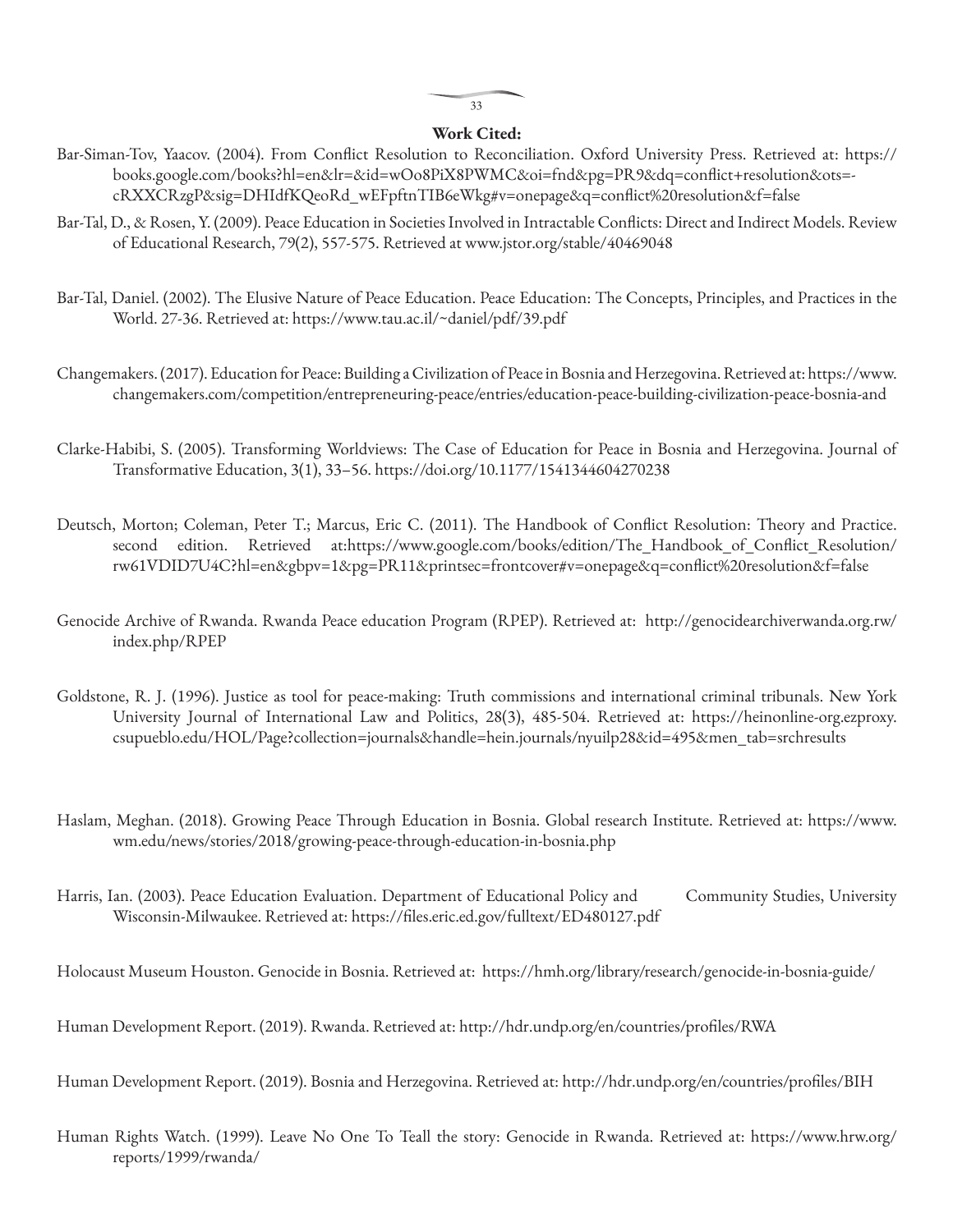34

- Johnson, D., & Johnson, R. (2005). Essential Components of Peace Education. Theory Into Practice: Peace Education, 44(4), 280–292. Retrieved at: https://doi.org/10.1207/s15430421tip4404\_2
- McGreal, Chris. (2015). What's the Point of Peacekeepers When They Don't Keep the Peace? The Guardian. Retrieved at: https:// www.theguardian.com/world/2015/sep/17/un-united-nations-peacekeepers-rwanda-bosnia
- Mazzei, J. (2011). Finding Shame in Truth: The Importance of Public Engagement in Truth Commissions. Human Rights Quarterly, 33(2), 431-452. Retrieved at www.jstor.org/stable/23016021
- Peace Insights. Genesis Project, Conflicts: West Balkans. Retrieved at: https://www.peaceinsight.org/conflicts/western-balkans/ peacebuilding-organisations/genesis-project/
- Rwanda Peace Education Programme. Towards Sustainable Peace. Retrieved at: https://www.aegistrust.org/wp-content/ uploads/2017/12/Stories-of-Peace-UPDATED.pdf

The World Bank. (2021). Retrieved at https://data.worldbank.org/indicator/NY.GDP.PCAP.CD?name\_desc=true

Toal, G., & Dahlman, C. (2011). Bosnia remade ethnic cleansing and its reversal. Oxford University Press.

- Tolomelli, A. (2015). Two schools under one roof. The role of education in the reconciliation process in Bosnia and Herzegovina. Dipartimento di Scienze Dell'Educazione «Giovanni Maria Bertin» – Università di Bologna.
- UNICEF. (2018). Educational trainings within the project "Dialogue for the Future" realized in 39 schools in Bosnia and Herzegovina. Retrieved at: https://www.unicef.org/bih/en/press-releases/educational-trainings-within-project-dialoguefuture-realized-39-schools-bosnia-and
- USC Institute for Visual History and Education. (2014). Rwanda Peace Education Program Moves Closer to Integration into National Curriculum. Retrieved at: https://sfi.usc.edu/news/2014/12/7900-rwanda-peace-education-program-movescloser-integration-national-curriculum
- Wessells, M. (2005). Child Soldiers, Peace Education, and Postconflict Reconstruction for Peace. Theory Into Practice, 44(4), 363- 369. Retrieved April 22, 2020 at: www.jstor.org/stable/3496980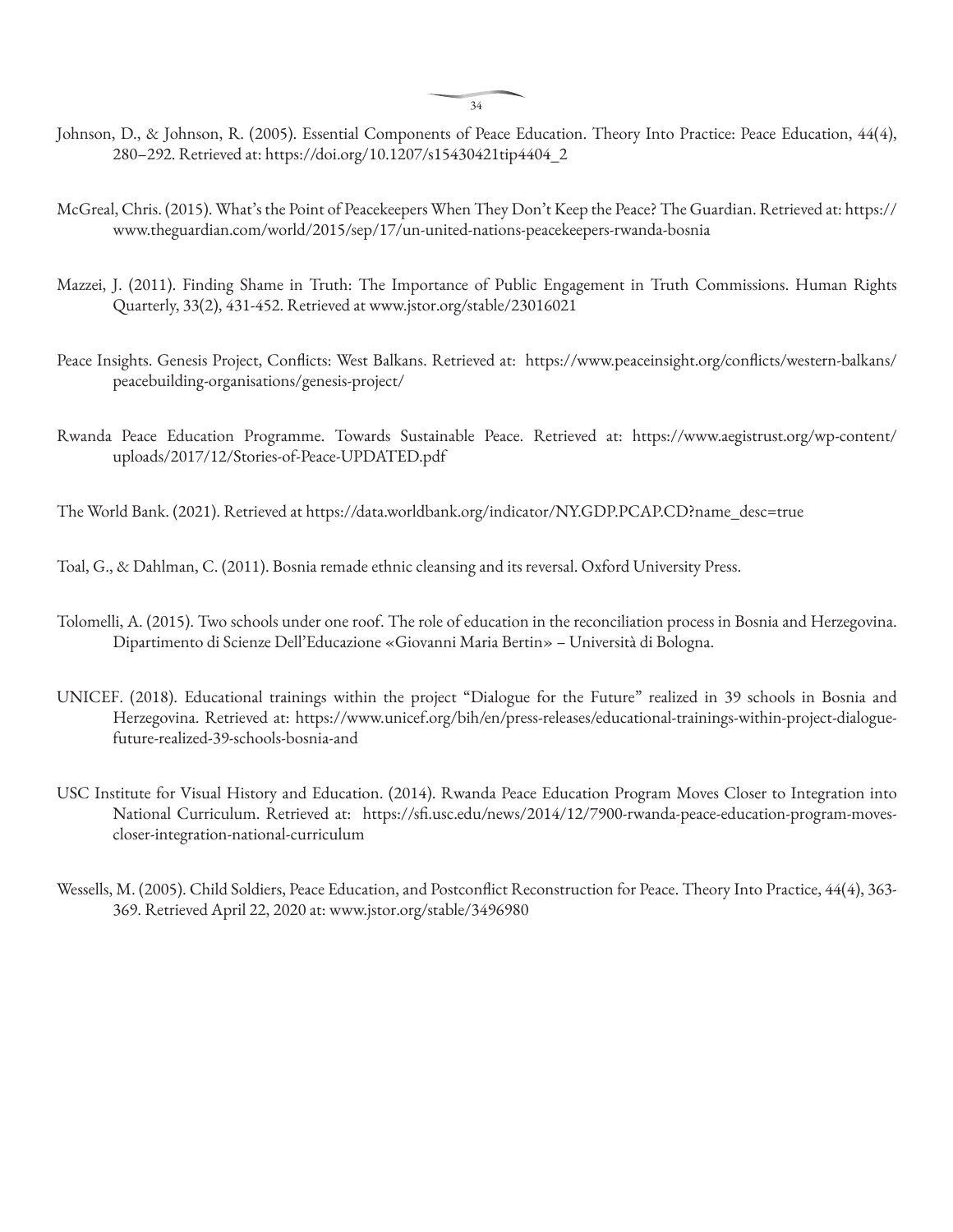**SOCIAL SCIENCES**

# **Modern Presidency and Separation of Powers**

### Zuzanna Przygoda

#### **ABSTRACT**

Separation of powers plays a key role in preventing abuse of power in American government. This paper evaluates the existing research on the subject of the powers of the U.S. executive branch in relation to the legislative and judicial branches. The opinions on whether presidency has grown too strong, or perhaps is not strong enough, vary, but researchers tend to agree that by putting enormous responsibility on one person only in the executive branch, the Constitutional framers made the presidency unique. This explains why concerns of abuse are more prevalent and understandable in the context of this branch than the others.

*El Rio: A Student Research Journal.* Vol. 4, No. 1 (2018), pp. 35-41. CC-Zuzanna Przygoda. Colorado State University Library, Pueblo, CO, 81001.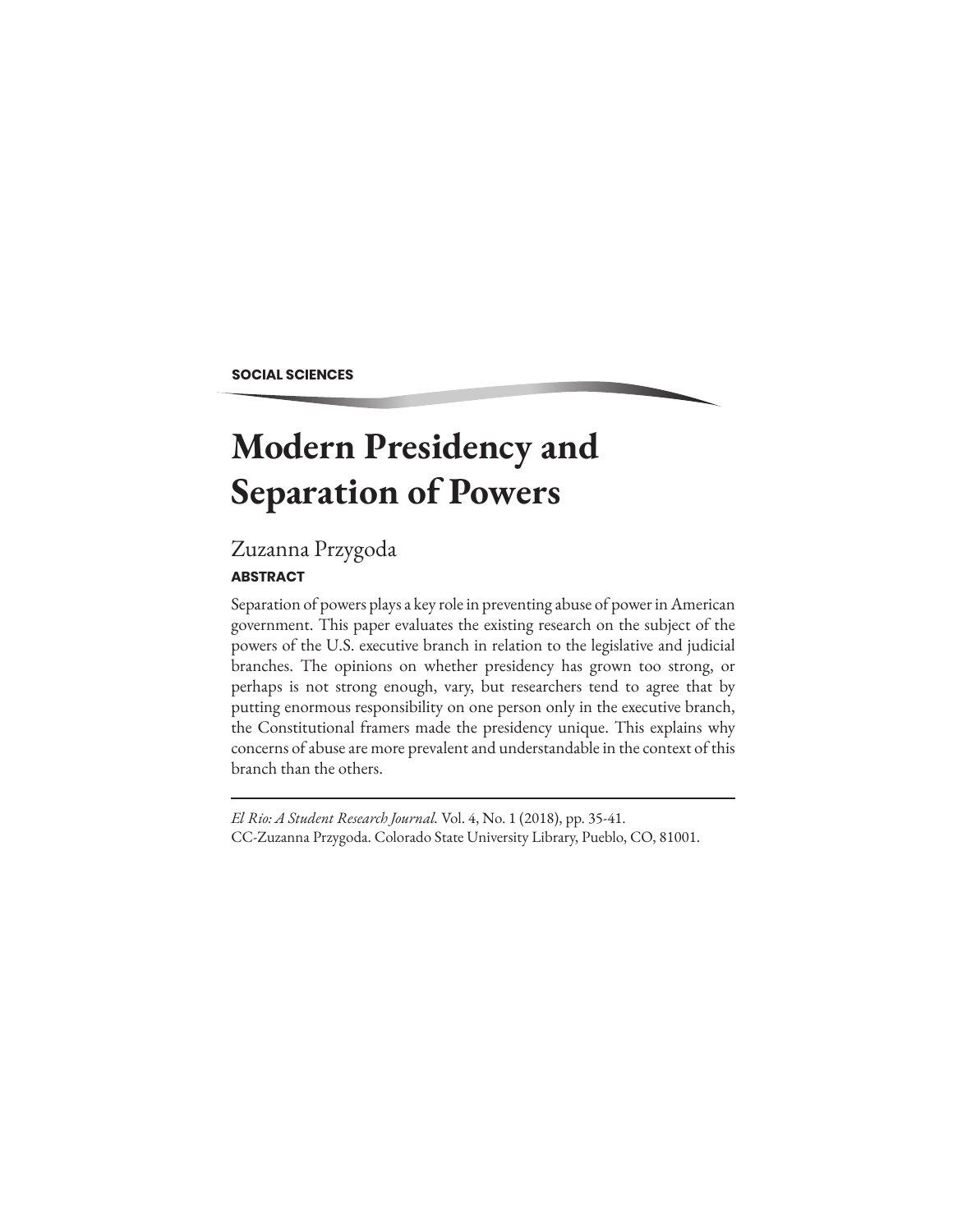#### **Introduction**

Separation of powers is a fundamental principle in American government. The government is divided into three separate branches, so that power is not concentrated in one place. This allows for a system of checks and balances, to prevent abuse of power from happening. While in theory each branch has a distinct area of authority, in reality the boundaries are much more blurred between the branches. The system of checks and balances, as well as certain precedents cause those areas of authority to overlap. Since the branches are supposed to be equal, this overlapping authority makes sense. For example, if the executive was only supposed to execute laws made by the legislative, without any original input it would become its subordinate. The mechanism that is supposed to keep the branches equal is a double-edged sword however, as without clear boundaries, one of the branches can disproportionately overstep its authority. As the president is the head of the executive branch, it is important to examine the president's power in relation to the other branches. As the issue is very important, a variety of articles exist that examine it.

This research critique will assess the state of existing research on the topic of presidential power. Six articles will be assessed in this paper. The research approach taken for these articles varies broadly. The opinions expressed also differ, but there are some common themes that can be seen. In today's polarized political world it is important to hear the opposing arguments, perhaps now more than ever. The articles assembled here include opinions from both sides and from diverse authors that include political scientists, law scholars, Supreme Court scholars and a more subjective source from within the Presidential Administration. Due to the holistic approach the formation of a clearer personal opinion on this matter is possible. The matter of presidential power has been important for a long time, as people have worried about the increase of power in the hands of Franklin Delano Roosevelt, and even earlier during Andrew Jackson's presidency, and is even more relevant today, in 2021.

#### **Overlapping authority and clashes between the branches**

The research tends to agree that clashes between the branches are inevitable. After all, the system of checks and balances is meant to keep one branch from abusing its power or dominating the others. In cases where authority is overlapping, there have been disagreements over what which branch can do. An example of such a disagreement is the historical Supreme Court case of *Marbury v. Madison* (1803). This landmark case established the principle of judicial review – simply put, the ability of the Court to decide whether a law or government's decision is constitutional. A more recent example is the fact that impeachment is more frequently considered as a tool that can be used against presidents. In the history of the United States, three presidents have been impeached, but as of yet, none have been convicted. The first one was Andrew Johnson in 1868. In the latter part of the twentieth and early twenty-first centuries, two presidents have been impeached, Bill Clinton and Donald Trump, but more faced the threat of an impeachment. Nixon would have been impeached if he had not resigned from office before that. President Obama was never impeached, but some of his opponents suggested using this method to remove him from office. The most memorable reason some people have argued an impeachment could be based upon was the false claim that Obama was not born in the United States. Increased use of impeachment can probably be seen most clearly by the fact that Donald Trump has been impeached not once, but twice, something that has never happened to American president before. Trump's second impeachment is especially interesting, as it established significant precedent, namely the possibility of convicting a president whose term has ended. There has already been one attempt to impeach President Joe Biden - despite his term starting only recently - by Representative Majorie Taylor Greene. Greene wanted to impeach him for things he allegedly did as vice president.

#### **The power of the President**

There is no doubt that the President of the United States holds great power. As political and legal scholars Lee Epstein and Eric A. Posner say: "scholars of presidential power agree that the presidency is an extraordinarily powerful institution, and that it is a far more powerful institution today than it was in the past" (Epstein and Posner, 2018, p. 830). In the other two branches the power and responsibility is more divided between individuals: nine Supreme Court Justices, and even more so between the 535 members of the Congress. While the president of course does not do everything alone, he or she, just one person, is the head of the executive branch. This, as well as more power being delegated to the president in recent times by the other two branches makes it understandable that when Americans worry about the abuse of power, the executive branch is the one that gathers the most attention and is spoken about the most.

Of course, there are different approaches and interpretations of what the responsibilities of the president are and how far his or her authority goes.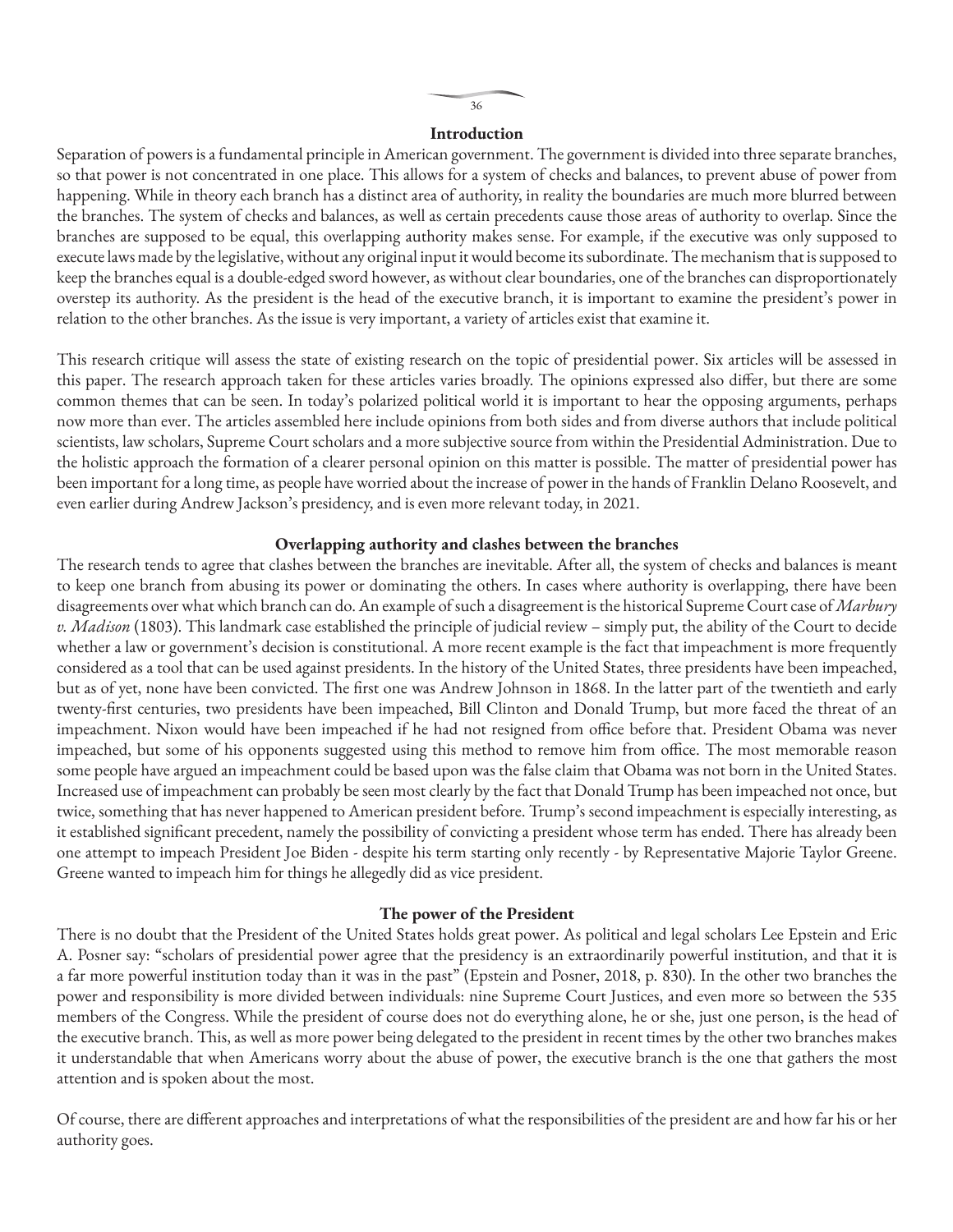#### **Arguments for strong presidency**

The first article discussed, *The Role of the Executive* by William P. Barr, expresses the opinion that while the president holds a lot of power, it is exactly what the Framers wanted. This source is an article based on a lecture given by Barr. As Attorney General under president Trump, Barr gives an inside view on the issue, from the perspective of the president and people around him. That also causes the view presented to be more subjective – perhaps partisan. While most of the time it is said that the executive branch has gained power over the other two branches in recent times, Barr presents a different opinion. He speaks of the judiciary and the Congress encroaching on the president's power. He goes as far as to say that the executive has fulfilled the expectations of the Framers "more than any other branch" (Barr, 2020, p. 606).

Barr addresses the issue of most people having the impression that the executive branch is the one encroaching on the power of the others. He explains that there exists a misunderstanding about who the Framers saw as most likely to abuse power. The common understanding is that they did not want an executive that would be too strong, because they feared it could turn into monarchy. Barr argues however, that by that time monarchical power was in decline. Parliamentary power was becoming the most powerful one. Therefore, Barr argues, "by the time of the American Revolution, the patriots well understood that their prime antagonist was an overweening Parliament" (p. 607). Later on Barr states that there is simply a tendency to see the legislative and judicial branches as the "good guys".

Barr further argues that under the United States' first founding document, the Articles of Confederation, there was no executive that would be fully independent from Congress. Framers saw the weaknesses of the Articles, and a too weak executive was one of them. Under the Articles the central government was meant to be weak, so the Congress did not have the power to tax, and while every state had its own militia, the central government was unable to assemble an united military, which caused the United States to be vulnerable on the international stage. The United States had to be taken seriously as a whole. Without a strong leader, there existed an incentive for foreign powers to establish relations with individual states, instead of the Union as a whole. They saw the need to establish a strong executive leadership in the new Constitution during the constitutional Convention of 1787. Barr says that after the Revolution many states created their own constitutions with weak executives, subordinate to legislatures. "Where this had been the case, state governments had proven incompetent and indeed tyrannical," (p. 608) Barr argues.

Barr backs up his claims by quoting or referring to several prominent figures, such as Thomas Jefferson or English philosopher John Locke. In one such instance, he quotes how according to Jefferson the matter of foreign affairs was "executive altogether". This connects to the fact that the president indeed has much more of a free hand when dealing with foreign matters instead of the domestic ones. Barr highlights it several times how important it is that the president has the ability to make decisions fast.

Most of the arguments made by the author mentioned above seem compelling. It is important to note that the executive is not the only branch that could possibly become tyrannical; the legislative branch also has that possibility, even if it seems less likely. There is another strong argument that he makes that the Framers could divide the executive between multiple individuals, but chose not to, to make it possible for decisions to be made quickly and to make the leadership strong. In Federalist Paper No. 70 Alexander Hamilton gave convincing arguments supporting unitary executive. According to Hamilton, it would help ensure accountability in government, as well as sufficient "energy". That last word is used frequently by Hamilton in relations to the executive in Federalist No. 70, claiming for example, that: "energy in the executive is a leading character in the definition of good government". Obviously the Framers saw the problems that arose from a too weak executive under the Articles of Confederation, and they could have feared a too strong legislature. But that does not mean they did not fear a too powerful executive, as well. I think they feared that any of the three branches could become too overreaching, and tried to balance the three.

While Barr's arguments are compelling, they also look from one perspective only, and consider the situation favorably for the executive. It is interesting that in the later stages of the article, where Barr speaks of the judiciary and legislative branches encroaching on president's power, he mostly talks of situations when it happened to President Trump. For example, he names "Senate's unprecedented abuse of the advice-and-consent process" (p. 616) as an encroachment by the legislative branch. As an instance of the judiciary doing so, Barr says that the judicial branch "has appointed itself the ultimate arbiter of separation-of-powers disputes between Congress and Executive" (p. 622). It is not surprising, with Barr serving under Trump. Therefore, even if it was objectively true that the other branches did in all those instances encroach Trump's power, it would be one example. Barr's argument would be stronger if he did not depend so strongly on just one president to back up his claims. However, like stated earlier, Barr being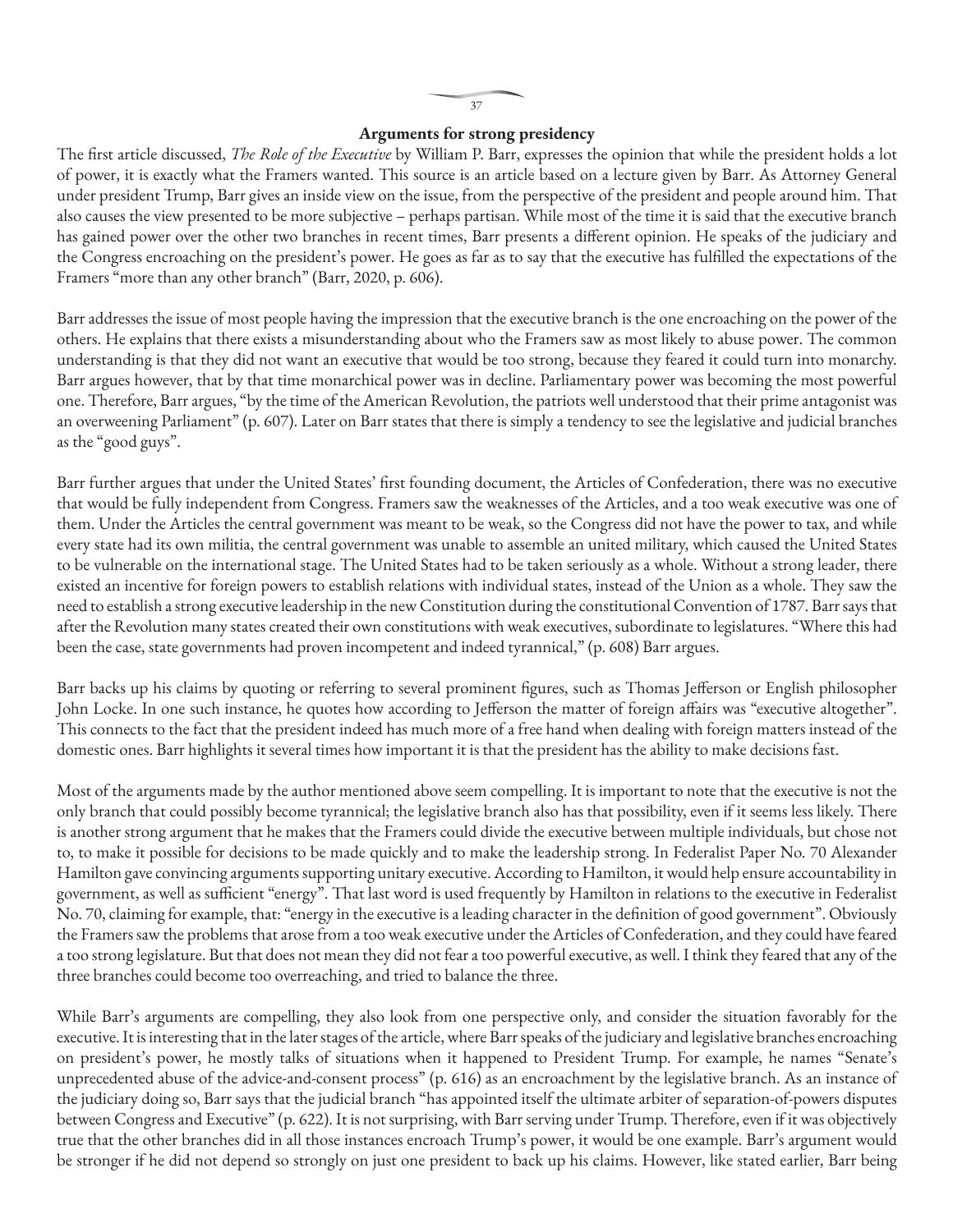Attorney General under Trump, this is the example he not only has the reason to talk about, but also is the most familiar with. Moreover, he has an incentive to show presidential power in a positive light. This becomes even more obvious knowing that he was chosen to replace Jeff Sessions as Attorney General because Barr wrote favorably about presidential power.

Barr's article is not the only one that questions the common idea of presidential power growing constantly. It is important to consider how Constitutional scholars view this matter, as Barr is not one, he is a practitioner of the law. The article *The Decline of Supreme Court Deference to the President* by Lee Epstein and Eric A. Posner also questions this point of view. The authors point to a very important question that has to be answered when considering this topic: "how exactly do we measure presidential power?" (Epstein and Posner, 2018, p. 834) The authors also say that "scholars often disagree about whether the president is very powerful or very weak" (p. 834). They explain that it might depend on whether one looks at a president's successes or failures. Those might paint very different pictures of presidential power.

Epstein and Posner state clearly that their measurement of presidential power is based on president's win rate, or rate by which the President's preferred ruling 'wins', in the Supreme Court. This statement adds credibility, as it establishes specific criteria. The authors do not try to take every variable into account. Instead, they measure presidential power in this specific area. They focus on the relationship just between the executive and judicial branches. This provides for a better clarity of research.

The article states that presidents have advantage in disputes with private litigants. However, their research of the success rate showed that president's success rate in the Supreme Court peaked during the Reagan administration, and has been declining steadily since then. To support their claim that the success rate of presidents in the Supreme Court is declining, the article gives the percentages for George H.W. Bush, Clinton, George W. Bush and Obama – 70%, 63%, 61%, 52%, respectively (p. 833). Presented like this, the drop in rate is evident.

This puts into question the idea of presidential power being constantly on the rise. The authors then speculate that it may be that scholars tend to focus on the most noticeable or loud events while disregarding the more dull events in governing, and that is where the idea of presidential power growing so disproportionately came from. They give compelling examples of three presidents: Clinton, George W. Bush and Obama. While the article focuses on executive and judiciary branches, these examples touch upon legislative, also. In the case of Clinton, he went to war with Serbia in defiance of Congress, but was not able to implement key elements of his agenda domestically. Bush could use power aggressively against Al Qaeda, but "relied for authority on an enormous amount of new legislation enacted by Congress while succumbing to congressional pressure over coercive interrogation and other policies where there was disagreement" (p. 833).

These examples, but Clinton especially, fit in well with the fact that the president usually has more freedom in how he acts in the matters of foreign policy. A similar theme, although in a different context, was shown in Barr's article also. The examples of several presidents given by Epstein and Posner make their point convincing, as well as interesting.

Considering the fact that the Supreme Court now has six justices who are considered more conservative, and only three with more liberal leanings, this trend is likely to continue. As President Joe Biden is a Democrat, the six conservative justices are likely to have opinions that differ from his. Biden being pro-choice and wanting to expand health care access are just two examples. The trend might have changed, however, if Donald Trump won reelection.

#### **George Washington and Supreme Court – historical separation of powers precedent**

The article *The Historical Presidency: Competing Conceptions of the Separation of Powers: Washington's Request for an Advisory Opinion in the Crisis of 1793* by Nicholas C. Starr also deals with the relationship between the president and the Supreme Court. The author examines the situation that had arisen between President Washington and the judicial branch. When Washington applied to the Supreme Court for an advisory opinion, the Supreme Court refused to provide one. This set an important precedent in the relationship between the two branches of government. As Starr puts it: "Washington's request and the Court's refusal bear directly on fundamental issues regarding the purpose and practice of the separation of powers" (p. 603), setting a boundary between the branches. In many other situations the boundaries are more blurry. Two articles discussed next explain the consequences of such ambiguity.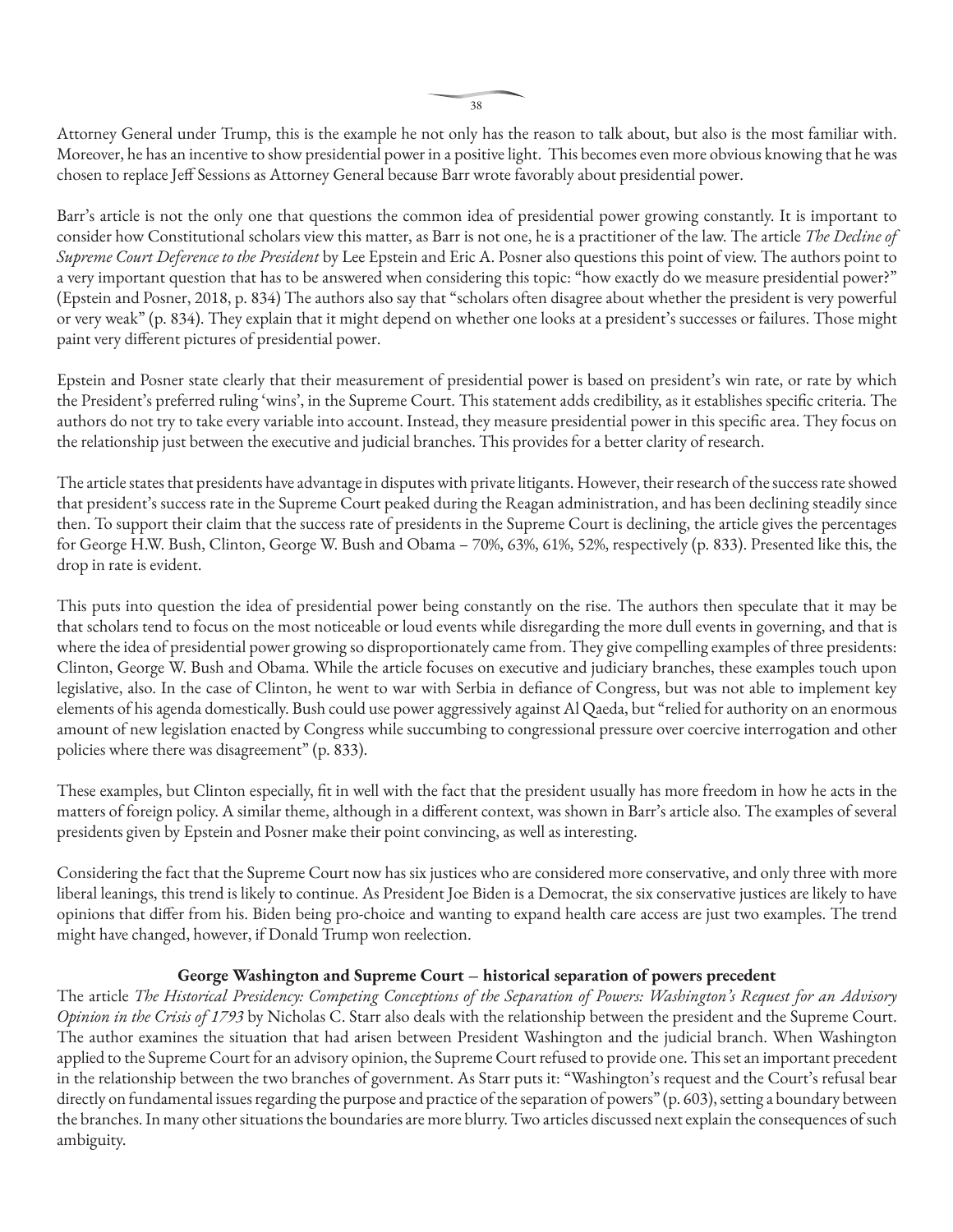#### **Ambiguity of powers and potential for abuse**

The article *The Recommendations Clause and the President's Role in Legislation* by Benjamin J. Schwartz tells a different story than the previous ones. He writes about the Recommendations Clause and how its "role has outgrown its design" (Schwartz, 2020, p. 815). Recommendations Clause gives the President the power and duty to recommend to Congress measures that he or she deems "necessary and expedient" – for example, but not exclusively, through the State of the Union speech. "The Recommendations Clause gives the President the discretion to judge what measures are necessary and expedient" (Schwartz, 2020, p. 773). He claims that using the Recommendations Clause to exercise negative executive power was never what the Framers had in mind. He gives recent examples of presidents Obama and Trump, who used the clause this way. The examples are well chosen, as this shows that presidents from both major parties have done so, demonstrating that it is not a tactic specific either for Republicans or Democrats. This also shows the effect of precedent and connects to how a power once assumed by president rarely goes away from the future presidents. Another thing that this article shows is how ambiguity can help the president extend his or her powers.

The article *Unilateral Action and Presidential Power: A Theory* by Terry M. Moe and William G. Howell deals with the role of ambiguity as well. The authors ask an important question: what are the foundations of presidential power? They quote Richard Neustadt, a preeminent political scientist who specialized in American presidency and advised several presidents, including Harry S. Truman and John F. Kennedy. Neustadt asked the same question about the foundations of presidential power in the 1960s, and came to the conclusion that the strength of presidential power does not come from formal power, but that the foundation of presidential power is personal, or that it depends on an ability to persuade other political actors to follow his or her agenda. The authors then say that Naustad's notion of personal presidency is on the decline, as it "seems increasingly out of sync with the facts" (Moe and Howell, 1999, p. 851). They say that there is a lot of research on presidential power that focuses on specific formal powers. But their article shifts that focus onto unilateral action.

Unilateral action is so powerful, they argue, specifically because it is not specified in the Constitution. Because Article II, specifying Presidential powers, is ambiguous, presidents can push that ambiguity to expand their powers. Moe and Howell say that this is a major force in "making modern presidency modern". While it is the legislative branch that is supposed to make laws, thanks to unilateral action presidents can and do make laws of their own. Some of those laws and actions can be significant, like the examples of the Louisiana Purchase, or freeing of the slaves.

Their argument is a very interesting one. It does not necessarily contradict Neustadt's, however. Taking into account that Neustadt made his statement nearly forty years later, the situation has changed. The presidency had to rely more on the personality of the president in the 1960s, but by the 1990s when Moe and Howell wrote, the power relies to a greater degree on unilateral action. Moe and Howell indeed say that Neustadt's theory is growing out of sync with the facts over time, so it might be that it is just becoming obsolete. Most often, a power once given to the president goes on to his successors. So as the presidents pushed boundaries of ambiguity over time, their successors could depend on unilateral action more and more. One notable exception from the rule is the War Powers Resolution, an attempt by Congress to take back some of the president's power. Most of the time however, it goes the other way around.

Moe and Howell state that "neither Congress nor the courts are likely to stop" presidents from expanding their powers, because of the nature of their institutions. This statement is contrary to articles by Epstein, Posner and Barr. They also say that "there is presently a small empirical literature on presidential lawmaking centered on executive orders" (Moe and Howell, 1999). More research examining that would definitely be beneficial, specifically concerning presidents Obama and Trump, and possibly president Biden in the future.

This article therefore shows how ambiguity allowed for a shift in the basis of presidential power, which once was grounded in persuasion and now relies much more on unilateral tools. Such a shift may be judged as either good or bad, depending on the point of view, but the most important thing is that such a shift occurred in the first place. This illustrates that the ambiguity allows for multiple interpretations of what counts as a president's responsibility. Presidential power has changed from what it was several decades ago, and that means that it can continue to change in the coming years. Presidential power is influenced by precedent and how the rest of the society reacts to behaviors of subsequent presidents.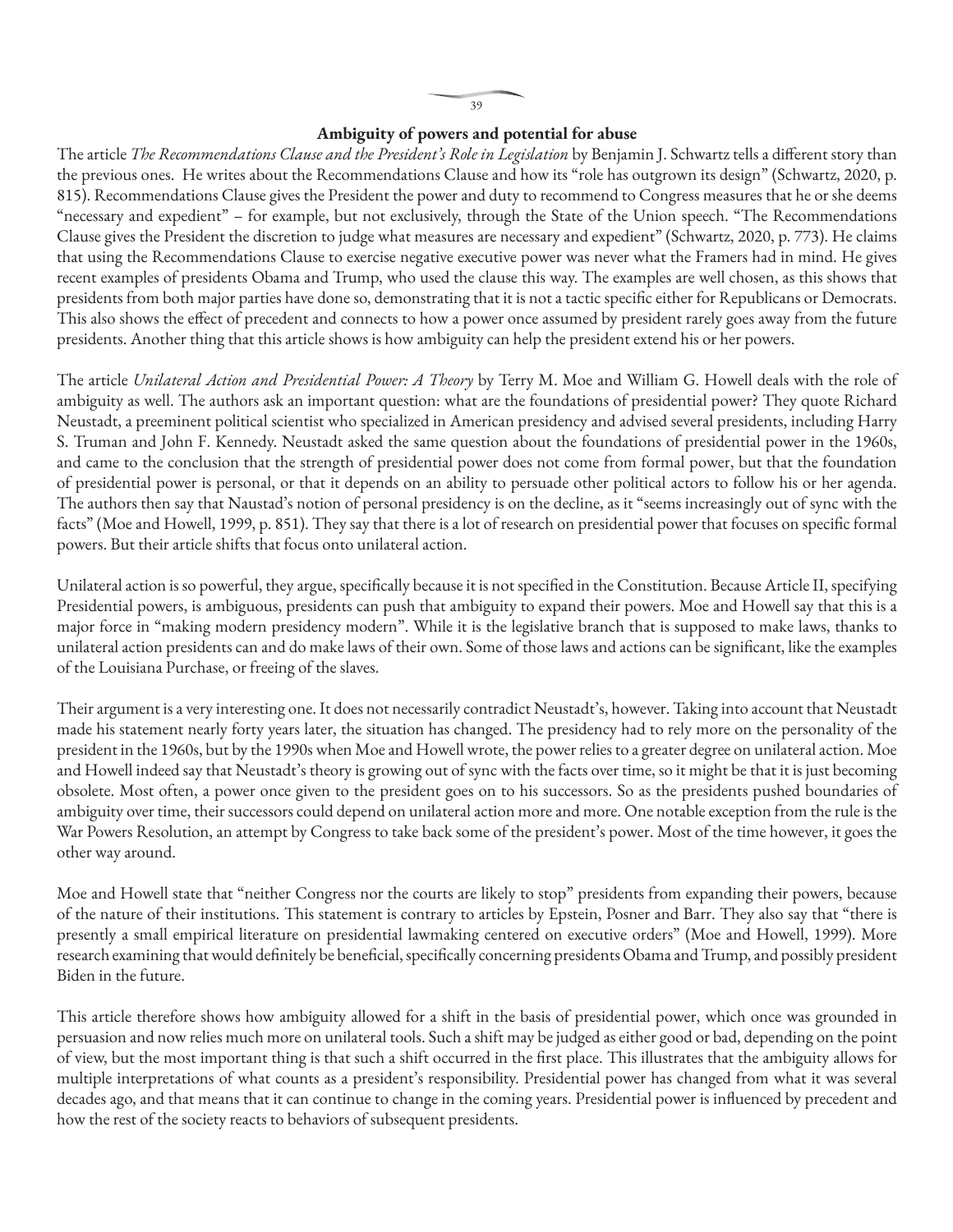#### 40

#### **Limits of unilateral powers**

The last article, *Unilateral Powers, Public Opinion, and the Presidency* by Andrew Reeves and Jon C. Rogowski, addresses the limitations in the literature cited by Moe and Howell. It shows the limits of presidential unilateral powers. According to the authors, unilateral powers are limited because of public opinion. Specifically, the fact that unilateral powers have usually low public support.

The authors use several surveys to support their claim. This article is unique in that it shows that that power of a branch of government can be constrained not only by the other two branches and the system of checks and balances, but also by the general public. Reeves and Rogowski also say that "voters distinguish the president from the presidency". The public's attitudes towards unilateral presidential powers are linked with the general approval of the president. "Presidential approval is associated with increased support for unilateral action while stronger beliefs in the rule of law are associated with lower support for unilateral action", (Reeves and Rogowski, 2016).

However, because the article is from 2016, the surveys are about president Obama. It would be interesting to see how surveys would look like in relations to president Trump. Obviously the public's opinion on president Trump himself and opinion on his policies were interconnected. It played a big part in him not winning a reelection. It also connects to the previous study about Neustadt's idea of personal presidency. Moe and Howell argue that it is on decline. But it is hard to claim that personality does not play an important role for presidents at all now. It plays an important role in establishing public opinion on the president, and it is also important for presidential candidates to become visible enough among others to be seen as a leader in the first place.

Presidents Obama and Trump, as well as presidential candidate Hillary Clinton all evoked strong emotions among voters, and their personalities played a big role in that. While people can have strong opinions on president Joe Biden, he seems more amicable than Trump on some issues. Those include immigration as well as economic issues such as COVID relief programs, or raising minimum wage. As he said in his victory speech, he does not want to deepen the rift in an already strongly polarised nation. Perhaps it is that the voters got too tired of candidates with too aggressive approaches.

#### **Conclusion**

As stated at the beginning of this paper, opinions expressed in the articles vary greatly. The conclusion on whether presidential power is too strong depends largely on what facts are emphasized. Both sides can put forth convincing arguments. In the public opinion the viewpoint that the Presidency is too strong seems more prevalent. Some of the claims in the articles saying otherwise might therefore be surprising. Despite the variety of opinions, many ideas connect, however. The Presidency is unique and its power is complex. It might be its uniqueness among the branches that explains its place in the spotlight when it comes to concern about separation of powers.

While some arguments state that the powers of the Presidency have not expanded as much as it is often perceived, as Barr, and to a lesser degree Epstein and Posner suggest, enough evidence has been presented to show that at least the potential of abuse of power in the executive branch is very real – as explained in Schwartz's article. Therefore, the aforementioned place in the spotlight seems well deserved.